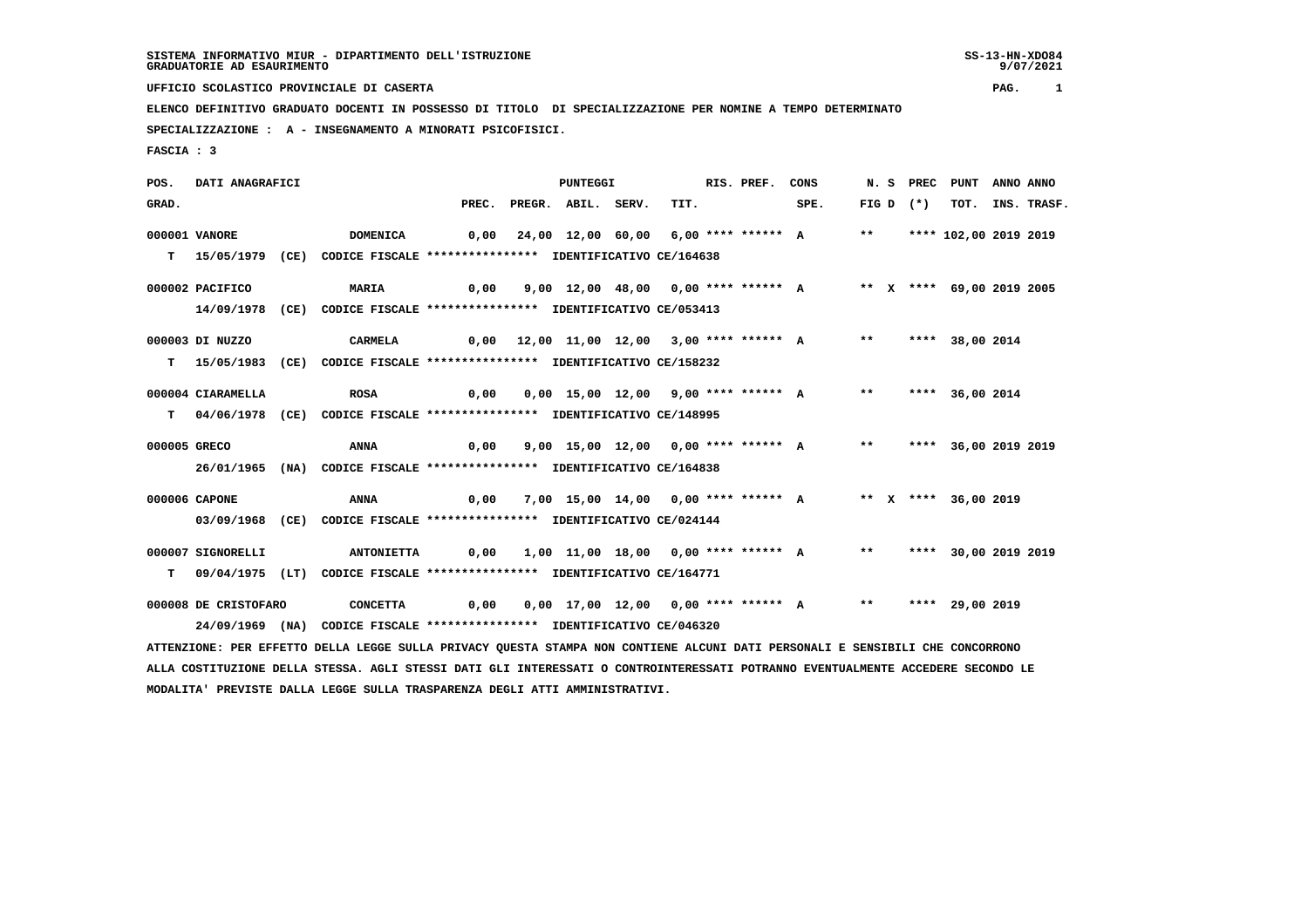| SISTEMA INFORMATIVO MIUR - DIPARTIMENTO DELL'ISTRUZIONE<br>GRADUATORIE AD ESAURIMENTO                       |       |        |          |       |      |            |      |       |       |      |           | $SS-13-HN-XDO84$<br>9/07/2021 |
|-------------------------------------------------------------------------------------------------------------|-------|--------|----------|-------|------|------------|------|-------|-------|------|-----------|-------------------------------|
| UFFICIO SCOLASTICO PROVINCIALE DI CASERTA                                                                   |       |        |          |       |      |            |      |       |       |      | PAG.      | 2                             |
| ELENCO DEFINITIVO GRADUATO DOCENTI IN POSSESSO DI TITOLO DI SPECIALIZZAZIONE PER NOMINE A TEMPO DETERMINATO |       |        |          |       |      |            |      |       |       |      |           |                               |
| SPECIALIZZAZIONE : A - INSEGNAMENTO A MINORATI PSICOFISICI.                                                 |       |        |          |       |      |            |      |       |       |      |           |                               |
| FASCIA : 3                                                                                                  |       |        |          |       |      |            |      |       |       |      |           |                               |
| DATI ANAGRAFICI<br>POS.                                                                                     |       |        | PUNTEGGI |       |      | RIS. PREF. | CONS | N. S  | PREC  | PUNT | ANNO ANNO |                               |
| GRAD.                                                                                                       | PREC. | PREGR. | ABIL.    | SERV. | TIT. |            | SPE. | FIG D | $(*)$ | TOT. |           | INS. TRASF.                   |

 **000009 D'ARIENZO DORA 0,00 14,00 0,00 12,00 0,00 \*\*\*\* \*\*\*\*\*\* A \*\* \*\*\*\* 26,00 2014**

 **T 18/08/1980 (LT) CODICE FISCALE \*\*\*\*\*\*\*\*\*\*\*\*\*\*\*\* IDENTIFICATIVO CE/154439**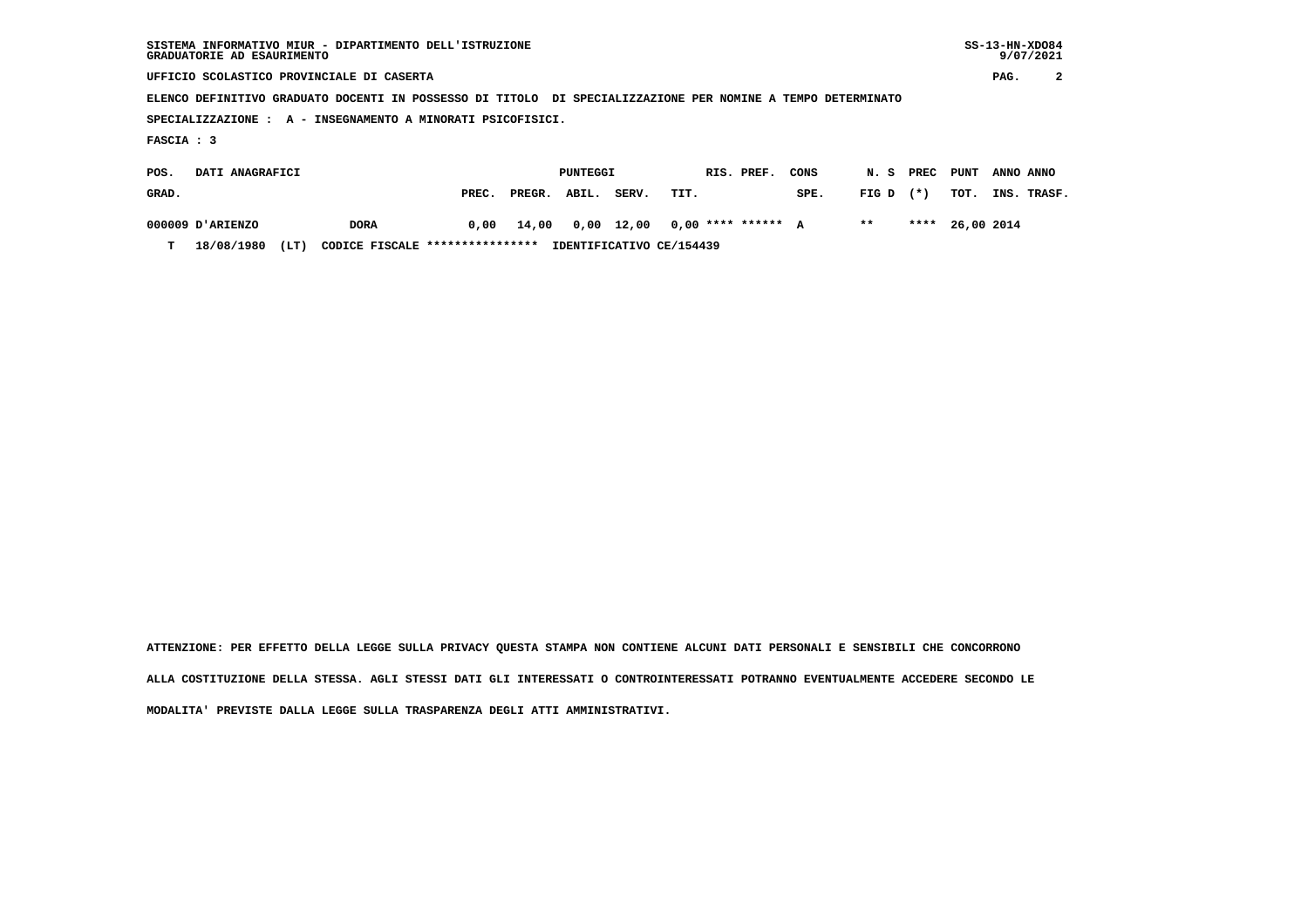**UFFICIO SCOLASTICO PROVINCIALE DI CASERTA PAG. 3**

 **ELENCO DEFINITIVO GRADUATO DOCENTI IN POSSESSO DI TITOLO DI SPECIALIZZAZIONE PER NOMINE A TEMPO DETERMINATO**

 **SPECIALIZZAZIONE : A - INSEGNAMENTO A MINORATI PSICOFISICI.**

 **FASCIA : 3**

| TIT.<br>SPE.<br>$FIG D (*)$<br>GRAD.<br>PREC. PREGR. ABIL. SERV.                                                                | TOT. INS. TRASF. |
|---------------------------------------------------------------------------------------------------------------------------------|------------------|
|                                                                                                                                 |                  |
| 000010 SACCONE<br>0,00 131,00 15,00 60,00 0,00 **** ****** B<br>$***$<br>**** 206,00 2019 2019<br>ALESSANDRA                    |                  |
| CODICE FISCALE **************** IDENTIFICATIVO CE/164717<br>10/03/1972 (CE)                                                     |                  |
| 0,00 105,00 17,00 60,00 0,00 **** ****** B ** **** 182,00 2019 2019<br>000011 ESPOSITO<br><b>ANGELO</b>                         |                  |
| 04/01/1972 (CE) CODICE FISCALE *************** IDENTIFICATIVO CE/164742                                                         |                  |
| 0,00 95,00 15,00 50,00 0,00 **** ****** B **<br>**** 160,00 2002<br>000012 IANNUCCI<br><b>GERARDINA</b>                         |                  |
| CODICE FISCALE **************** IDENTIFICATIVO CE/044049<br>14/07/1969<br>(CE)                                                  |                  |
| 0,00 106,00 15,00 12,00 0,00 **** ****** B **<br>**** 133,00 2011 2011<br>000013 ALBERICO<br>ALESSANDRA                         |                  |
| 01/04/1977 (TO) CODICE FISCALE *************** IDENTIFICATIVO CE/140022                                                         |                  |
|                                                                                                                                 |                  |
| 0,00 36,00 15,00 0,00 0,00 **** ****** B<br>$***$<br>000014 SORBO<br><b>TERESA</b><br>**** 51,00 2019 2007                      |                  |
| 16/02/1978 (CE) CODICE FISCALE *************** IDENTIFICATIVO CE/057277                                                         |                  |
| 000015 CRISPINO<br><b>ISABELLA</b><br>7,00 0,00 22,00 9,00 **** ****** B<br>$***$<br>0,00<br>**** 38,00 2014                    |                  |
| 29/11/1962 (NA) CODICE FISCALE *************** IDENTIFICATIVO CE/154455<br>т                                                    |                  |
| 9,00 15,00 0,00 3,00 **** ****** B<br>$***$<br>000016 PETRICCIONE<br><b>CARMEN</b><br>0,00<br>**** 27,00 2014                   |                  |
| 23/02/1977 (CE) CODICE FISCALE *************** IDENTIFICATIVO CE/046041                                                         |                  |
| 000017 SCHIAVONE<br>0,00 12,00 12,00 0,00 0,00 **** ****** B<br>$***$<br>**** 24,00 2014<br>IOLANDA                             |                  |
| 16/11/1980 (CE) CODICE FISCALE *************** IDENTIFICATIVO CE/146429<br>T.                                                   |                  |
| ATTENZIONE: PER EFFETTO DELLA LEGGE SULLA PRIVACY QUESTA STAMPA NON CONTIENE ALCUNI DATI PERSONALI E SENSIBILI CHE CONCORRONO   |                  |
| ALLA COSTITUZIONE DELLA STESSA. AGLI STESSI DATI GLI INTERESSATI O CONTROINTERESSATI POTRANNO EVENTUALMENTE ACCEDERE SECONDO LE |                  |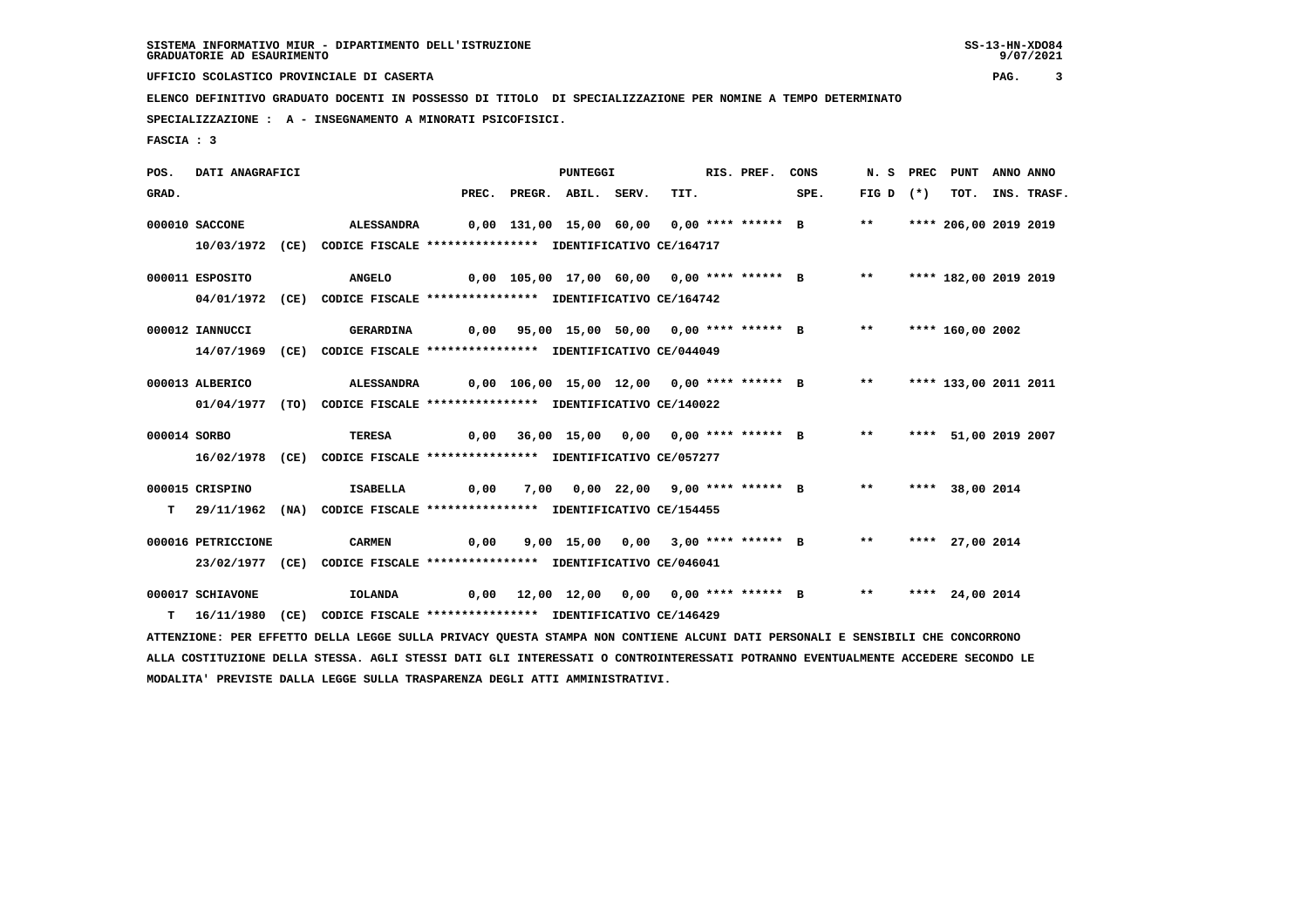**UFFICIO SCOLASTICO PROVINCIALE DI CASERTA PAG. 4**

 **ELENCO DEFINITIVO GRADUATO DOCENTI IN POSSESSO DI TITOLO DI SPECIALIZZAZIONE PER NOMINE A TEMPO DETERMINATO**

 **SPECIALIZZAZIONE : A - INSEGNAMENTO A MINORATI PSICOFISICI.**

 **FASCIA : 3**

 **POS. DATI ANAGRAFICI PUNTEGGI RIS. PREF. CONS N. S PREC PUNT ANNO ANNO**GRAD. PREC. PREGR. ABIL. SERV. TIT. SPE. FIG D (\*) TOT. INS. TRASF.  **000018 AGLIONE ANTONELLA 0,00 3,00 15,00 6,00 0,00 \*\*\*\* \*\*\*\*\*\* B \*\* \*\*\*\* 24,00 2014 04/05/1973 (CE) CODICE FISCALE \*\*\*\*\*\*\*\*\*\*\*\*\*\*\*\* IDENTIFICATIVO CE/044465 000019 TARTAGLIONE ROSSANA 0,00 6,00 16,00 0,00 0,00 \*\*\*\* \*\*\*\*\*\* B \*\* \*\*\*\* 22,00 2014 T 02/09/1975 (CE) CODICE FISCALE \*\*\*\*\*\*\*\*\*\*\*\*\*\*\*\* IDENTIFICATIVO CE/148409 000020 SANZONE MONIA 0,00 3,00 16,00 0,00 3,00 \*\*\*\* \*\*\*\*\*\* B \*\* \*\*\*\* 22,00 2019 23/08/1974 (NA) CODICE FISCALE \*\*\*\*\*\*\*\*\*\*\*\*\*\*\*\* IDENTIFICATIVO CE/044218 000021 ALFIERI PAOLA 0,00 3,00 18,00 0,00 0,00 \*\*\*\* \*\*\*\*\*\* B \*\* \*\*\*\* 21,00 2014 T 28/08/1982 (NA) CODICE FISCALE \*\*\*\*\*\*\*\*\*\*\*\*\*\*\*\* IDENTIFICATIVO CE/164587 000022 COLELLA GIUSEPPINA 0,00 5,00 0,00 0,00 16,00 \*\*\*\* \*\*\*\*\*\* B \*\* \*\*\*\* 21,00 2019 2019 T 07/05/1983 (CE) CODICE FISCALE \*\*\*\*\*\*\*\*\*\*\*\*\*\*\*\* IDENTIFICATIVO CE/164845 000023 NIOLA CARLA 0,00 15,00 0,00 0,00 0,00 \*\*\*\* \*\*\*\*\*\* B \*\* \*\*\*\* 15,00 2014 T 10/04/1981 (NA) CODICE FISCALE \*\*\*\*\*\*\*\*\*\*\*\*\*\*\*\* IDENTIFICATIVO CE/150884 000024 BUONANNO MARIA 0,00 0,00 11,00 0,00 3,00 \*\*\*\* \*\*\*\*\*\* B \*\* \*\*\*\* 14,00 2014 T 12/11/1977 (CE) CODICE FISCALE \*\*\*\*\*\*\*\*\*\*\*\*\*\*\*\* IDENTIFICATIVO CE/154608 000025 PONTORIERO DOMENICA 0,00 0,00 11,00 0,00 3,00 \*\*\*\* \*\*\*\*\*\* B \*\* X \*\*\*\* 14,00 2019 2019 T 12/08/1977 (VV) CODICE FISCALE \*\*\*\*\*\*\*\*\*\*\*\*\*\*\*\* IDENTIFICATIVO CE/164982 ATTENZIONE: PER EFFETTO DELLA LEGGE SULLA PRIVACY QUESTA STAMPA NON CONTIENE ALCUNI DATI PERSONALI E SENSIBILI CHE CONCORRONO ALLA COSTITUZIONE DELLA STESSA. AGLI STESSI DATI GLI INTERESSATI O CONTROINTERESSATI POTRANNO EVENTUALMENTE ACCEDERE SECONDO LE MODALITA' PREVISTE DALLA LEGGE SULLA TRASPARENZA DEGLI ATTI AMMINISTRATIVI.**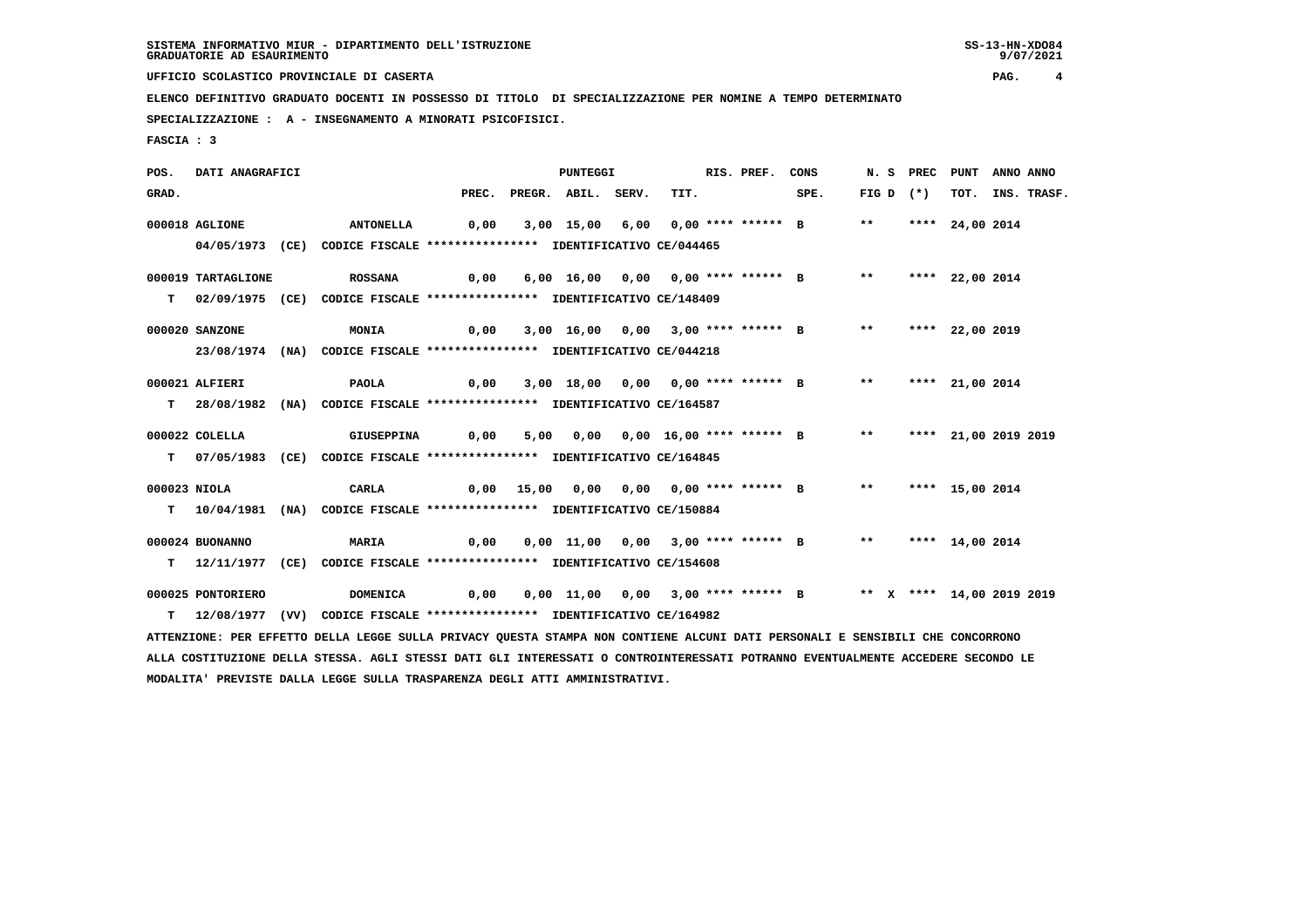| GRADUATORIE AD ESAURIMENTO | SISTEMA INFORMATIVO MIUR - DIPARTIMENTO DELL'ISTRUZIONE                                                     |       |        |          |       |      |            |                    |            |       |        |                 |           | $SS-13-HN-XDO84$<br>9/07/2021 |
|----------------------------|-------------------------------------------------------------------------------------------------------------|-------|--------|----------|-------|------|------------|--------------------|------------|-------|--------|-----------------|-----------|-------------------------------|
|                            | UFFICIO SCOLASTICO PROVINCIALE DI CASERTA                                                                   |       |        |          |       |      |            |                    |            |       |        |                 | PAG.      | 5                             |
|                            | ELENCO DEFINITIVO GRADUATO DOCENTI IN POSSESSO DI TITOLO DI SPECIALIZZAZIONE PER NOMINE A TEMPO DETERMINATO |       |        |          |       |      |            |                    |            |       |        |                 |           |                               |
|                            | SPECIALIZZAZIONE : A - INSEGNAMENTO A MINORATI PSICOFISICI.                                                 |       |        |          |       |      |            |                    |            |       |        |                 |           |                               |
| FASCIA : 3                 |                                                                                                             |       |        |          |       |      |            |                    |            |       |        |                 |           |                               |
| DATI ANAGRAFICI<br>POS.    |                                                                                                             |       |        | PUNTEGGI |       |      | RIS. PREF. |                    | CONS       | N.S   | PREC   | PUNT            | ANNO ANNO |                               |
| GRAD.                      |                                                                                                             | PREC. | PREGR. | ABIL.    | SERV. | TIT. |            |                    | SPE.       | FIG D | $(* )$ | TOT.            | INS.      | TRASF.                        |
| 000026 DE GIRONIMO         | MARISA                                                                                                      | 0,00  | 0,00   | 13,00    | 0,00  |      |            | $0.00$ **** ****** | $_{\rm B}$ | $***$ |        | **** 13,00 2014 |           |                               |

 **17/11/1978 (CE) CODICE FISCALE \*\*\*\*\*\*\*\*\*\*\*\*\*\*\*\* IDENTIFICATIVO CE/154653**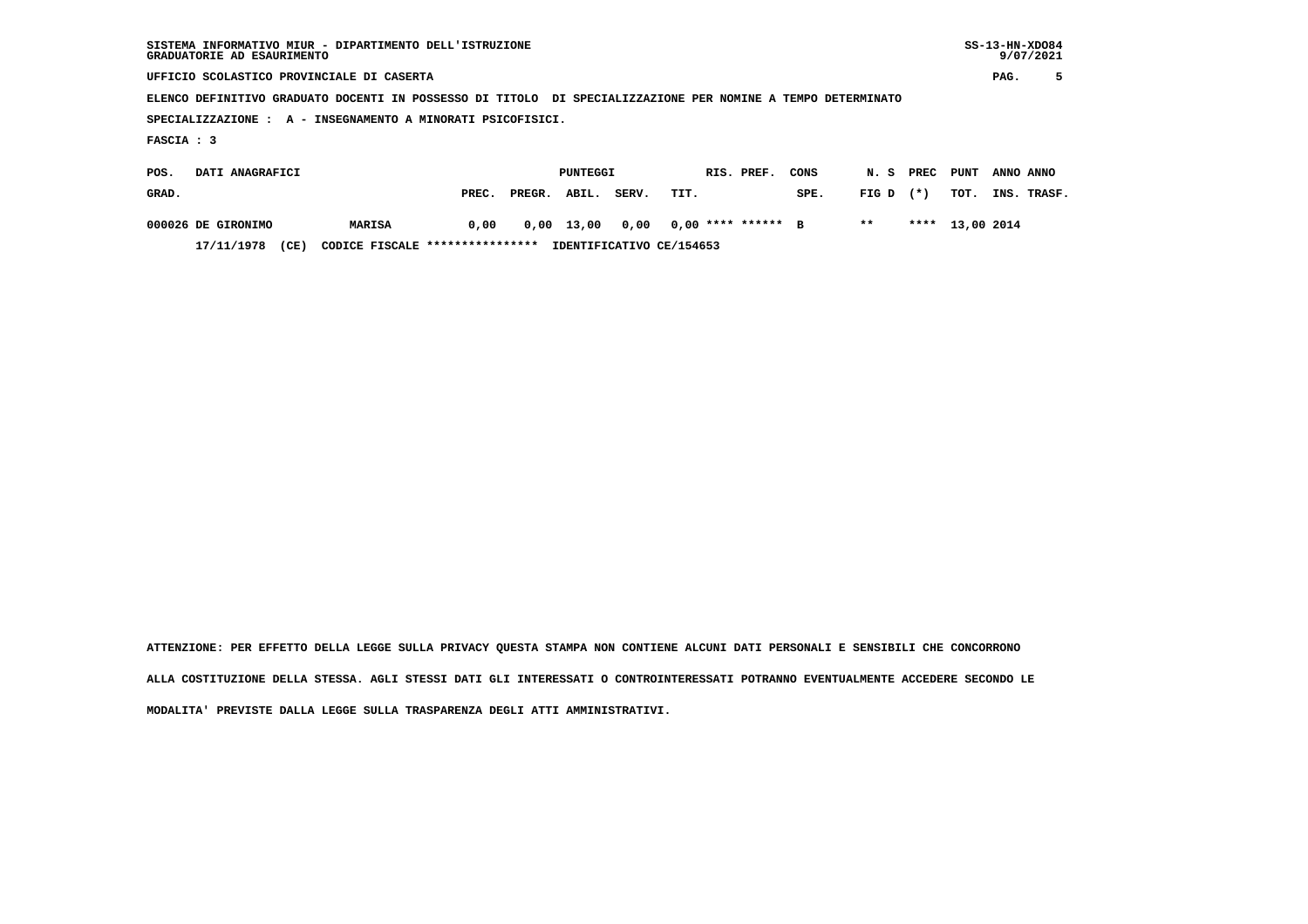**UFFICIO SCOLASTICO PROVINCIALE DI CASERTA PAG. 6**

 **ELENCO DEFINITIVO GRADUATO DOCENTI IN POSSESSO DI TITOLO DI SPECIALIZZAZIONE PER NOMINE A TEMPO DETERMINATO**

 **SPECIALIZZAZIONE : A - INSEGNAMENTO A MINORATI PSICOFISICI.**

 **FASCIA : 3**

| POS.         | DATI ANAGRAFICI    |                                                                                                                                 |  | PUNTEGGI                 |      | RIS. PREF. | CONS                                                                 |       | N.S PREC    | PUNT ANNO ANNO          |                  |
|--------------|--------------------|---------------------------------------------------------------------------------------------------------------------------------|--|--------------------------|------|------------|----------------------------------------------------------------------|-------|-------------|-------------------------|------------------|
| GRAD.        |                    |                                                                                                                                 |  | PREC. PREGR. ABIL. SERV. | TIT. |            | SPE.                                                                 |       | FIG D $(*)$ |                         | TOT. INS. TRASF. |
|              | 000027 CENNAMO     | MICHELA                                                                                                                         |  |                          |      |            | 0,00 136,00 16,00 56,00 0,00 **** ****** R                           | $***$ |             | **** 208,00 2019 2019   |                  |
|              | 20/05/1980 (NA)    | CODICE FISCALE **************** IDENTIFICATIVO CE/164941                                                                        |  |                          |      |            |                                                                      |       |             |                         |                  |
|              | 000028 FABOZZO     | ANNA                                                                                                                            |  |                          |      |            | 0,00 106,00 15,00 60,00 0,00 **** ****** R *** **** 181,00 2019 2019 |       |             |                         |                  |
|              |                    | 06/09/1979 (CE) CODICE FISCALE *************** IDENTIFICATIVO CE/164815                                                         |  |                          |      |            |                                                                      |       |             |                         |                  |
| 000029 NASTO |                    | GIUSEPPA                                                                                                                        |  |                          |      |            | 0,00 93,00 0,00 48,00 3,00 **** ****** R ** **** 144,00 2014         |       |             |                         |                  |
|              |                    | T 31/08/1982 (CE) CODICE FISCALE **************** IDENTIFICATIVO CE/149486                                                      |  |                          |      |            |                                                                      |       |             |                         |                  |
|              | 000030 DE GENNARO  | ANNA LISA                                                                                                                       |  |                          |      |            | 0,00 82,00 0,00 60,00 1,00 **** ****** C ** X **** 143,00 2014       |       |             |                         |                  |
| T.           |                    | 27/10/1974 (CE) CODICE FISCALE **************** IDENTIFICATIVO CE/148238                                                        |  |                          |      |            |                                                                      |       |             |                         |                  |
|              | 000031 PALUMBO     | MARIA GRAZIA 0,00 76,00 0,00 30,00 0,00 **** ****** C ** **** 106,00 2019 2019                                                  |  |                          |      |            |                                                                      |       |             |                         |                  |
|              |                    | T 21/01/1973 (CE) CODICE FISCALE *************** IDENTIFICATIVO CE/164793                                                       |  |                          |      |            |                                                                      |       |             |                         |                  |
|              | 000032 VINCIGUERRA | GIUSEPPINA                                                                                                                      |  |                          |      |            | 0,00 56,00 15,00 16,00 3,00 **** ****** R                            |       |             | ** **** 90,00 2014 2014 |                  |
|              |                    | 09/12/1969 (CE) CODICE FISCALE *************** IDENTIFICATIVO CE/145323                                                         |  |                          |      |            |                                                                      |       |             |                         |                  |
|              | 000033 NOVELLI     | GIUSEPPINA                                                                                                                      |  |                          |      |            | 0,00 11,00 15,00 47,00 3,00 **** ****** R ** **** 76,00 2003         |       |             |                         |                  |
|              |                    | 07/03/1965 (CE) CODICE FISCALE *************** IDENTIFICATIVO CE/048199                                                         |  |                          |      |            |                                                                      |       |             |                         |                  |
|              | 000034 BATTISEGOLA | ORNELLA                                                                                                                         |  |                          |      |            | 0,00 2,00 15,00 26,00 9,00 **** ****** R ** **** 52,00 2019          |       |             |                         |                  |
|              |                    | 15/07/1966 (CE) CODICE FISCALE *************** IDENTIFICATIVO CE/045133                                                         |  |                          |      |            |                                                                      |       |             |                         |                  |
|              |                    | ATTENZIONE: PER EFFETTO DELLA LEGGE SULLA PRIVACY QUESTA STAMPA NON CONTIENE ALCUNI DATI PERSONALI E SENSIBILI CHE CONCORRONO   |  |                          |      |            |                                                                      |       |             |                         |                  |
|              |                    | ALLA COSTITUZIONE DELLA STESSA. AGLI STESSI DATI GLI INTERESSATI O CONTROINTERESSATI POTRANNO EVENTUALMENTE ACCEDERE SECONDO LE |  |                          |      |            |                                                                      |       |             |                         |                  |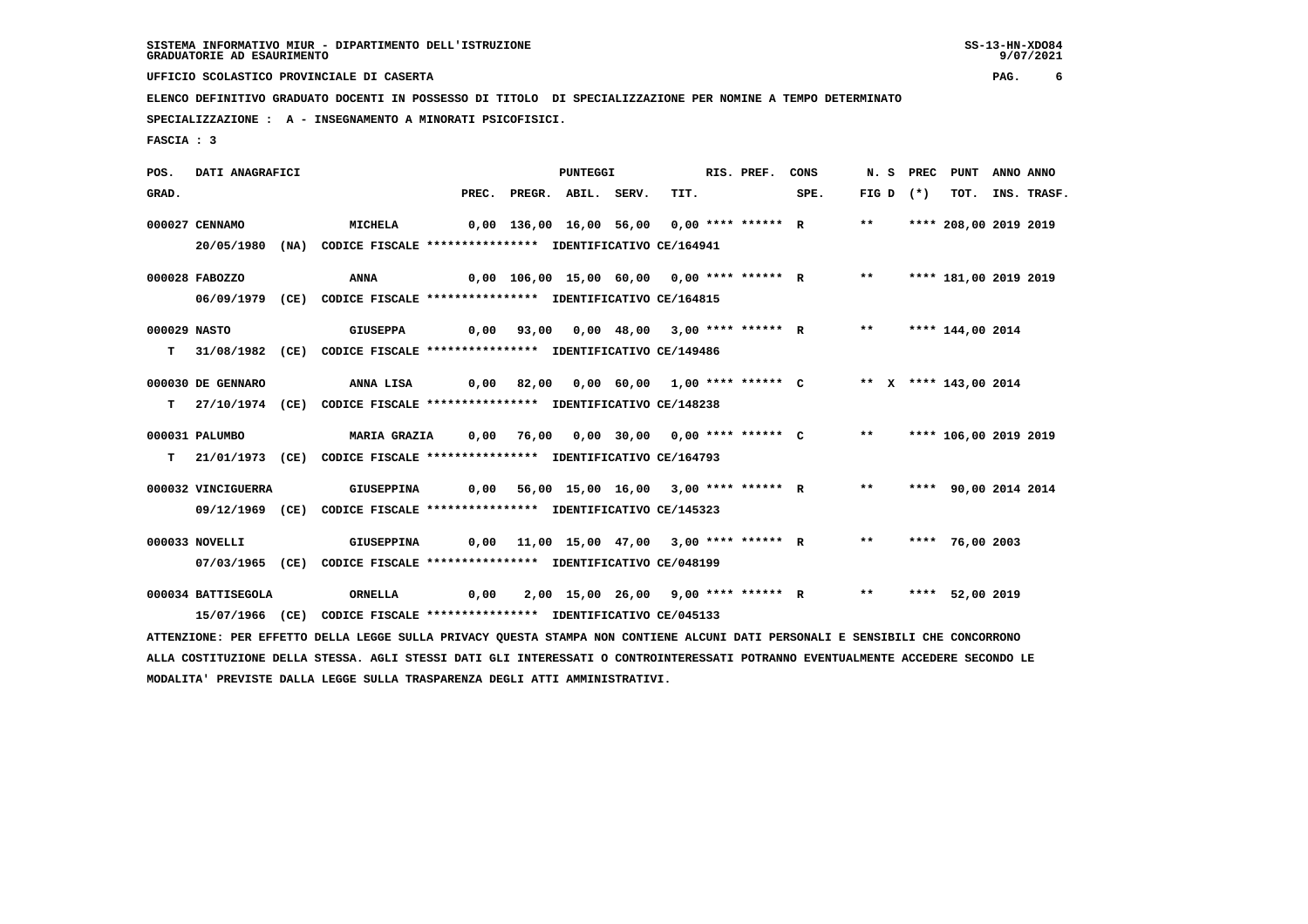**UFFICIO SCOLASTICO PROVINCIALE DI CASERTA PAG. 7**

 **ELENCO DEFINITIVO GRADUATO DOCENTI IN POSSESSO DI TITOLO DI SPECIALIZZAZIONE PER NOMINE A TEMPO DETERMINATO**

 **SPECIALIZZAZIONE : A - INSEGNAMENTO A MINORATI PSICOFISICI.**

 **FASCIA : 3**

 **POS. DATI ANAGRAFICI PUNTEGGI RIS. PREF. CONS N. S PREC PUNT ANNO ANNO**GRAD. PREC. PREGR. ABIL. SERV. TIT. SPE. FIG D (\*) TOT. INS. TRASF.  **000035 VERRENGIA ANNARITA 0,00 15,00 0,00 36,00 0,00 \*\*\*\* \*\*\*\*\*\* R \*\* \*\*\*\* 51,00 2019 2019 T 08/11/1982 (LT) CODICE FISCALE \*\*\*\*\*\*\*\*\*\*\*\*\*\*\*\* IDENTIFICATIVO CE/164683 000036 FERRARO MARIA FLORA 0,00 27,00 0,00 0,00 3,00 \*\*\*\* \*\*\*\*\*\* R \*\* \*\*\*\* 30,00 2019 2019 T 31/10/1980 (NA) CODICE FISCALE \*\*\*\*\*\*\*\*\*\*\*\*\*\*\*\* IDENTIFICATIVO CE/164705 000037 DECRISTOFARO NICOLINA 0,00 14,00 0,00 12,00 3,00 \*\*\*\* \*\*\*\*\*\* C \*\* \*\*\*\* 29,00 2014 T 24/07/1972 (NA) CODICE FISCALE \*\*\*\*\*\*\*\*\*\*\*\*\*\*\*\* IDENTIFICATIVO CE/154611 000038 COGNETTA FRANCESCA 0,00 6,00 16,00 0,00 3,00 \*\*\*\* \*\*\*\*\*\* R \*\* \*\*\*\* 25,00 2000 09/08/1966 (CE) CODICE FISCALE \*\*\*\*\*\*\*\*\*\*\*\*\*\*\*\* IDENTIFICATIVO CE/025558 000039 GUIDOTTI ROBERTA 0,00 6,00 15,00 0,00 0,00 \*\*\*\* \*\*\*\*\*\* C \*\* \*\*\*\* 21,00 2019 07/05/1970 (NA) CODICE FISCALE \*\*\*\*\*\*\*\*\*\*\*\*\*\*\*\* IDENTIFICATIVO CE/043578 000040 DIGLIO ANTONELLA 0,00 3,00 17,00 0,00 0,00 \*\*\*\* \*\*\*\*\*\* C \*\* \*\*\*\* 20,00 2014 T 25/06/1979 (CE) CODICE FISCALE \*\*\*\*\*\*\*\*\*\*\*\*\*\*\*\* IDENTIFICATIVO CE/148023 000041 GRAVANO LOREDANA 0,00 0,00 12,00 0,00 6,00 \*\*\*\* \*\*\*\*\*\* C \*\* \*\*\*\* 18,00 2014 T 19/01/1984 (LT) CODICE FISCALE \*\*\*\*\*\*\*\*\*\*\*\*\*\*\*\* IDENTIFICATIVO CE/163042 000042 COPPOLA ALESSANDRA 0,00 0,00 15,00 0,00 0,00 \*\*\*\* \*\*\*\*\*\* R \*\* \*\*\*\* 15,00 2002 29/10/1977 (CE) CODICE FISCALE \*\*\*\*\*\*\*\*\*\*\*\*\*\*\*\* IDENTIFICATIVO CE/044337 ATTENZIONE: PER EFFETTO DELLA LEGGE SULLA PRIVACY QUESTA STAMPA NON CONTIENE ALCUNI DATI PERSONALI E SENSIBILI CHE CONCORRONO ALLA COSTITUZIONE DELLA STESSA. AGLI STESSI DATI GLI INTERESSATI O CONTROINTERESSATI POTRANNO EVENTUALMENTE ACCEDERE SECONDO LE**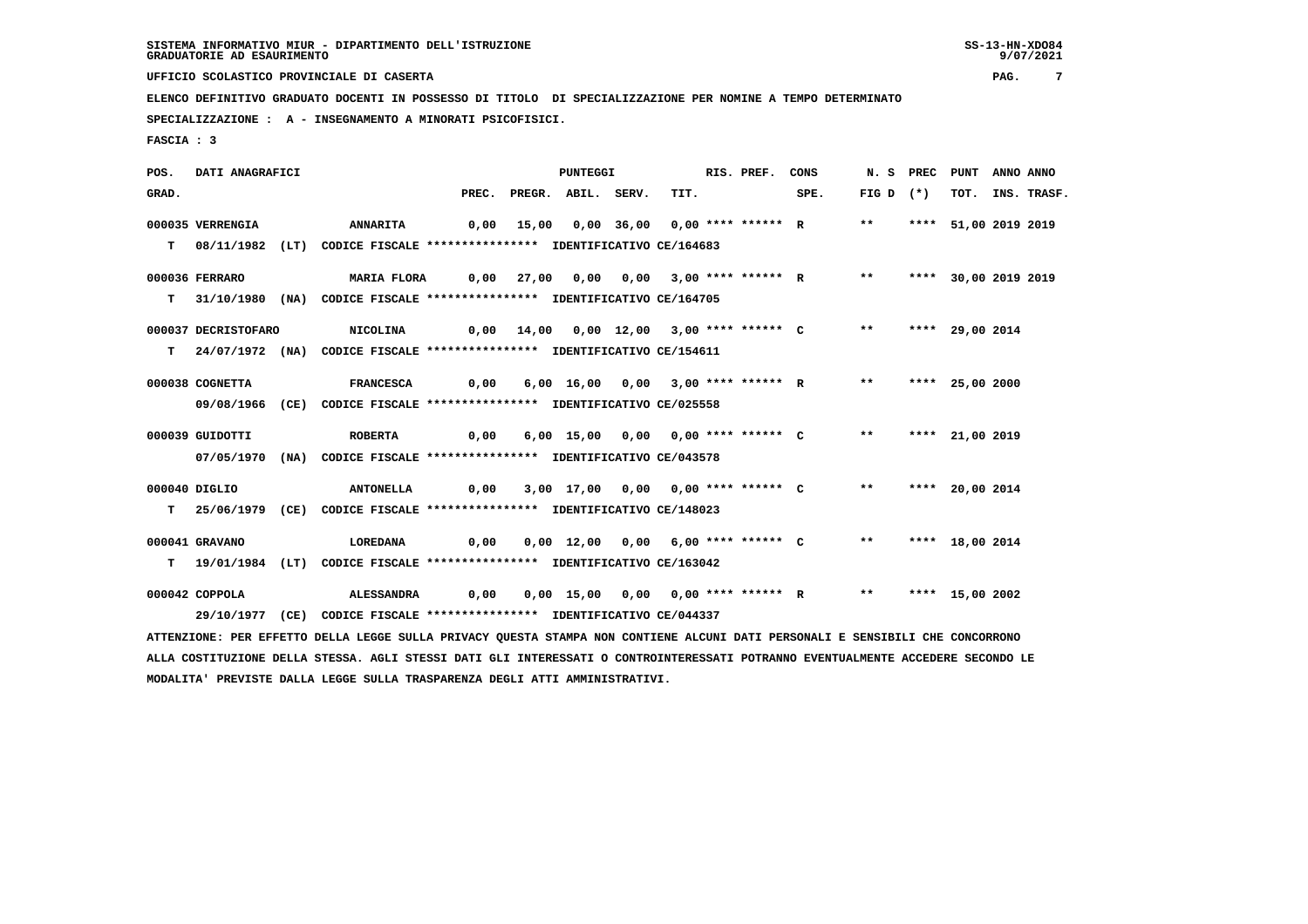|            | GRADUATORIE AD ESAURIMENTO | SISTEMA INFORMATIVO MIUR - DIPARTIMENTO DELL'ISTRUZIONE                                                     |       |        |              |                          |      |                      |      |       |        |                      |           | $SS-13-HN-XDO84$<br>9/07/2021 |
|------------|----------------------------|-------------------------------------------------------------------------------------------------------------|-------|--------|--------------|--------------------------|------|----------------------|------|-------|--------|----------------------|-----------|-------------------------------|
|            |                            | UFFICIO SCOLASTICO PROVINCIALE DI CASERTA                                                                   |       |        |              |                          |      |                      |      |       |        |                      | PAG.      | 8                             |
|            |                            | ELENCO DEFINITIVO GRADUATO DOCENTI IN POSSESSO DI TITOLO DI SPECIALIZZAZIONE PER NOMINE A TEMPO DETERMINATO |       |        |              |                          |      |                      |      |       |        |                      |           |                               |
|            |                            | SPECIALIZZAZIONE : A - INSEGNAMENTO A MINORATI PSICOFISICI.                                                 |       |        |              |                          |      |                      |      |       |        |                      |           |                               |
| FASCIA : 3 |                            |                                                                                                             |       |        |              |                          |      |                      |      |       |        |                      |           |                               |
|            |                            |                                                                                                             |       |        |              |                          |      |                      |      |       |        |                      |           |                               |
| POS.       | DATI ANAGRAFICI            |                                                                                                             |       |        | PUNTEGGI     |                          |      | RIS. PREF.           | CONS | N. S  | PREC   | PUNT                 | ANNO ANNO |                               |
| GRAD.      |                            |                                                                                                             | PREC. | PREGR. | ABIL.        | SERV.                    | TIT. |                      | SPE. | FIG D | $(* )$ | TOT.                 |           | INS. TRASF.                   |
|            | 000043 SORRENTINO          | MICHELINA                                                                                                   | 0,00  |        | $0,00$ 13,00 | 0,00                     |      | $0.00$ **** ****** R |      | $* *$ | ****   | 13,00 2014           |           |                               |
|            | 10/03/1974<br>(CE)         | CODICE FISCALE *****************                                                                            |       |        |              | IDENTIFICATIVO CE/154652 |      |                      |      |       |        |                      |           |                               |
|            | 000044 SCIROCCO            | <b>ANTONIAROSA</b>                                                                                          | 0,00  | 13,00  | 0,00         | 0,00                     |      | $0,00$ **** ****** C |      | $***$ |        | **** 13,00 2019 2019 |           |                               |

 **T 10/09/1982 (CE) CODICE FISCALE \*\*\*\*\*\*\*\*\*\*\*\*\*\*\*\* IDENTIFICATIVO CE/164760**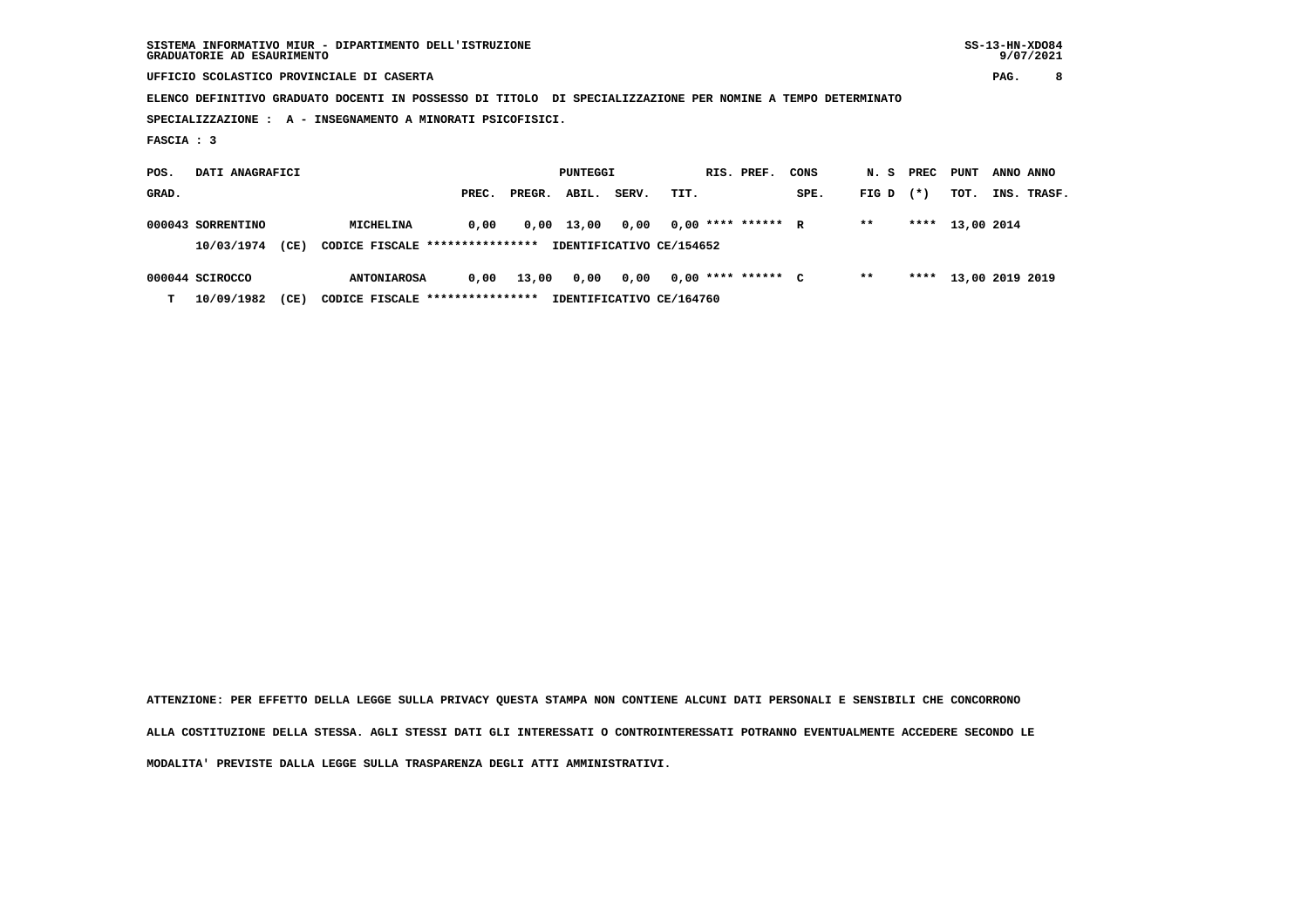9/07/2021

 **UFFICIO SCOLASTICO PROVINCIALE DI CASERTA PAG. 9**

 **ELENCO DEFINITIVO GRADUATO DOCENTI IN POSSESSO DI TITOLO DI SPECIALIZZAZIONE PER NOMINE A TEMPO DETERMINATO**

 **SPECIALIZZAZIONE : B - INSEGNAMENTO A MINORATI DELLA VISTA.**

 **FASCIA : 3**

 **POS. DATI ANAGRAFICI PUNTEGGI RIS. PREF. CONS N. S PREC PUNT ANNO ANNO**GRAD. PREC. PREGR. ABIL. SERV. TIT. SPE. FIG D (\*) TOT. INS. TRASF.  **000001 VANORE DOMENICA 0,00 24,00 12,00 60,00 6,00 \*\*\*\* \*\*\*\*\*\* A \*\* \*\*\*\* 102,00 2019 2019 T 15/05/1979 (CE) CODICE FISCALE \*\*\*\*\*\*\*\*\*\*\*\*\*\*\*\* IDENTIFICATIVO CE/164638 000002 PACIFICO MARIA 0,00 9,00 12,00 48,00 0,00 \*\*\*\* \*\*\*\*\*\* A \*\* X \*\*\*\* 69,00 2019 2005 14/09/1978 (CE) CODICE FISCALE \*\*\*\*\*\*\*\*\*\*\*\*\*\*\*\* IDENTIFICATIVO CE/053413 000003 DI NUZZO CARMELA 0,00 12,00 11,00 12,00 3,00 \*\*\*\* \*\*\*\*\*\* A \*\* \*\*\*\* 38,00 2014 T 15/05/1983 (CE) CODICE FISCALE \*\*\*\*\*\*\*\*\*\*\*\*\*\*\*\* IDENTIFICATIVO CE/158232 000004 CIARAMELLA ROSA 0,00 0,00 15,00 12,00 9,00 \*\*\*\* \*\*\*\*\*\* A \*\* \*\*\*\* 36,00 2014 T 04/06/1978 (CE) CODICE FISCALE \*\*\*\*\*\*\*\*\*\*\*\*\*\*\*\* IDENTIFICATIVO CE/148995 000005 GRECO ANNA 0,00 9,00 15,00 12,00 0,00 \*\*\*\* \*\*\*\*\*\* A \*\* \*\*\*\* 36,00 2019 2019 26/01/1965 (NA) CODICE FISCALE \*\*\*\*\*\*\*\*\*\*\*\*\*\*\*\* IDENTIFICATIVO CE/164838 000006 CAPONE ANNA 0,00 7,00 15,00 14,00 0,00 \*\*\*\* \*\*\*\*\*\* A \*\* X \*\*\*\* 36,00 2019 03/09/1968 (CE) CODICE FISCALE \*\*\*\*\*\*\*\*\*\*\*\*\*\*\*\* IDENTIFICATIVO CE/024144 000007 SIGNORELLI ANTONIETTA 0,00 1,00 11,00 18,00 0,00 \*\*\*\* \*\*\*\*\*\* A \*\* \*\*\*\* 30,00 2019 2019 T 09/04/1975 (LT) CODICE FISCALE \*\*\*\*\*\*\*\*\*\*\*\*\*\*\*\* IDENTIFICATIVO CE/164771 000008 DE CRISTOFARO CONCETTA 0,00 0,00 17,00 12,00 0,00 \*\*\*\* \*\*\*\*\*\* A \*\* \*\*\*\* 29,00 2019 24/09/1969 (NA) CODICE FISCALE \*\*\*\*\*\*\*\*\*\*\*\*\*\*\*\* IDENTIFICATIVO CE/046320 ATTENZIONE: PER EFFETTO DELLA LEGGE SULLA PRIVACY QUESTA STAMPA NON CONTIENE ALCUNI DATI PERSONALI E SENSIBILI CHE CONCORRONO ALLA COSTITUZIONE DELLA STESSA. AGLI STESSI DATI GLI INTERESSATI O CONTROINTERESSATI POTRANNO EVENTUALMENTE ACCEDERE SECONDO LE MODALITA' PREVISTE DALLA LEGGE SULLA TRASPARENZA DEGLI ATTI AMMINISTRATIVI.**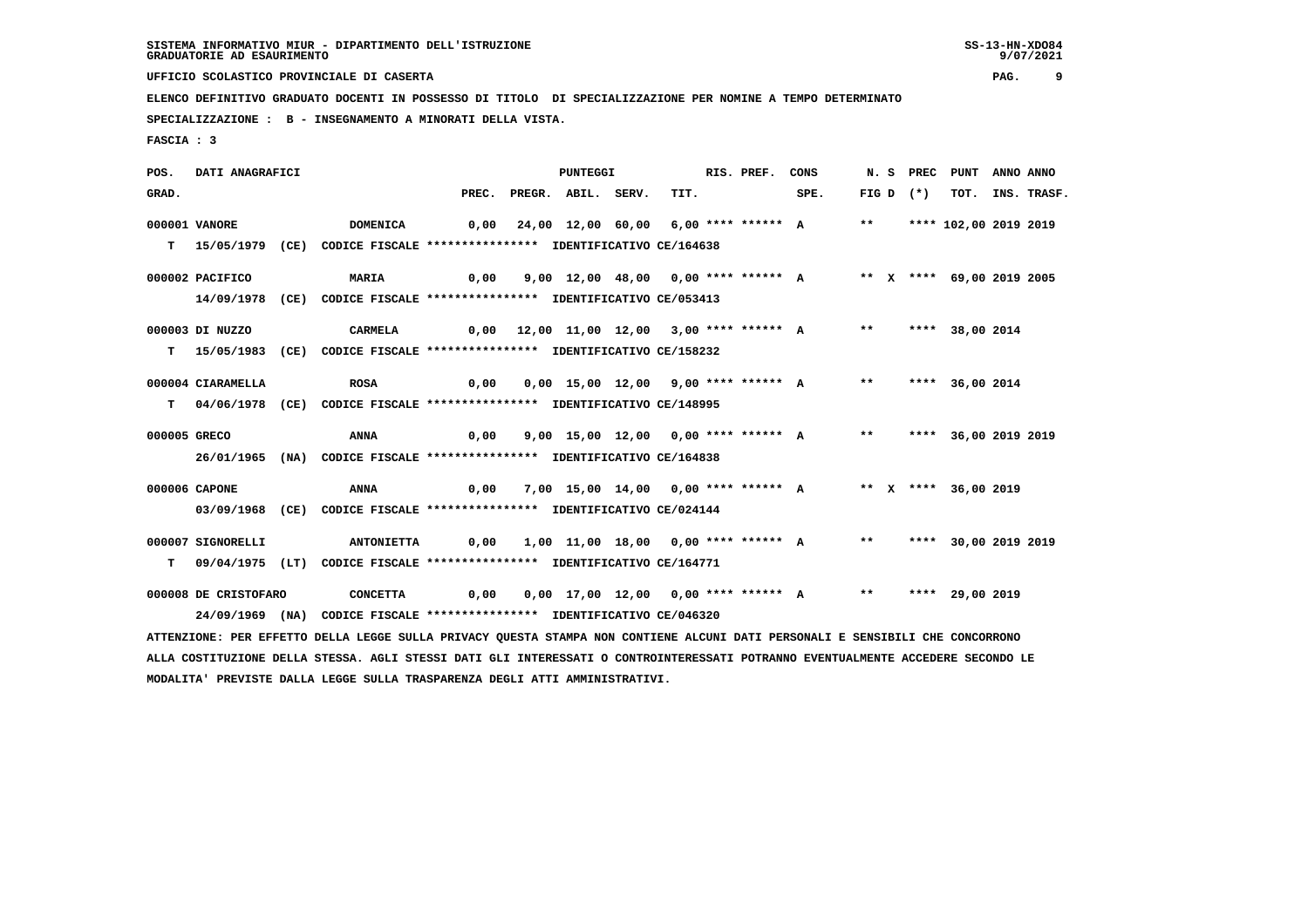|            | SISTEMA INFORMATIVO MIUR - DIPARTIMENTO DELL'ISTRUZIONE<br>GRADUATORIE AD ESAURIMENTO                       |             |       |        |          |                    |      |                      |      |       |       |            |           | $SS-13-HN-XDO84$<br>9/07/2021 |
|------------|-------------------------------------------------------------------------------------------------------------|-------------|-------|--------|----------|--------------------|------|----------------------|------|-------|-------|------------|-----------|-------------------------------|
|            | UFFICIO SCOLASTICO PROVINCIALE DI CASERTA                                                                   |             |       |        |          |                    |      |                      |      |       |       |            | PAG.      | 10                            |
|            | ELENCO DEFINITIVO GRADUATO DOCENTI IN POSSESSO DI TITOLO DI SPECIALIZZAZIONE PER NOMINE A TEMPO DETERMINATO |             |       |        |          |                    |      |                      |      |       |       |            |           |                               |
|            | SPECIALIZZAZIONE : B - INSEGNAMENTO A MINORATI DELLA VISTA.                                                 |             |       |        |          |                    |      |                      |      |       |       |            |           |                               |
| FASCIA : 3 |                                                                                                             |             |       |        |          |                    |      |                      |      |       |       |            |           |                               |
| POS.       | DATI ANAGRAFICI                                                                                             |             |       |        | PUNTEGGI |                    |      | RIS. PREF.           | CONS | N.S   | PREC  | PUNT       | ANNO ANNO |                               |
| GRAD.      |                                                                                                             |             | PREC. | PREGR. | ABIL.    | SERV.              | TIT. |                      | SPE. | FIG D | $(*)$ | TOT.       | INS.      | TRASF.                        |
|            | 000009 D'ARIENZO                                                                                            | <b>DORA</b> | 0,00  | 14,00  |          | $0,00 \quad 12,00$ |      | $0.00$ **** ****** A |      | $***$ | ****  | 26,00 2014 |           |                               |

 **T 18/08/1980 (LT) CODICE FISCALE \*\*\*\*\*\*\*\*\*\*\*\*\*\*\*\* IDENTIFICATIVO CE/154439**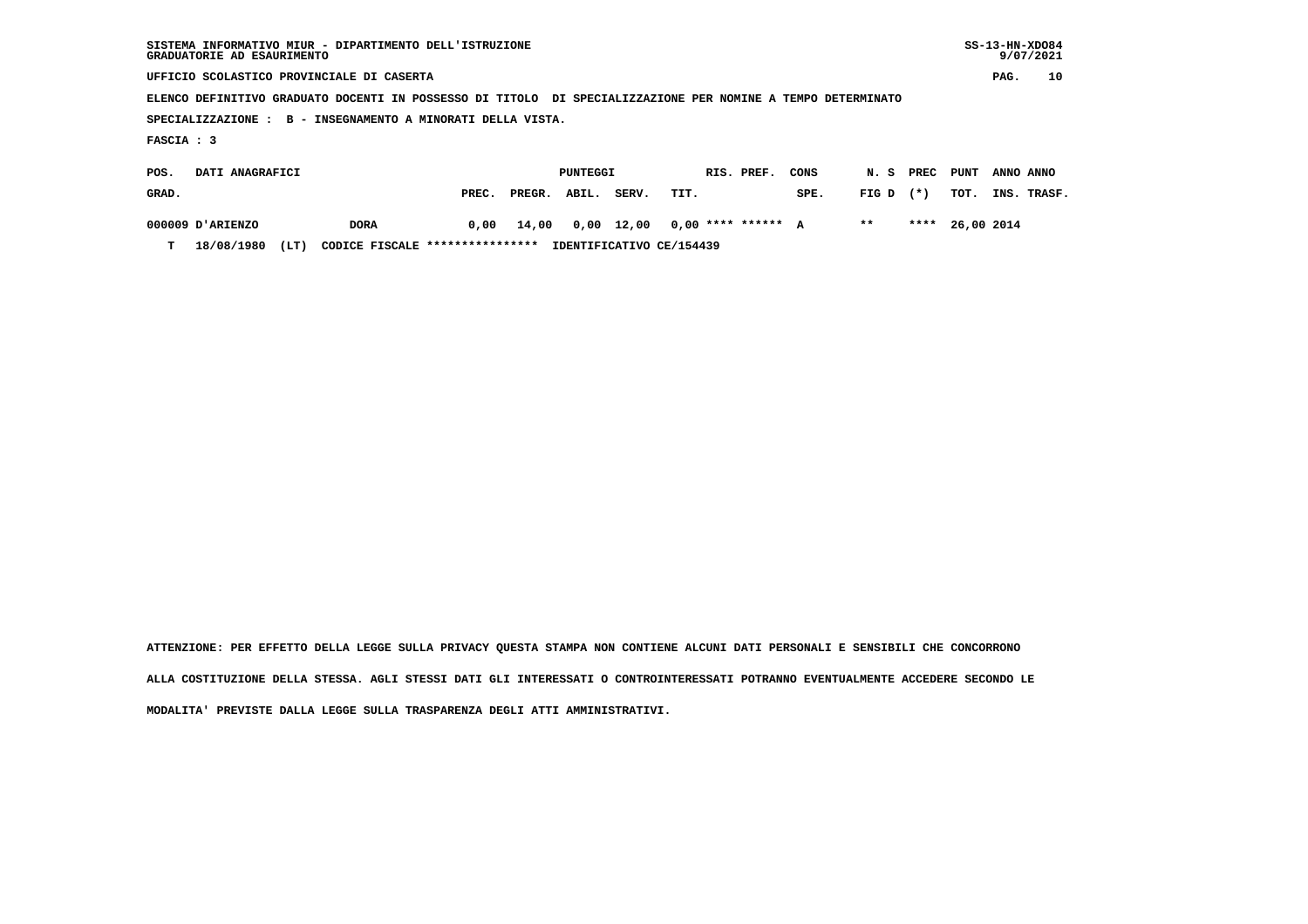**UFFICIO SCOLASTICO PROVINCIALE DI CASERTA PAG. 11**

 **ELENCO DEFINITIVO GRADUATO DOCENTI IN POSSESSO DI TITOLO DI SPECIALIZZAZIONE PER NOMINE A TEMPO DETERMINATO**

 **SPECIALIZZAZIONE : B - INSEGNAMENTO A MINORATI DELLA VISTA.**

 **FASCIA : 3**

 **POS. DATI ANAGRAFICI PUNTEGGI RIS. PREF. CONS N. S PREC PUNT ANNO ANNO**GRAD. PREC. PREGR. ABIL. SERV. TIT. SPE. FIG D (\*) TOT. INS. TRASF.  **000010 SACCONE ALESSANDRA 0,00 131,00 15,00 60,00 0,00 \*\*\*\* \*\*\*\*\*\* B \*\* \*\*\*\* 206,00 2019 2019 10/03/1972 (CE) CODICE FISCALE \*\*\*\*\*\*\*\*\*\*\*\*\*\*\*\* IDENTIFICATIVO CE/164717 000011 ESPOSITO ANGELO 0,00 105,00 17,00 60,00 0,00 \*\*\*\* \*\*\*\*\*\* B \*\* \*\*\*\* 182,00 2019 2019 04/01/1972 (CE) CODICE FISCALE \*\*\*\*\*\*\*\*\*\*\*\*\*\*\*\* IDENTIFICATIVO CE/164742 000012 IANNUCCI GERARDINA 0,00 95,00 15,00 50,00 0,00 \*\*\*\* \*\*\*\*\*\* B \*\* \*\*\*\* 160,00 2002 14/07/1969 (CE) CODICE FISCALE \*\*\*\*\*\*\*\*\*\*\*\*\*\*\*\* IDENTIFICATIVO CE/044049 000013 ALBERICO ALESSANDRA 0,00 106,00 15,00 12,00 0,00 \*\*\*\* \*\*\*\*\*\* B \*\* \*\*\*\* 133,00 2011 2011 01/04/1977 (TO) CODICE FISCALE \*\*\*\*\*\*\*\*\*\*\*\*\*\*\*\* IDENTIFICATIVO CE/140022 000014 SORBO TERESA 0,00 36,00 15,00 0,00 0,00 \*\*\*\* \*\*\*\*\*\* B \*\* \*\*\*\* 51,00 2019 2007 16/02/1978 (CE) CODICE FISCALE \*\*\*\*\*\*\*\*\*\*\*\*\*\*\*\* IDENTIFICATIVO CE/057277 000015 CRISPINO ISABELLA 0,00 7,00 0,00 22,00 9,00 \*\*\*\* \*\*\*\*\*\* B \*\* \*\*\*\* 38,00 2014 T 29/11/1962 (NA) CODICE FISCALE \*\*\*\*\*\*\*\*\*\*\*\*\*\*\*\* IDENTIFICATIVO CE/154455 000016 PETRICCIONE CARMEN 0,00 9,00 15,00 0,00 3,00 \*\*\*\* \*\*\*\*\*\* B \*\* \*\*\*\* 27,00 2014 23/02/1977 (CE) CODICE FISCALE \*\*\*\*\*\*\*\*\*\*\*\*\*\*\*\* IDENTIFICATIVO CE/046041 000017 SCHIAVONE IOLANDA 0,00 12,00 12,00 0,00 0,00 \*\*\*\* \*\*\*\*\*\* B \*\* \*\*\*\* 24,00 2014 T 16/11/1980 (CE) CODICE FISCALE \*\*\*\*\*\*\*\*\*\*\*\*\*\*\*\* IDENTIFICATIVO CE/146429 ATTENZIONE: PER EFFETTO DELLA LEGGE SULLA PRIVACY QUESTA STAMPA NON CONTIENE ALCUNI DATI PERSONALI E SENSIBILI CHE CONCORRONO ALLA COSTITUZIONE DELLA STESSA. AGLI STESSI DATI GLI INTERESSATI O CONTROINTERESSATI POTRANNO EVENTUALMENTE ACCEDERE SECONDO LE**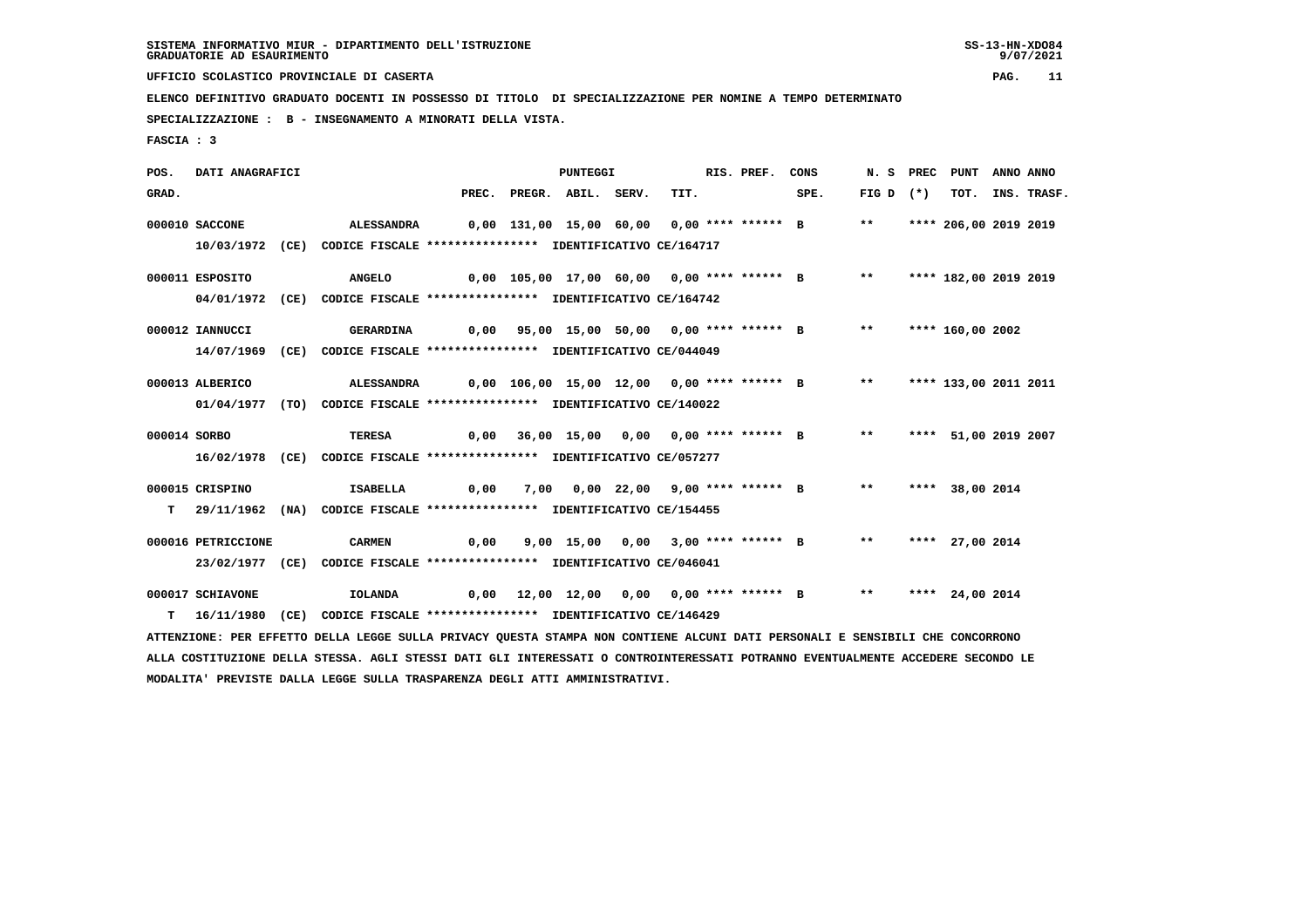9/07/2021

 **UFFICIO SCOLASTICO PROVINCIALE DI CASERTA PAG. 12**

 **ELENCO DEFINITIVO GRADUATO DOCENTI IN POSSESSO DI TITOLO DI SPECIALIZZAZIONE PER NOMINE A TEMPO DETERMINATO**

 **SPECIALIZZAZIONE : B - INSEGNAMENTO A MINORATI DELLA VISTA.**

 **FASCIA : 3**

 **POS. DATI ANAGRAFICI PUNTEGGI RIS. PREF. CONS N. S PREC PUNT ANNO ANNO**GRAD. PREC. PREGR. ABIL. SERV. TIT. SPE. FIG D (\*) TOT. INS. TRASF.  **000018 AGLIONE ANTONELLA 0,00 3,00 15,00 6,00 0,00 \*\*\*\* \*\*\*\*\*\* B \*\* \*\*\*\* 24,00 2014 04/05/1973 (CE) CODICE FISCALE \*\*\*\*\*\*\*\*\*\*\*\*\*\*\*\* IDENTIFICATIVO CE/044465 000019 TARTAGLIONE ROSSANA 0,00 6,00 16,00 0,00 0,00 \*\*\*\* \*\*\*\*\*\* B \*\* \*\*\*\* 22,00 2014 T 02/09/1975 (CE) CODICE FISCALE \*\*\*\*\*\*\*\*\*\*\*\*\*\*\*\* IDENTIFICATIVO CE/148409 000020 SANZONE MONIA 0,00 3,00 16,00 0,00 3,00 \*\*\*\* \*\*\*\*\*\* B \*\* \*\*\*\* 22,00 2019 23/08/1974 (NA) CODICE FISCALE \*\*\*\*\*\*\*\*\*\*\*\*\*\*\*\* IDENTIFICATIVO CE/044218 000021 ALFIERI PAOLA 0,00 3,00 18,00 0,00 0,00 \*\*\*\* \*\*\*\*\*\* B \*\* \*\*\*\* 21,00 2014 T 28/08/1982 (NA) CODICE FISCALE \*\*\*\*\*\*\*\*\*\*\*\*\*\*\*\* IDENTIFICATIVO CE/164587 000022 COLELLA GIUSEPPINA 0,00 5,00 0,00 0,00 16,00 \*\*\*\* \*\*\*\*\*\* B \*\* \*\*\*\* 21,00 2019 2019 T 07/05/1983 (CE) CODICE FISCALE \*\*\*\*\*\*\*\*\*\*\*\*\*\*\*\* IDENTIFICATIVO CE/164845 000023 NIOLA CARLA 0,00 15,00 0,00 0,00 0,00 \*\*\*\* \*\*\*\*\*\* B \*\* \*\*\*\* 15,00 2014 T 10/04/1981 (NA) CODICE FISCALE \*\*\*\*\*\*\*\*\*\*\*\*\*\*\*\* IDENTIFICATIVO CE/150884 000024 BUONANNO MARIA 0,00 0,00 11,00 0,00 3,00 \*\*\*\* \*\*\*\*\*\* B \*\* \*\*\*\* 14,00 2014 T 12/11/1977 (CE) CODICE FISCALE \*\*\*\*\*\*\*\*\*\*\*\*\*\*\*\* IDENTIFICATIVO CE/154608 000025 PONTORIERO DOMENICA 0,00 0,00 11,00 0,00 3,00 \*\*\*\* \*\*\*\*\*\* B \*\* X \*\*\*\* 14,00 2019 2019 T 12/08/1977 (VV) CODICE FISCALE \*\*\*\*\*\*\*\*\*\*\*\*\*\*\*\* IDENTIFICATIVO CE/164982 ATTENZIONE: PER EFFETTO DELLA LEGGE SULLA PRIVACY QUESTA STAMPA NON CONTIENE ALCUNI DATI PERSONALI E SENSIBILI CHE CONCORRONO ALLA COSTITUZIONE DELLA STESSA. AGLI STESSI DATI GLI INTERESSATI O CONTROINTERESSATI POTRANNO EVENTUALMENTE ACCEDERE SECONDO LE MODALITA' PREVISTE DALLA LEGGE SULLA TRASPARENZA DEGLI ATTI AMMINISTRATIVI.**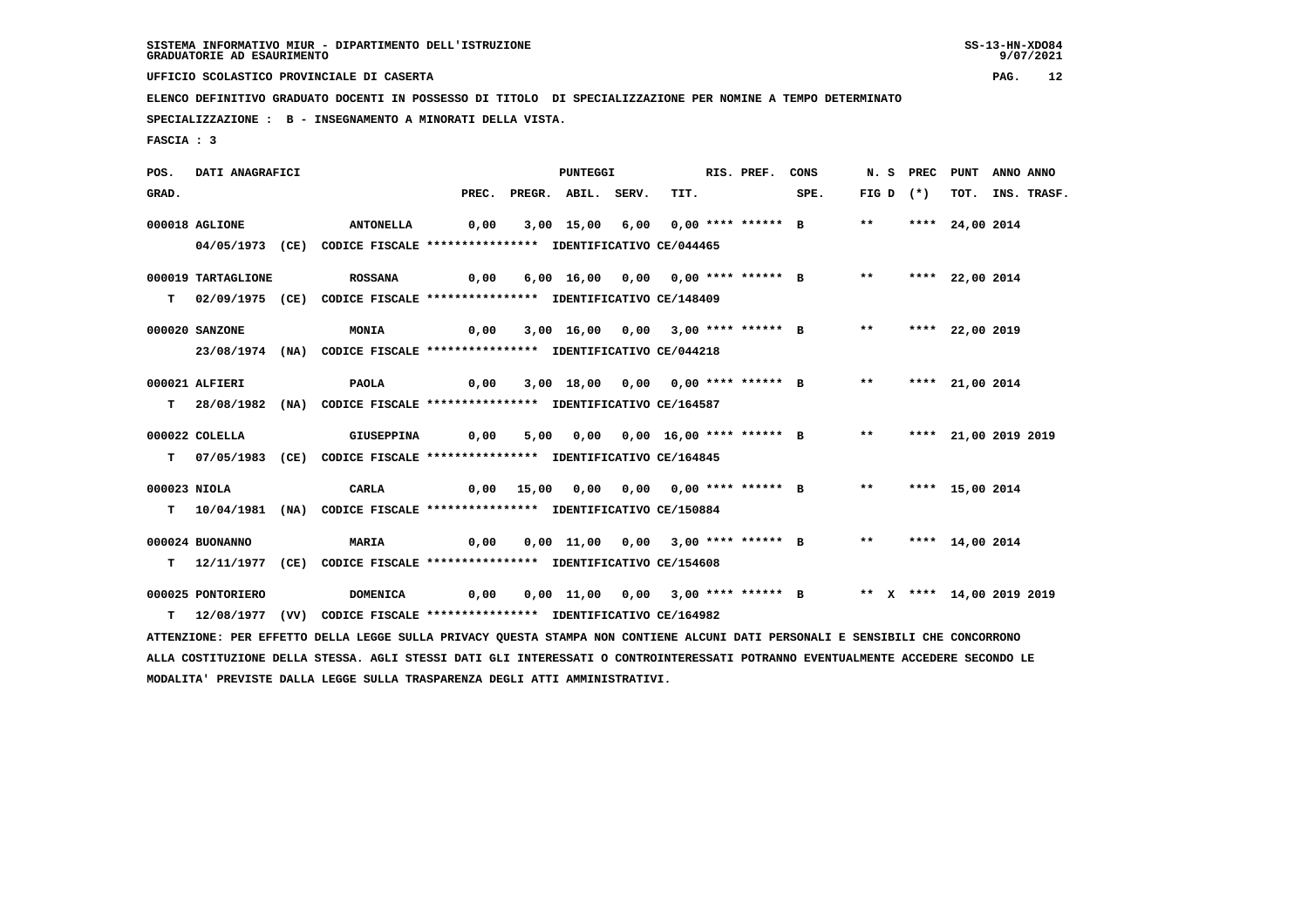| GRADUATORIE AD ESAURIMENTO                | SISTEMA INFORMATIVO MIUR - DIPARTIMENTO DELL'ISTRUZIONE                                                     |       |        |          |       |      |            |                      |      |       |        |                 |           | $SS-13-HN-XDO84$<br>9/07/2021 |
|-------------------------------------------|-------------------------------------------------------------------------------------------------------------|-------|--------|----------|-------|------|------------|----------------------|------|-------|--------|-----------------|-----------|-------------------------------|
| UFFICIO SCOLASTICO PROVINCIALE DI CASERTA |                                                                                                             |       |        |          |       |      |            |                      |      |       |        |                 | PAG.      | 13                            |
|                                           | ELENCO DEFINITIVO GRADUATO DOCENTI IN POSSESSO DI TITOLO DI SPECIALIZZAZIONE PER NOMINE A TEMPO DETERMINATO |       |        |          |       |      |            |                      |      |       |        |                 |           |                               |
|                                           | SPECIALIZZAZIONE : B - INSEGNAMENTO A MINORATI DELLA VISTA.                                                 |       |        |          |       |      |            |                      |      |       |        |                 |           |                               |
| FASCIA : 3                                |                                                                                                             |       |        |          |       |      |            |                      |      |       |        |                 |           |                               |
| DATI ANAGRAFICI<br>POS.                   |                                                                                                             |       |        | PUNTEGGI |       |      | RIS. PREF. |                      | CONS | N.S   | PREC   | PUNT            | ANNO ANNO |                               |
| GRAD.                                     |                                                                                                             | PREC. | PREGR. | ABIL.    | SERV. | TIT. |            |                      | SPE. | FIG D | $(* )$ | TOT.            |           | INS. TRASF.                   |
| 000026 DE GIRONIMO                        | MARISA                                                                                                      | 0,00  | 0,00   | 13,00    | 0,00  |      |            | $0.00$ **** ****** B |      | $***$ |        | **** 13,00 2014 |           |                               |

 **17/11/1978 (CE) CODICE FISCALE \*\*\*\*\*\*\*\*\*\*\*\*\*\*\*\* IDENTIFICATIVO CE/154653**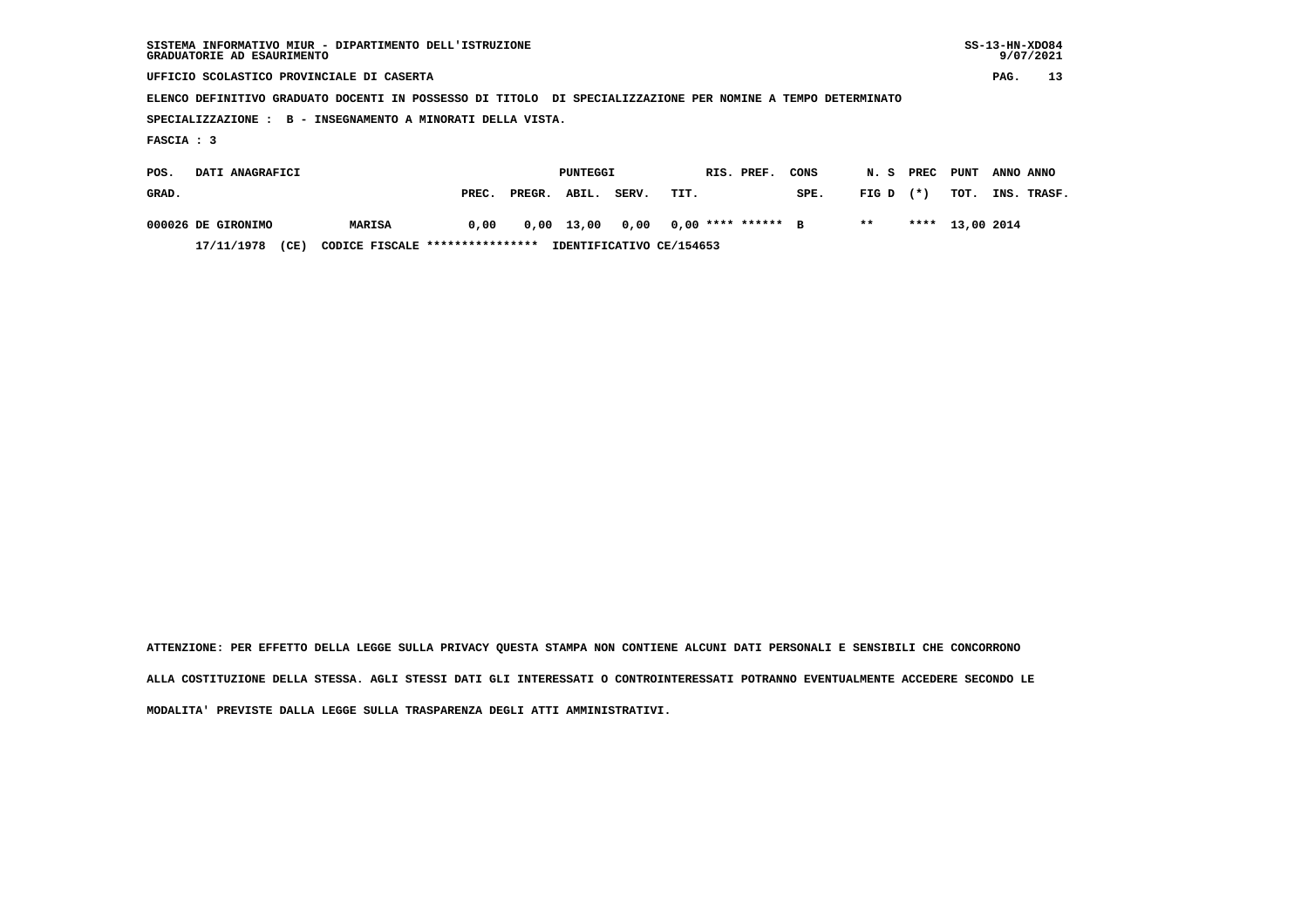9/07/2021

 **UFFICIO SCOLASTICO PROVINCIALE DI CASERTA PAG. 14**

 **ELENCO DEFINITIVO GRADUATO DOCENTI IN POSSESSO DI TITOLO DI SPECIALIZZAZIONE PER NOMINE A TEMPO DETERMINATO**

 **SPECIALIZZAZIONE : B - INSEGNAMENTO A MINORATI DELLA VISTA.**

 **FASCIA : 3**

 **POS. DATI ANAGRAFICI PUNTEGGI RIS. PREF. CONS N. S PREC PUNT ANNO ANNO**GRAD. PREC. PREGR. ABIL. SERV. TIT. SPE. FIG D (\*) TOT. INS. TRASF.  **000027 CENNAMO MICHELA 0,00 136,00 16,00 56,00 0,00 \*\*\*\* \*\*\*\*\*\* R \*\* \*\*\*\* 208,00 2019 2019 20/05/1980 (NA) CODICE FISCALE \*\*\*\*\*\*\*\*\*\*\*\*\*\*\*\* IDENTIFICATIVO CE/164941 000028 FABOZZO ANNA 0,00 106,00 15,00 60,00 0,00 \*\*\*\* \*\*\*\*\*\* R \*\* \*\*\*\* 181,00 2019 2019 06/09/1979 (CE) CODICE FISCALE \*\*\*\*\*\*\*\*\*\*\*\*\*\*\*\* IDENTIFICATIVO CE/164815 000029 NASTO GIUSEPPA 0,00 93,00 0,00 48,00 3,00 \*\*\*\* \*\*\*\*\*\* R \*\* \*\*\*\* 144,00 2014 T 31/08/1982 (CE) CODICE FISCALE \*\*\*\*\*\*\*\*\*\*\*\*\*\*\*\* IDENTIFICATIVO CE/149486 000030 DE GENNARO ANNA LISA 0,00 82,00 0,00 60,00 1,00 \*\*\*\* \*\*\*\*\*\* C \*\* X \*\*\*\* 143,00 2014 T 27/10/1974 (CE) CODICE FISCALE \*\*\*\*\*\*\*\*\*\*\*\*\*\*\*\* IDENTIFICATIVO CE/148238 000031 PALUMBO MARIA GRAZIA 0,00 76,00 0,00 30,00 0,00 \*\*\*\* \*\*\*\*\*\* C \*\* \*\*\*\* 106,00 2019 2019 T 21/01/1973 (CE) CODICE FISCALE \*\*\*\*\*\*\*\*\*\*\*\*\*\*\*\* IDENTIFICATIVO CE/164793 000032 VINCIGUERRA GIUSEPPINA 0,00 56,00 15,00 16,00 3,00 \*\*\*\* \*\*\*\*\*\* R \*\* \*\*\*\* 90,00 2014 2014 09/12/1969 (CE) CODICE FISCALE \*\*\*\*\*\*\*\*\*\*\*\*\*\*\*\* IDENTIFICATIVO CE/145323 000033 NOVELLI GIUSEPPINA 0,00 11,00 15,00 47,00 3,00 \*\*\*\* \*\*\*\*\*\* R \*\* \*\*\*\* 76,00 2003 07/03/1965 (CE) CODICE FISCALE \*\*\*\*\*\*\*\*\*\*\*\*\*\*\*\* IDENTIFICATIVO CE/048199 000034 BATTISEGOLA ORNELLA 0,00 2,00 15,00 26,00 9,00 \*\*\*\* \*\*\*\*\*\* R \*\* \*\*\*\* 52,00 2019 15/07/1966 (CE) CODICE FISCALE \*\*\*\*\*\*\*\*\*\*\*\*\*\*\*\* IDENTIFICATIVO CE/045133 ATTENZIONE: PER EFFETTO DELLA LEGGE SULLA PRIVACY QUESTA STAMPA NON CONTIENE ALCUNI DATI PERSONALI E SENSIBILI CHE CONCORRONO ALLA COSTITUZIONE DELLA STESSA. AGLI STESSI DATI GLI INTERESSATI O CONTROINTERESSATI POTRANNO EVENTUALMENTE ACCEDERE SECONDO LE**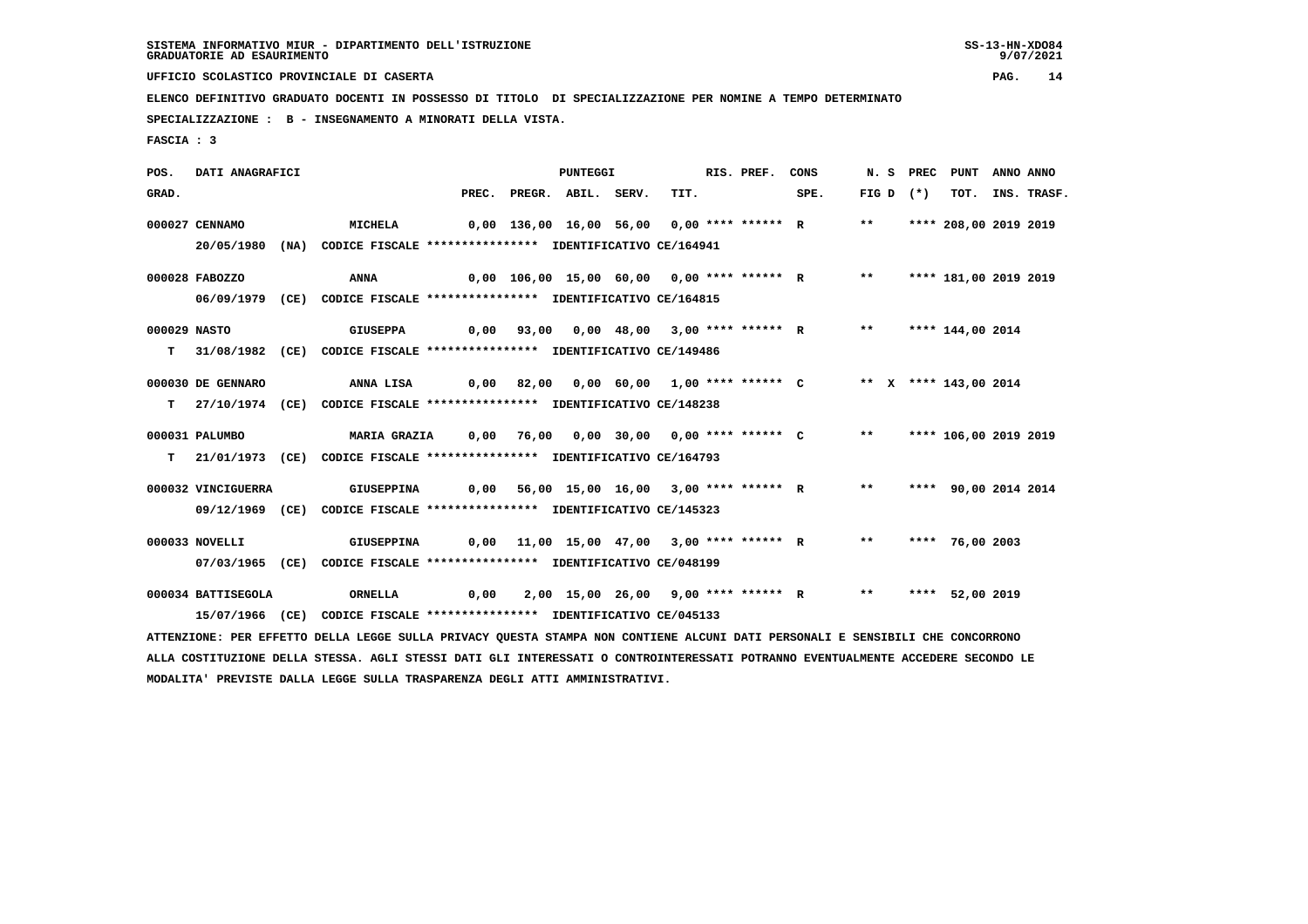9/07/2021

 **UFFICIO SCOLASTICO PROVINCIALE DI CASERTA PAG. 15**

 **ELENCO DEFINITIVO GRADUATO DOCENTI IN POSSESSO DI TITOLO DI SPECIALIZZAZIONE PER NOMINE A TEMPO DETERMINATO**

 **SPECIALIZZAZIONE : B - INSEGNAMENTO A MINORATI DELLA VISTA.**

 **FASCIA : 3**

 **POS. DATI ANAGRAFICI PUNTEGGI RIS. PREF. CONS N. S PREC PUNT ANNO ANNO**GRAD. PREC. PREGR. ABIL. SERV. TIT. SPE. FIG D (\*) TOT. INS. TRASF.  **000035 VERRENGIA ANNARITA 0,00 15,00 0,00 36,00 0,00 \*\*\*\* \*\*\*\*\*\* R \*\* \*\*\*\* 51,00 2019 2019 T 08/11/1982 (LT) CODICE FISCALE \*\*\*\*\*\*\*\*\*\*\*\*\*\*\*\* IDENTIFICATIVO CE/164683 000036 FERRARO MARIA FLORA 0,00 27,00 0,00 0,00 3,00 \*\*\*\* \*\*\*\*\*\* R \*\* \*\*\*\* 30,00 2019 2019 T 31/10/1980 (NA) CODICE FISCALE \*\*\*\*\*\*\*\*\*\*\*\*\*\*\*\* IDENTIFICATIVO CE/164705 000037 DECRISTOFARO NICOLINA 0,00 14,00 0,00 12,00 3,00 \*\*\*\* \*\*\*\*\*\* C \*\* \*\*\*\* 29,00 2014 T 24/07/1972 (NA) CODICE FISCALE \*\*\*\*\*\*\*\*\*\*\*\*\*\*\*\* IDENTIFICATIVO CE/154611 000038 COGNETTA FRANCESCA 0,00 6,00 16,00 0,00 3,00 \*\*\*\* \*\*\*\*\*\* R \*\* \*\*\*\* 25,00 2000 09/08/1966 (CE) CODICE FISCALE \*\*\*\*\*\*\*\*\*\*\*\*\*\*\*\* IDENTIFICATIVO CE/025558 000039 GUIDOTTI ROBERTA 0,00 6,00 15,00 0,00 0,00 \*\*\*\* \*\*\*\*\*\* C \*\* \*\*\*\* 21,00 2019 07/05/1970 (NA) CODICE FISCALE \*\*\*\*\*\*\*\*\*\*\*\*\*\*\*\* IDENTIFICATIVO CE/043578 000040 DIGLIO ANTONELLA 0,00 3,00 17,00 0,00 0,00 \*\*\*\* \*\*\*\*\*\* C \*\* \*\*\*\* 20,00 2014 T 25/06/1979 (CE) CODICE FISCALE \*\*\*\*\*\*\*\*\*\*\*\*\*\*\*\* IDENTIFICATIVO CE/148023 000041 GRAVANO LOREDANA 0,00 0,00 12,00 0,00 6,00 \*\*\*\* \*\*\*\*\*\* C \*\* \*\*\*\* 18,00 2014 T 19/01/1984 (LT) CODICE FISCALE \*\*\*\*\*\*\*\*\*\*\*\*\*\*\*\* IDENTIFICATIVO CE/163042 000042 COPPOLA ALESSANDRA 0,00 0,00 15,00 0,00 0,00 \*\*\*\* \*\*\*\*\*\* R \*\* \*\*\*\* 15,00 2002 29/10/1977 (CE) CODICE FISCALE \*\*\*\*\*\*\*\*\*\*\*\*\*\*\*\* IDENTIFICATIVO CE/044337 ATTENZIONE: PER EFFETTO DELLA LEGGE SULLA PRIVACY QUESTA STAMPA NON CONTIENE ALCUNI DATI PERSONALI E SENSIBILI CHE CONCORRONO ALLA COSTITUZIONE DELLA STESSA. AGLI STESSI DATI GLI INTERESSATI O CONTROINTERESSATI POTRANNO EVENTUALMENTE ACCEDERE SECONDO LE**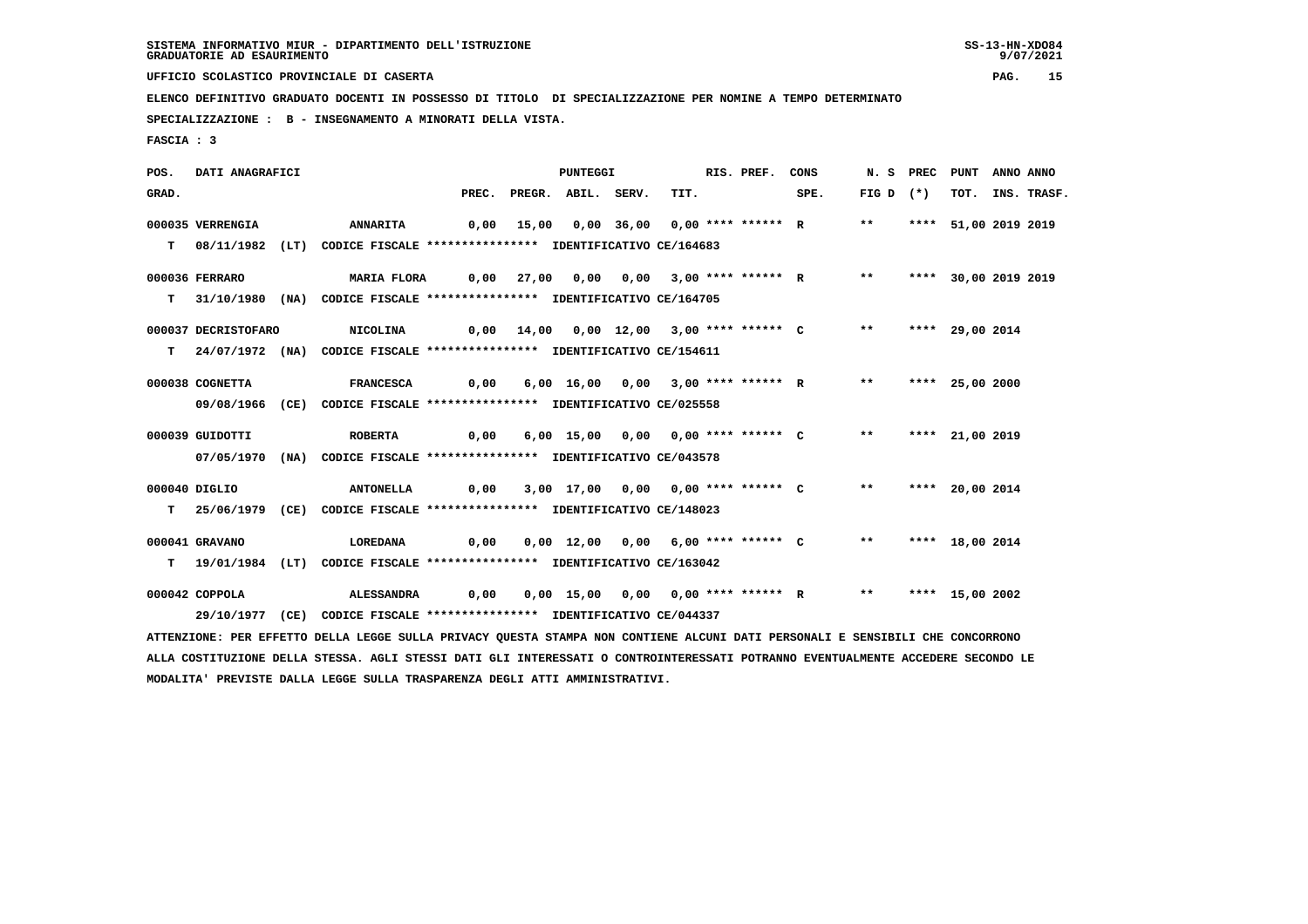| SISTEMA INFORMATIVO MIUR - DIPARTIMENTO DELL'ISTRUZIONE<br>GRADUATORIE AD ESAURIMENTO                       |       |                    |                          |            |                      |           |        |                      | $SS-13-HN-XDO84$ | 9/07/2021   |
|-------------------------------------------------------------------------------------------------------------|-------|--------------------|--------------------------|------------|----------------------|-----------|--------|----------------------|------------------|-------------|
| UFFICIO SCOLASTICO PROVINCIALE DI CASERTA                                                                   |       |                    |                          |            |                      |           |        |                      | PAG.             | 16          |
| ELENCO DEFINITIVO GRADUATO DOCENTI IN POSSESSO DI TITOLO DI SPECIALIZZAZIONE PER NOMINE A TEMPO DETERMINATO |       |                    |                          |            |                      |           |        |                      |                  |             |
| SPECIALIZZAZIONE : B - INSEGNAMENTO A MINORATI DELLA VISTA.                                                 |       |                    |                          |            |                      |           |        |                      |                  |             |
| FASCIA : 3                                                                                                  |       |                    |                          |            |                      |           |        |                      |                  |             |
| DATI ANAGRAFICI<br>POS.                                                                                     |       | PUNTEGGI           |                          | RIS. PREF. | CONS                 | N. S PREC |        | <b>PUNT</b>          | ANNO ANNO        |             |
| GRAD.                                                                                                       | PREC. | ABIL.<br>PREGR.    | SERV.<br>TIT.            |            | SPE.                 | FIG D     | $(* )$ | TOT.                 |                  | INS. TRASF. |
| 000043 SORRENTINO<br>MICHELINA                                                                              | 0,00  | $0,00 \quad 13,00$ | 0,00                     |            | $0.00$ **** ****** R | $* *$     |        | **** 13,00 2014      |                  |             |
| 10/03/1974<br>(CE)<br>CODICE FISCALE *****************                                                      |       |                    | IDENTIFICATIVO CE/154652 |            |                      |           |        |                      |                  |             |
| 000044 SCIROCCO<br><b>ANTONIAROSA</b>                                                                       | 0,00  | 13,00<br>0,00      | 0,00                     |            | $0.00$ **** ****** C | $* *$     |        | **** 13,00 2019 2019 |                  |             |

 **T 10/09/1982 (CE) CODICE FISCALE \*\*\*\*\*\*\*\*\*\*\*\*\*\*\*\* IDENTIFICATIVO CE/164760**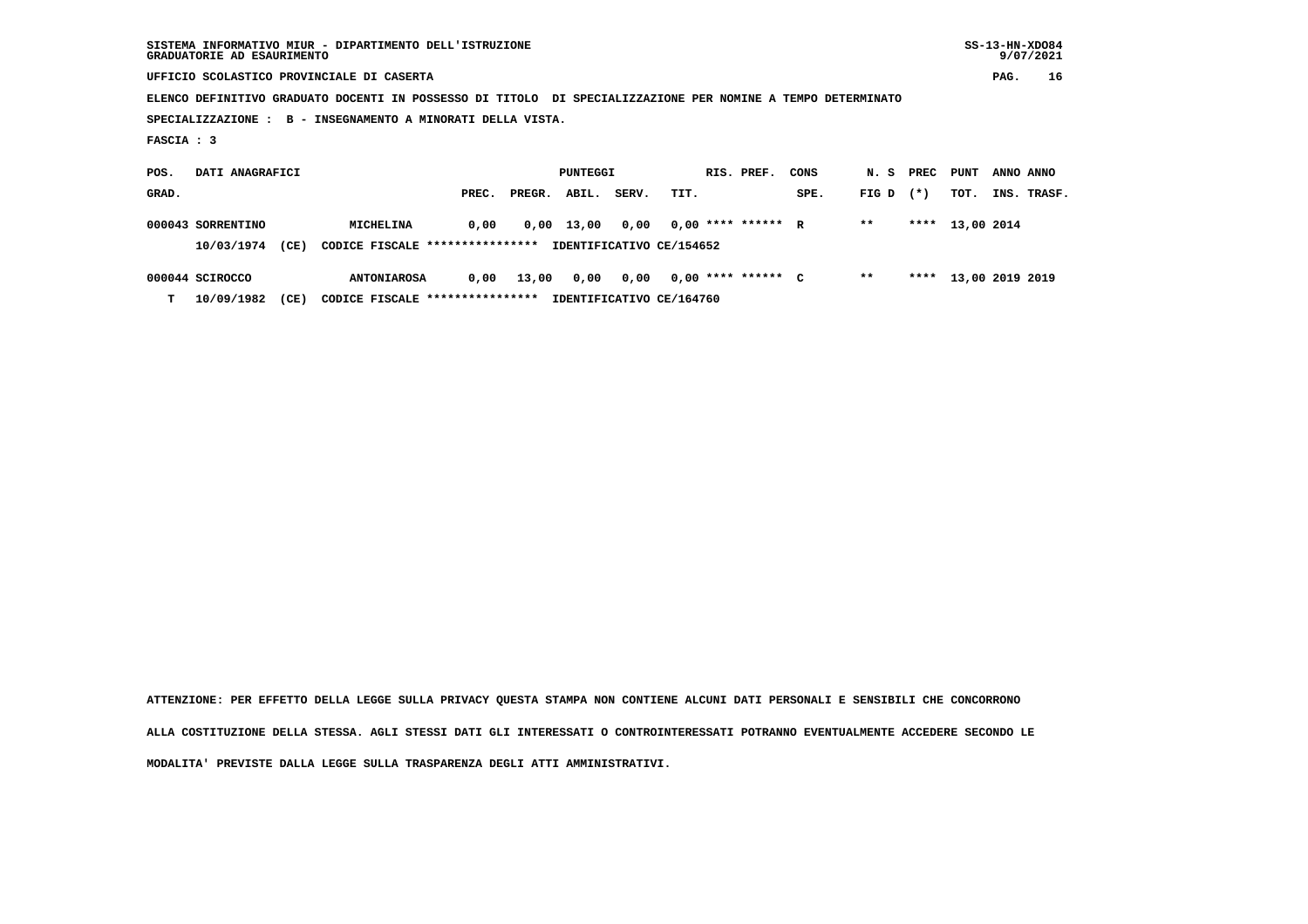9/07/2021

 **UFFICIO SCOLASTICO PROVINCIALE DI CASERTA PAG. 17**

 **ELENCO DEFINITIVO GRADUATO DOCENTI IN POSSESSO DI TITOLO DI SPECIALIZZAZIONE PER NOMINE A TEMPO DETERMINATO**

 **SPECIALIZZAZIONE : C - INSEGNAMENTO A MINORATI DELL'UDITO.**

 **MODALITA' PREVISTE DALLA LEGGE SULLA TRASPARENZA DEGLI ATTI AMMINISTRATIVI.**

 **FASCIA : 3**

 **POS. DATI ANAGRAFICI PUNTEGGI RIS. PREF. CONS N. S PREC PUNT ANNO ANNO**GRAD. PREC. PREGR. ABIL. SERV. TIT. SPE. FIG D (\*) TOT. INS. TRASF.  **000001 VANORE DOMENICA 0,00 24,00 12,00 60,00 6,00 \*\*\*\* \*\*\*\*\*\* A \*\* \*\*\*\* 102,00 2019 2019 T 15/05/1979 (CE) CODICE FISCALE \*\*\*\*\*\*\*\*\*\*\*\*\*\*\*\* IDENTIFICATIVO CE/164638 000002 PACIFICO MARIA 0,00 9,00 12,00 48,00 0,00 \*\*\*\* \*\*\*\*\*\* A \*\* X \*\*\*\* 69,00 2019 2005 14/09/1978 (CE) CODICE FISCALE \*\*\*\*\*\*\*\*\*\*\*\*\*\*\*\* IDENTIFICATIVO CE/053413 000003 DI NUZZO CARMELA 0,00 12,00 11,00 12,00 3,00 \*\*\*\* \*\*\*\*\*\* A \*\* \*\*\*\* 38,00 2014 T 15/05/1983 (CE) CODICE FISCALE \*\*\*\*\*\*\*\*\*\*\*\*\*\*\*\* IDENTIFICATIVO CE/158232 000004 CIARAMELLA ROSA 0,00 0,00 15,00 12,00 9,00 \*\*\*\* \*\*\*\*\*\* A \*\* \*\*\*\* 36,00 2014 T 04/06/1978 (CE) CODICE FISCALE \*\*\*\*\*\*\*\*\*\*\*\*\*\*\*\* IDENTIFICATIVO CE/148995 000005 GRECO ANNA 0,00 9,00 15,00 12,00 0,00 \*\*\*\* \*\*\*\*\*\* A \*\* \*\*\*\* 36,00 2019 2019 26/01/1965 (NA) CODICE FISCALE \*\*\*\*\*\*\*\*\*\*\*\*\*\*\*\* IDENTIFICATIVO CE/164838 000006 CAPONE ANNA 0,00 7,00 15,00 14,00 0,00 \*\*\*\* \*\*\*\*\*\* A \*\* X \*\*\*\* 36,00 2019 03/09/1968 (CE) CODICE FISCALE \*\*\*\*\*\*\*\*\*\*\*\*\*\*\*\* IDENTIFICATIVO CE/024144 000007 SIGNORELLI ANTONIETTA 0,00 1,00 11,00 18,00 0,00 \*\*\*\* \*\*\*\*\*\* A \*\* \*\*\*\* 30,00 2019 2019 T 09/04/1975 (LT) CODICE FISCALE \*\*\*\*\*\*\*\*\*\*\*\*\*\*\*\* IDENTIFICATIVO CE/164771 000008 DE CRISTOFARO CONCETTA 0,00 0,00 17,00 12,00 0,00 \*\*\*\* \*\*\*\*\*\* A \*\* \*\*\*\* 29,00 2019 24/09/1969 (NA) CODICE FISCALE \*\*\*\*\*\*\*\*\*\*\*\*\*\*\*\* IDENTIFICATIVO CE/046320 ATTENZIONE: PER EFFETTO DELLA LEGGE SULLA PRIVACY QUESTA STAMPA NON CONTIENE ALCUNI DATI PERSONALI E SENSIBILI CHE CONCORRONO ALLA COSTITUZIONE DELLA STESSA. AGLI STESSI DATI GLI INTERESSATI O CONTROINTERESSATI POTRANNO EVENTUALMENTE ACCEDERE SECONDO LE**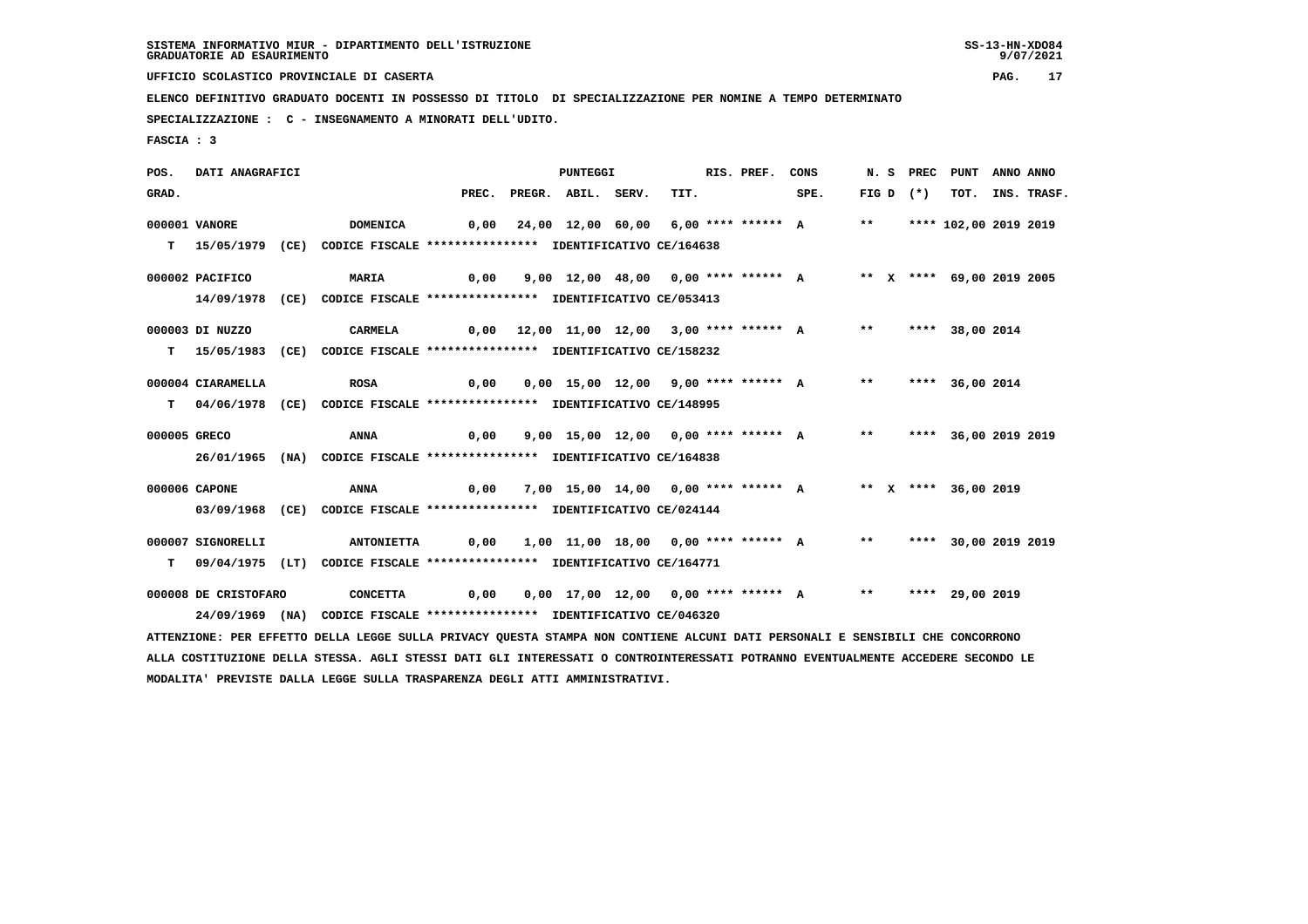| SISTEMA INFORMATIVO MIUR - DIPARTIMENTO DELL'ISTRUZIONE<br>GRADUATORIE AD ESAURIMENTO                       |             |       |        |          |       |      |  |                    |      |       |        |            |           | $SS-13-HN-XDO84$<br>9/07/2021 |
|-------------------------------------------------------------------------------------------------------------|-------------|-------|--------|----------|-------|------|--|--------------------|------|-------|--------|------------|-----------|-------------------------------|
| UFFICIO SCOLASTICO PROVINCIALE DI CASERTA                                                                   |             |       |        |          |       |      |  |                    |      |       |        |            | PAG.      | 18                            |
| ELENCO DEFINITIVO GRADUATO DOCENTI IN POSSESSO DI TITOLO DI SPECIALIZZAZIONE PER NOMINE A TEMPO DETERMINATO |             |       |        |          |       |      |  |                    |      |       |        |            |           |                               |
| SPECIALIZZAZIONE : C - INSEGNAMENTO A MINORATI DELL'UDITO.                                                  |             |       |        |          |       |      |  |                    |      |       |        |            |           |                               |
| FASCIA : 3                                                                                                  |             |       |        |          |       |      |  |                    |      |       |        |            |           |                               |
| DATI ANAGRAFICI<br>POS.                                                                                     |             |       |        | PUNTEGGI |       |      |  | RIS. PREF.         | CONS | N. S  | PREC   | PUNT       | ANNO ANNO |                               |
| GRAD.                                                                                                       |             | PREC. | PREGR. | ABIL.    | SERV. | TIT. |  |                    | SPE. | FIG D | $(* )$ | TOT.       |           | INS. TRASF.                   |
| 000009 D'ARIENZO                                                                                            | <b>DORA</b> | 0.00  | 14,00  | 0,00     | 12,00 |      |  | $0.00$ **** ****** | A    | $* *$ | ****   | 26,00 2014 |           |                               |

 **T 18/08/1980 (LT) CODICE FISCALE \*\*\*\*\*\*\*\*\*\*\*\*\*\*\*\* IDENTIFICATIVO CE/154439**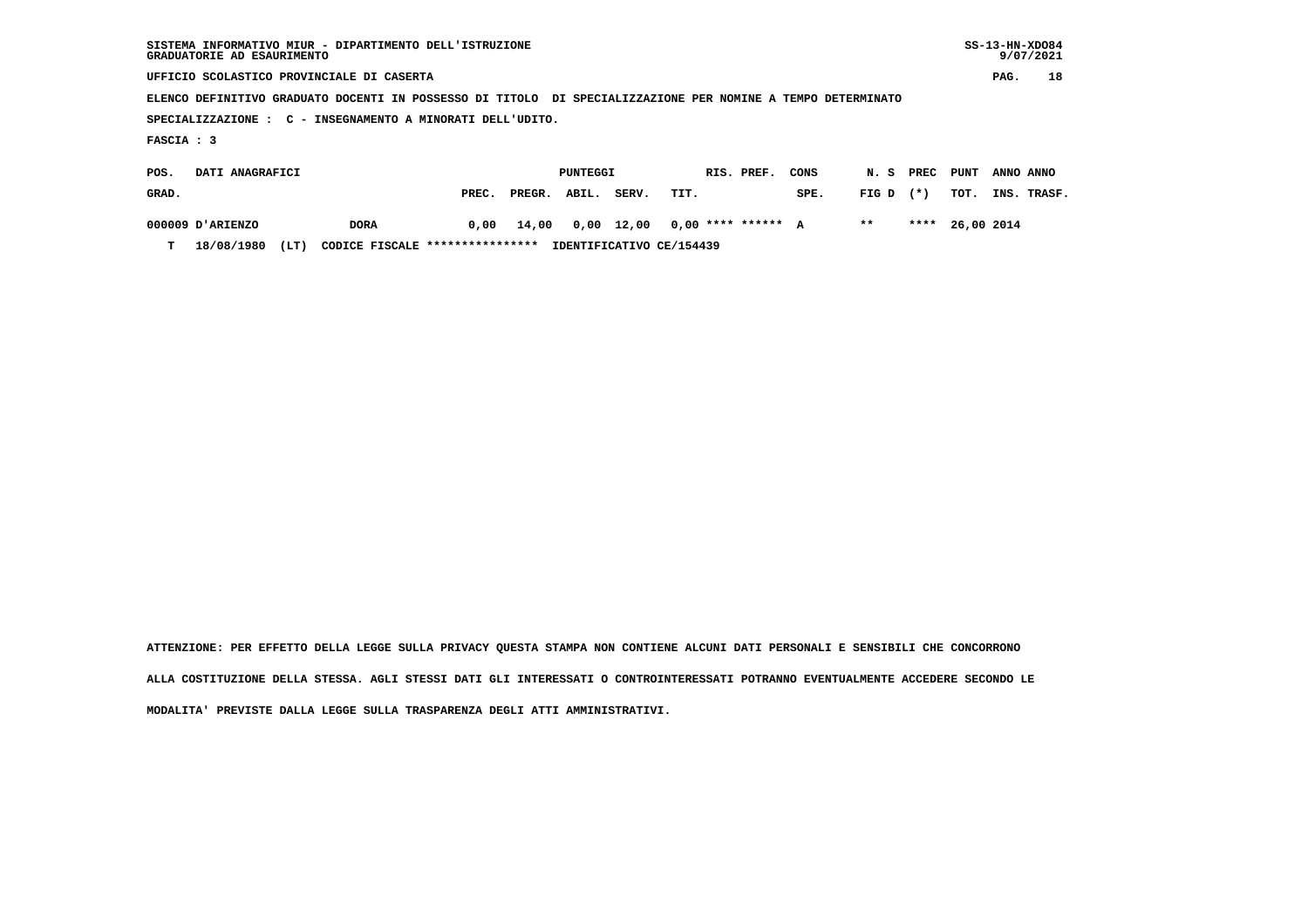9/07/2021

 **UFFICIO SCOLASTICO PROVINCIALE DI CASERTA PAG. 19**

 **ELENCO DEFINITIVO GRADUATO DOCENTI IN POSSESSO DI TITOLO DI SPECIALIZZAZIONE PER NOMINE A TEMPO DETERMINATO**

 **SPECIALIZZAZIONE : C - INSEGNAMENTO A MINORATI DELL'UDITO.**

 **FASCIA : 3**

 **POS. DATI ANAGRAFICI PUNTEGGI RIS. PREF. CONS N. S PREC PUNT ANNO ANNO**GRAD. PREC. PREGR. ABIL. SERV. TIT. SPE. FIG D (\*) TOT. INS. TRASF.  **000010 SACCONE ALESSANDRA 0,00 131,00 15,00 60,00 0,00 \*\*\*\* \*\*\*\*\*\* B \*\* \*\*\*\* 206,00 2019 2019 10/03/1972 (CE) CODICE FISCALE \*\*\*\*\*\*\*\*\*\*\*\*\*\*\*\* IDENTIFICATIVO CE/164717 000011 ESPOSITO ANGELO 0,00 105,00 17,00 60,00 0,00 \*\*\*\* \*\*\*\*\*\* B \*\* \*\*\*\* 182,00 2019 2019 04/01/1972 (CE) CODICE FISCALE \*\*\*\*\*\*\*\*\*\*\*\*\*\*\*\* IDENTIFICATIVO CE/164742 000012 IANNUCCI GERARDINA 0,00 95,00 15,00 50,00 0,00 \*\*\*\* \*\*\*\*\*\* B \*\* \*\*\*\* 160,00 2002 14/07/1969 (CE) CODICE FISCALE \*\*\*\*\*\*\*\*\*\*\*\*\*\*\*\* IDENTIFICATIVO CE/044049 000013 ALBERICO ALESSANDRA 0,00 106,00 15,00 12,00 0,00 \*\*\*\* \*\*\*\*\*\* B \*\* \*\*\*\* 133,00 2011 2011 01/04/1977 (TO) CODICE FISCALE \*\*\*\*\*\*\*\*\*\*\*\*\*\*\*\* IDENTIFICATIVO CE/140022 000014 SORBO TERESA 0,00 36,00 15,00 0,00 0,00 \*\*\*\* \*\*\*\*\*\* B \*\* \*\*\*\* 51,00 2019 2007 16/02/1978 (CE) CODICE FISCALE \*\*\*\*\*\*\*\*\*\*\*\*\*\*\*\* IDENTIFICATIVO CE/057277 000015 CRISPINO ISABELLA 0,00 7,00 0,00 22,00 9,00 \*\*\*\* \*\*\*\*\*\* B \*\* \*\*\*\* 38,00 2014 T 29/11/1962 (NA) CODICE FISCALE \*\*\*\*\*\*\*\*\*\*\*\*\*\*\*\* IDENTIFICATIVO CE/154455 000016 PETRICCIONE CARMEN 0,00 9,00 15,00 0,00 3,00 \*\*\*\* \*\*\*\*\*\* B \*\* \*\*\*\* 27,00 2014 23/02/1977 (CE) CODICE FISCALE \*\*\*\*\*\*\*\*\*\*\*\*\*\*\*\* IDENTIFICATIVO CE/046041 000017 SCHIAVONE IOLANDA 0,00 12,00 12,00 0,00 0,00 \*\*\*\* \*\*\*\*\*\* B \*\* \*\*\*\* 24,00 2014 T 16/11/1980 (CE) CODICE FISCALE \*\*\*\*\*\*\*\*\*\*\*\*\*\*\*\* IDENTIFICATIVO CE/146429 ATTENZIONE: PER EFFETTO DELLA LEGGE SULLA PRIVACY QUESTA STAMPA NON CONTIENE ALCUNI DATI PERSONALI E SENSIBILI CHE CONCORRONO ALLA COSTITUZIONE DELLA STESSA. AGLI STESSI DATI GLI INTERESSATI O CONTROINTERESSATI POTRANNO EVENTUALMENTE ACCEDERE SECONDO LE**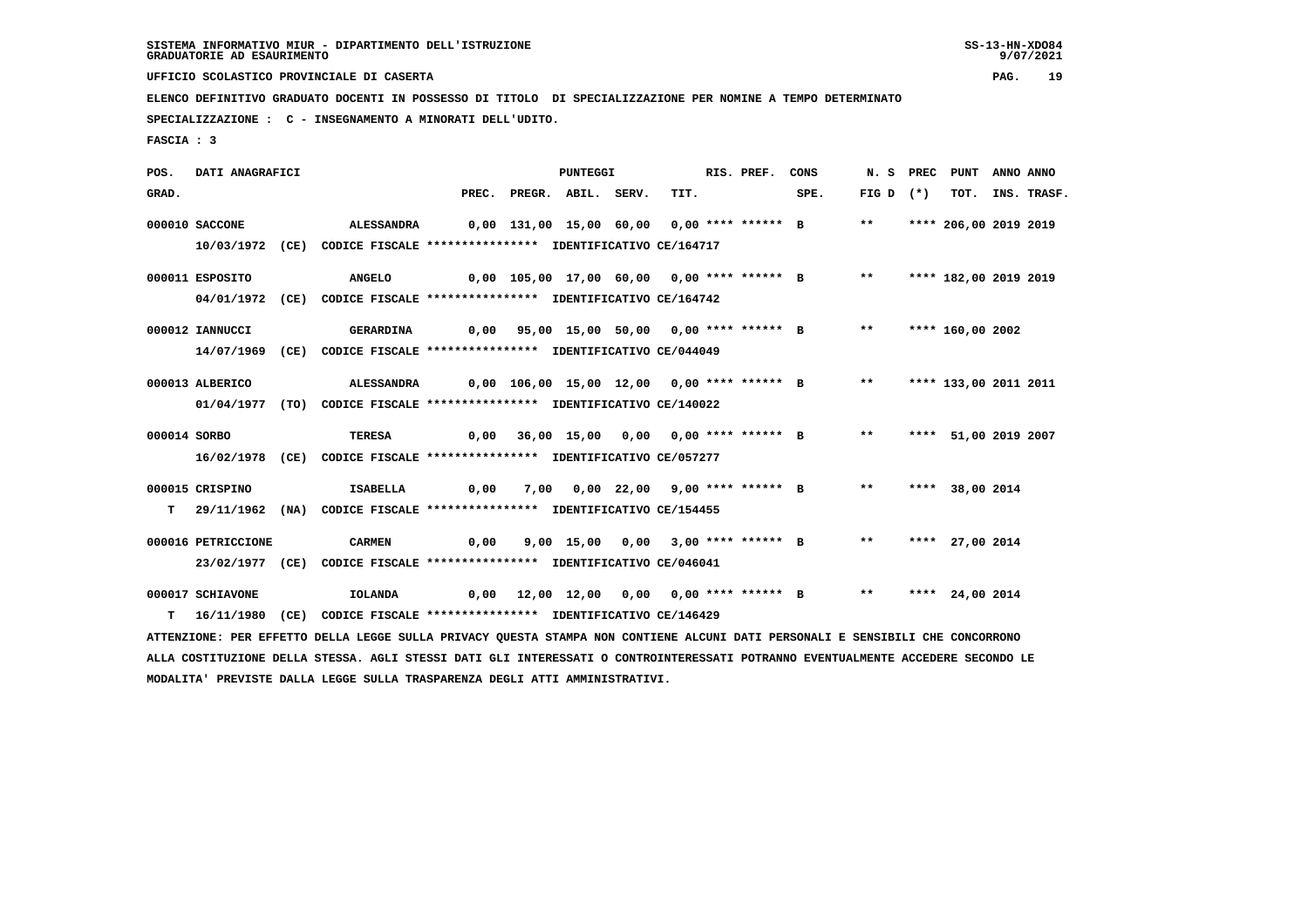9/07/2021

 **UFFICIO SCOLASTICO PROVINCIALE DI CASERTA PAG. 20**

 **ELENCO DEFINITIVO GRADUATO DOCENTI IN POSSESSO DI TITOLO DI SPECIALIZZAZIONE PER NOMINE A TEMPO DETERMINATO**

 **SPECIALIZZAZIONE : C - INSEGNAMENTO A MINORATI DELL'UDITO.**

 **FASCIA : 3**

 **POS. DATI ANAGRAFICI PUNTEGGI RIS. PREF. CONS N. S PREC PUNT ANNO ANNO**GRAD. PREC. PREGR. ABIL. SERV. TIT. SPE. FIG D (\*) TOT. INS. TRASF.  **000018 AGLIONE ANTONELLA 0,00 3,00 15,00 6,00 0,00 \*\*\*\* \*\*\*\*\*\* B \*\* \*\*\*\* 24,00 2014 04/05/1973 (CE) CODICE FISCALE \*\*\*\*\*\*\*\*\*\*\*\*\*\*\*\* IDENTIFICATIVO CE/044465 000019 TARTAGLIONE ROSSANA 0,00 6,00 16,00 0,00 0,00 \*\*\*\* \*\*\*\*\*\* B \*\* \*\*\*\* 22,00 2014 T 02/09/1975 (CE) CODICE FISCALE \*\*\*\*\*\*\*\*\*\*\*\*\*\*\*\* IDENTIFICATIVO CE/148409 000020 SANZONE MONIA 0,00 3,00 16,00 0,00 3,00 \*\*\*\* \*\*\*\*\*\* B \*\* \*\*\*\* 22,00 2019 23/08/1974 (NA) CODICE FISCALE \*\*\*\*\*\*\*\*\*\*\*\*\*\*\*\* IDENTIFICATIVO CE/044218 000021 ALFIERI PAOLA 0,00 3,00 18,00 0,00 0,00 \*\*\*\* \*\*\*\*\*\* B \*\* \*\*\*\* 21,00 2014 T 28/08/1982 (NA) CODICE FISCALE \*\*\*\*\*\*\*\*\*\*\*\*\*\*\*\* IDENTIFICATIVO CE/164587 000022 COLELLA GIUSEPPINA 0,00 5,00 0,00 0,00 16,00 \*\*\*\* \*\*\*\*\*\* B \*\* \*\*\*\* 21,00 2019 2019 T 07/05/1983 (CE) CODICE FISCALE \*\*\*\*\*\*\*\*\*\*\*\*\*\*\*\* IDENTIFICATIVO CE/164845 000023 NIOLA CARLA 0,00 15,00 0,00 0,00 0,00 \*\*\*\* \*\*\*\*\*\* B \*\* \*\*\*\* 15,00 2014 T 10/04/1981 (NA) CODICE FISCALE \*\*\*\*\*\*\*\*\*\*\*\*\*\*\*\* IDENTIFICATIVO CE/150884 000024 BUONANNO MARIA 0,00 0,00 11,00 0,00 3,00 \*\*\*\* \*\*\*\*\*\* B \*\* \*\*\*\* 14,00 2014 T 12/11/1977 (CE) CODICE FISCALE \*\*\*\*\*\*\*\*\*\*\*\*\*\*\*\* IDENTIFICATIVO CE/154608 000025 PONTORIERO DOMENICA 0,00 0,00 11,00 0,00 3,00 \*\*\*\* \*\*\*\*\*\* B \*\* X \*\*\*\* 14,00 2019 2019 T 12/08/1977 (VV) CODICE FISCALE \*\*\*\*\*\*\*\*\*\*\*\*\*\*\*\* IDENTIFICATIVO CE/164982 ATTENZIONE: PER EFFETTO DELLA LEGGE SULLA PRIVACY QUESTA STAMPA NON CONTIENE ALCUNI DATI PERSONALI E SENSIBILI CHE CONCORRONO ALLA COSTITUZIONE DELLA STESSA. AGLI STESSI DATI GLI INTERESSATI O CONTROINTERESSATI POTRANNO EVENTUALMENTE ACCEDERE SECONDO LE MODALITA' PREVISTE DALLA LEGGE SULLA TRASPARENZA DEGLI ATTI AMMINISTRATIVI.**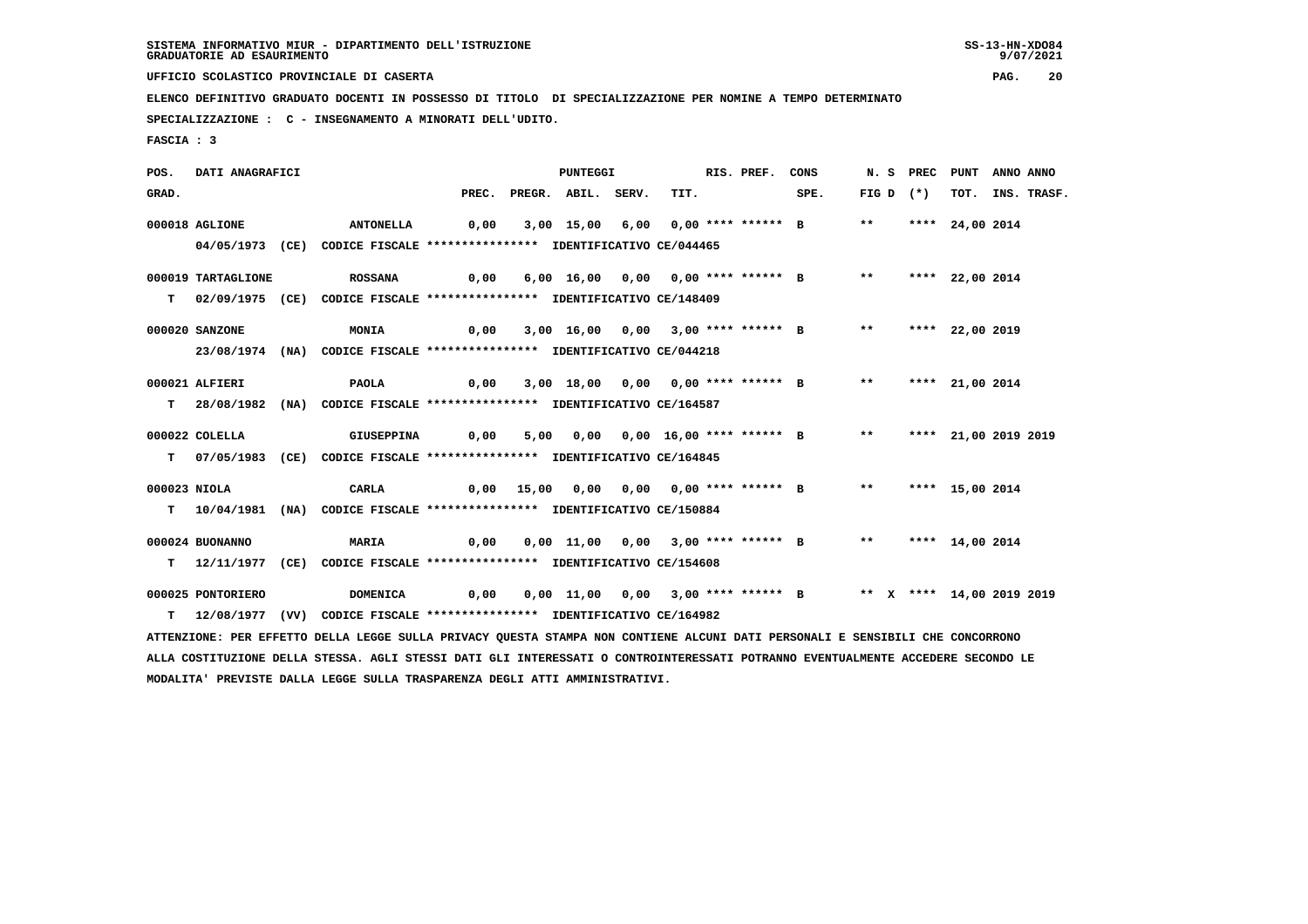| SISTEMA INFORMATIVO MIUR - DIPARTIMENTO DELL'ISTRUZIONE<br>GRADUATORIE AD ESAURIMENTO                       |               |       |        |              |       |      |                    |      |       |        |                 |           | $SS-13-HN-XDO84$<br>9/07/2021 |
|-------------------------------------------------------------------------------------------------------------|---------------|-------|--------|--------------|-------|------|--------------------|------|-------|--------|-----------------|-----------|-------------------------------|
| UFFICIO SCOLASTICO PROVINCIALE DI CASERTA                                                                   |               |       |        |              |       |      |                    |      |       |        |                 | PAG.      | 21                            |
| ELENCO DEFINITIVO GRADUATO DOCENTI IN POSSESSO DI TITOLO DI SPECIALIZZAZIONE PER NOMINE A TEMPO DETERMINATO |               |       |        |              |       |      |                    |      |       |        |                 |           |                               |
| SPECIALIZZAZIONE : C - INSEGNAMENTO A MINORATI DELL'UDITO.                                                  |               |       |        |              |       |      |                    |      |       |        |                 |           |                               |
| FASCIA : 3                                                                                                  |               |       |        |              |       |      |                    |      |       |        |                 |           |                               |
| DATI ANAGRAFICI<br>POS.                                                                                     |               |       |        | PUNTEGGI     |       |      | RIS. PREF.         | CONS | N.S   | PREC   | PUNT            | ANNO ANNO |                               |
| GRAD.                                                                                                       |               | PREC. | PREGR. | ABIL.        | SERV. | TIT. |                    | SPE. | FIG D | $(* )$ | тот.            |           | INS. TRASF.                   |
| 000026 DE GIRONIMO                                                                                          | <b>MARISA</b> | 0,00  |        | $0,00$ 13,00 | 0.00  |      | $0.00$ **** ****** | B    | $***$ |        | **** 13,00 2014 |           |                               |

 **17/11/1978 (CE) CODICE FISCALE \*\*\*\*\*\*\*\*\*\*\*\*\*\*\*\* IDENTIFICATIVO CE/154653**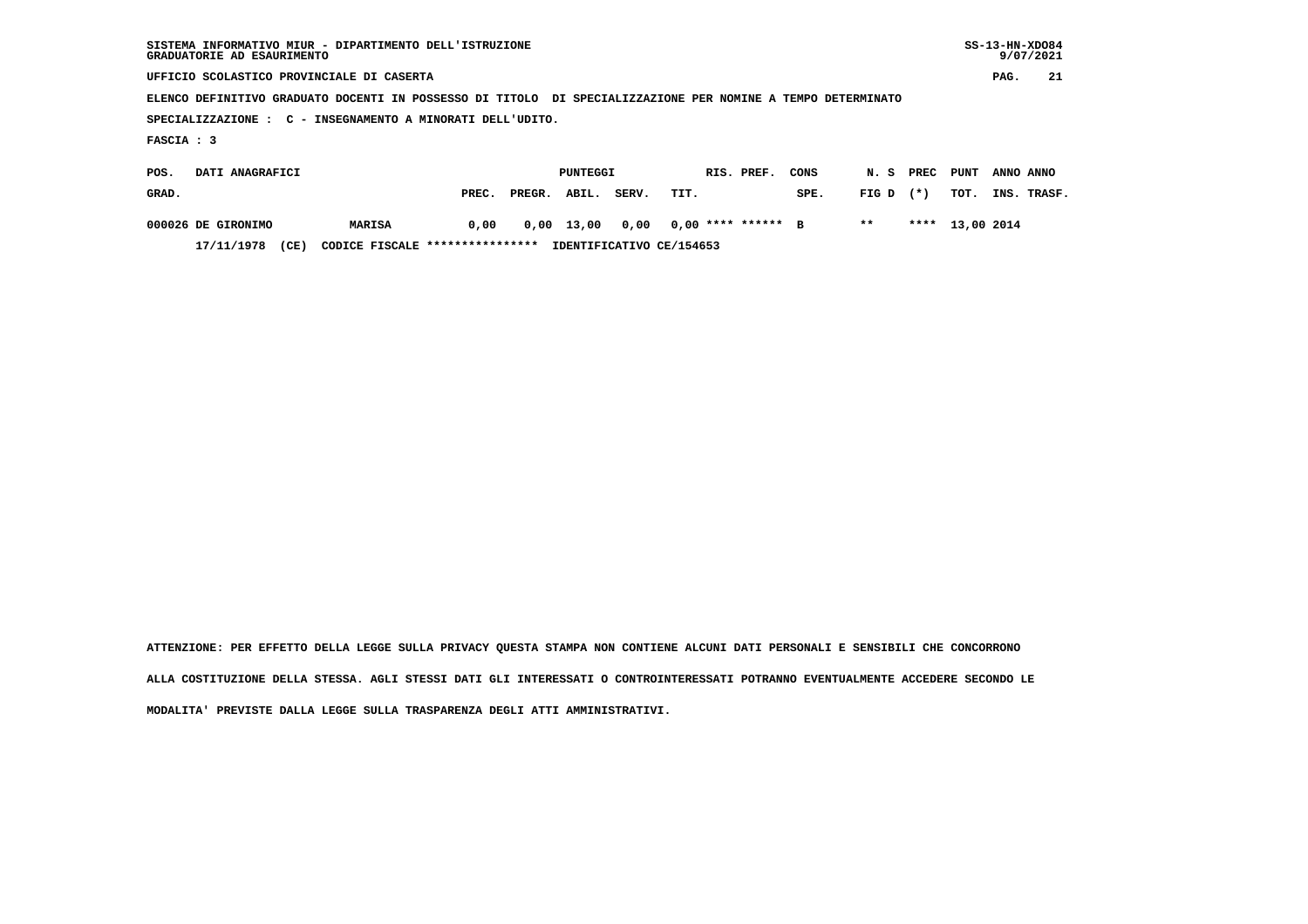9/07/2021

 **UFFICIO SCOLASTICO PROVINCIALE DI CASERTA PAG. 22**

 **ELENCO DEFINITIVO GRADUATO DOCENTI IN POSSESSO DI TITOLO DI SPECIALIZZAZIONE PER NOMINE A TEMPO DETERMINATO**

 **SPECIALIZZAZIONE : C - INSEGNAMENTO A MINORATI DELL'UDITO.**

 **FASCIA : 3**

 **POS. DATI ANAGRAFICI PUNTEGGI RIS. PREF. CONS N. S PREC PUNT ANNO ANNO**GRAD. PREC. PREGR. ABIL. SERV. TIT. SPE. FIG D (\*) TOT. INS. TRASF.  **000027 CENNAMO MICHELA 0,00 136,00 16,00 56,00 0,00 \*\*\*\* \*\*\*\*\*\* R \*\* \*\*\*\* 208,00 2019 2019 20/05/1980 (NA) CODICE FISCALE \*\*\*\*\*\*\*\*\*\*\*\*\*\*\*\* IDENTIFICATIVO CE/164941 000028 FABOZZO ANNA 0,00 106,00 15,00 60,00 0,00 \*\*\*\* \*\*\*\*\*\* R \*\* \*\*\*\* 181,00 2019 2019 06/09/1979 (CE) CODICE FISCALE \*\*\*\*\*\*\*\*\*\*\*\*\*\*\*\* IDENTIFICATIVO CE/164815 000029 NASTO GIUSEPPA 0,00 93,00 0,00 48,00 3,00 \*\*\*\* \*\*\*\*\*\* R \*\* \*\*\*\* 144,00 2014 T 31/08/1982 (CE) CODICE FISCALE \*\*\*\*\*\*\*\*\*\*\*\*\*\*\*\* IDENTIFICATIVO CE/149486 000030 DE GENNARO ANNA LISA 0,00 82,00 0,00 60,00 1,00 \*\*\*\* \*\*\*\*\*\* C \*\* X \*\*\*\* 143,00 2014 T 27/10/1974 (CE) CODICE FISCALE \*\*\*\*\*\*\*\*\*\*\*\*\*\*\*\* IDENTIFICATIVO CE/148238 000031 PALUMBO MARIA GRAZIA 0,00 76,00 0,00 30,00 0,00 \*\*\*\* \*\*\*\*\*\* C \*\* \*\*\*\* 106,00 2019 2019 T 21/01/1973 (CE) CODICE FISCALE \*\*\*\*\*\*\*\*\*\*\*\*\*\*\*\* IDENTIFICATIVO CE/164793 000032 VINCIGUERRA GIUSEPPINA 0,00 56,00 15,00 16,00 3,00 \*\*\*\* \*\*\*\*\*\* R \*\* \*\*\*\* 90,00 2014 2014 09/12/1969 (CE) CODICE FISCALE \*\*\*\*\*\*\*\*\*\*\*\*\*\*\*\* IDENTIFICATIVO CE/145323 000033 NOVELLI GIUSEPPINA 0,00 11,00 15,00 47,00 3,00 \*\*\*\* \*\*\*\*\*\* R \*\* \*\*\*\* 76,00 2003 07/03/1965 (CE) CODICE FISCALE \*\*\*\*\*\*\*\*\*\*\*\*\*\*\*\* IDENTIFICATIVO CE/048199 000034 BATTISEGOLA ORNELLA 0,00 2,00 15,00 26,00 9,00 \*\*\*\* \*\*\*\*\*\* R \*\* \*\*\*\* 52,00 2019 15/07/1966 (CE) CODICE FISCALE \*\*\*\*\*\*\*\*\*\*\*\*\*\*\*\* IDENTIFICATIVO CE/045133 ATTENZIONE: PER EFFETTO DELLA LEGGE SULLA PRIVACY QUESTA STAMPA NON CONTIENE ALCUNI DATI PERSONALI E SENSIBILI CHE CONCORRONO ALLA COSTITUZIONE DELLA STESSA. AGLI STESSI DATI GLI INTERESSATI O CONTROINTERESSATI POTRANNO EVENTUALMENTE ACCEDERE SECONDO LE**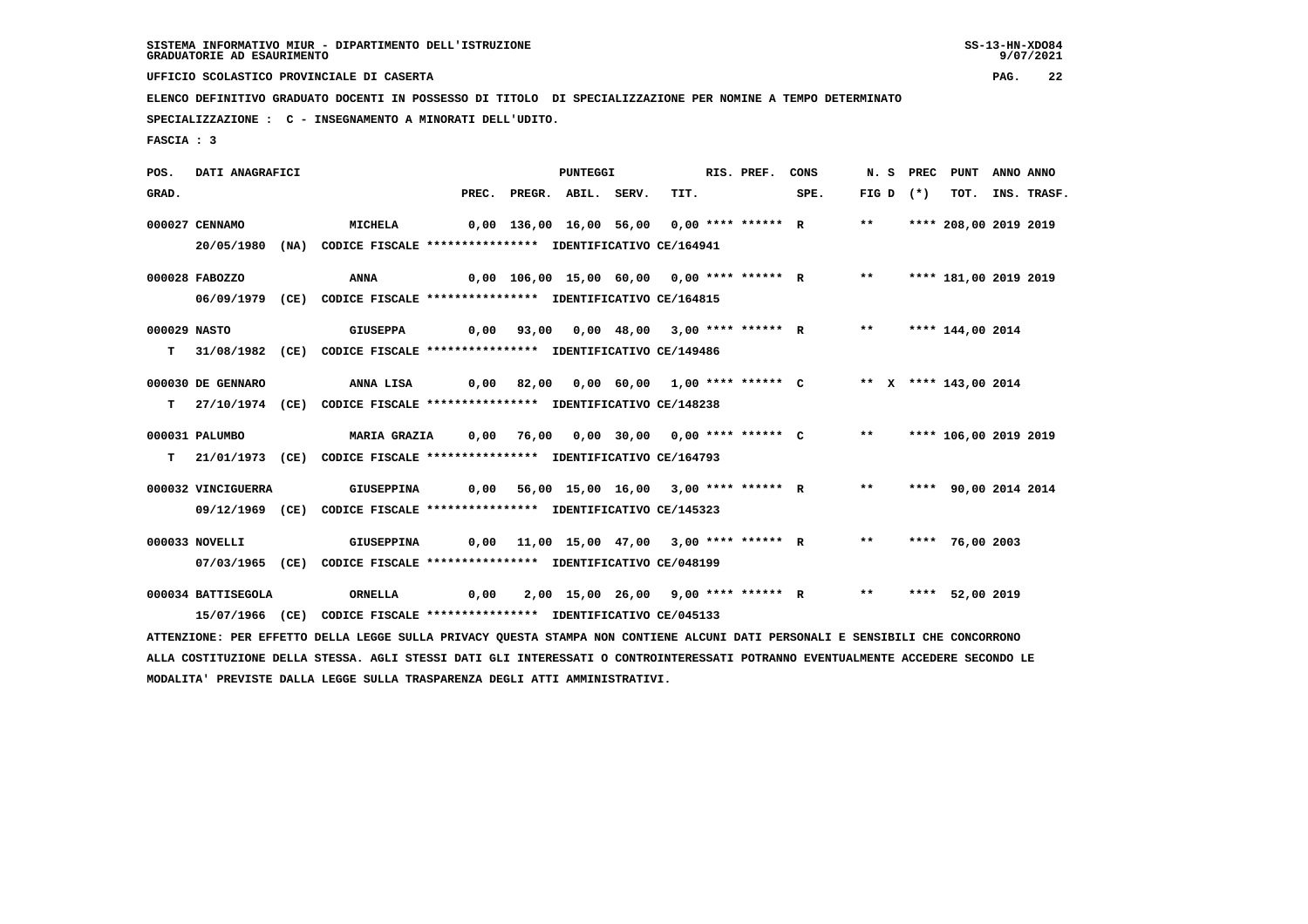9/07/2021

 **UFFICIO SCOLASTICO PROVINCIALE DI CASERTA PAG. 23**

 **ELENCO DEFINITIVO GRADUATO DOCENTI IN POSSESSO DI TITOLO DI SPECIALIZZAZIONE PER NOMINE A TEMPO DETERMINATO**

 **SPECIALIZZAZIONE : C - INSEGNAMENTO A MINORATI DELL'UDITO.**

 **FASCIA : 3**

 **POS. DATI ANAGRAFICI PUNTEGGI RIS. PREF. CONS N. S PREC PUNT ANNO ANNO**GRAD. PREC. PREGR. ABIL. SERV. TIT. SPE. FIG D (\*) TOT. INS. TRASF.  **000035 VERRENGIA ANNARITA 0,00 15,00 0,00 36,00 0,00 \*\*\*\* \*\*\*\*\*\* R \*\* \*\*\*\* 51,00 2019 2019 T 08/11/1982 (LT) CODICE FISCALE \*\*\*\*\*\*\*\*\*\*\*\*\*\*\*\* IDENTIFICATIVO CE/164683 000036 FERRARO MARIA FLORA 0,00 27,00 0,00 0,00 3,00 \*\*\*\* \*\*\*\*\*\* R \*\* \*\*\*\* 30,00 2019 2019 T 31/10/1980 (NA) CODICE FISCALE \*\*\*\*\*\*\*\*\*\*\*\*\*\*\*\* IDENTIFICATIVO CE/164705 000037 DECRISTOFARO NICOLINA 0,00 14,00 0,00 12,00 3,00 \*\*\*\* \*\*\*\*\*\* C \*\* \*\*\*\* 29,00 2014 T 24/07/1972 (NA) CODICE FISCALE \*\*\*\*\*\*\*\*\*\*\*\*\*\*\*\* IDENTIFICATIVO CE/154611 000038 COGNETTA FRANCESCA 0,00 6,00 16,00 0,00 3,00 \*\*\*\* \*\*\*\*\*\* R \*\* \*\*\*\* 25,00 2000 09/08/1966 (CE) CODICE FISCALE \*\*\*\*\*\*\*\*\*\*\*\*\*\*\*\* IDENTIFICATIVO CE/025558 000039 GUIDOTTI ROBERTA 0,00 6,00 15,00 0,00 0,00 \*\*\*\* \*\*\*\*\*\* C \*\* \*\*\*\* 21,00 2019 07/05/1970 (NA) CODICE FISCALE \*\*\*\*\*\*\*\*\*\*\*\*\*\*\*\* IDENTIFICATIVO CE/043578 000040 DIGLIO ANTONELLA 0,00 3,00 17,00 0,00 0,00 \*\*\*\* \*\*\*\*\*\* C \*\* \*\*\*\* 20,00 2014 T 25/06/1979 (CE) CODICE FISCALE \*\*\*\*\*\*\*\*\*\*\*\*\*\*\*\* IDENTIFICATIVO CE/148023 000041 GRAVANO LOREDANA 0,00 0,00 12,00 0,00 6,00 \*\*\*\* \*\*\*\*\*\* C \*\* \*\*\*\* 18,00 2014 T 19/01/1984 (LT) CODICE FISCALE \*\*\*\*\*\*\*\*\*\*\*\*\*\*\*\* IDENTIFICATIVO CE/163042 000042 COPPOLA ALESSANDRA 0,00 0,00 15,00 0,00 0,00 \*\*\*\* \*\*\*\*\*\* R \*\* \*\*\*\* 15,00 2002 29/10/1977 (CE) CODICE FISCALE \*\*\*\*\*\*\*\*\*\*\*\*\*\*\*\* IDENTIFICATIVO CE/044337 ATTENZIONE: PER EFFETTO DELLA LEGGE SULLA PRIVACY QUESTA STAMPA NON CONTIENE ALCUNI DATI PERSONALI E SENSIBILI CHE CONCORRONO ALLA COSTITUZIONE DELLA STESSA. AGLI STESSI DATI GLI INTERESSATI O CONTROINTERESSATI POTRANNO EVENTUALMENTE ACCEDERE SECONDO LE**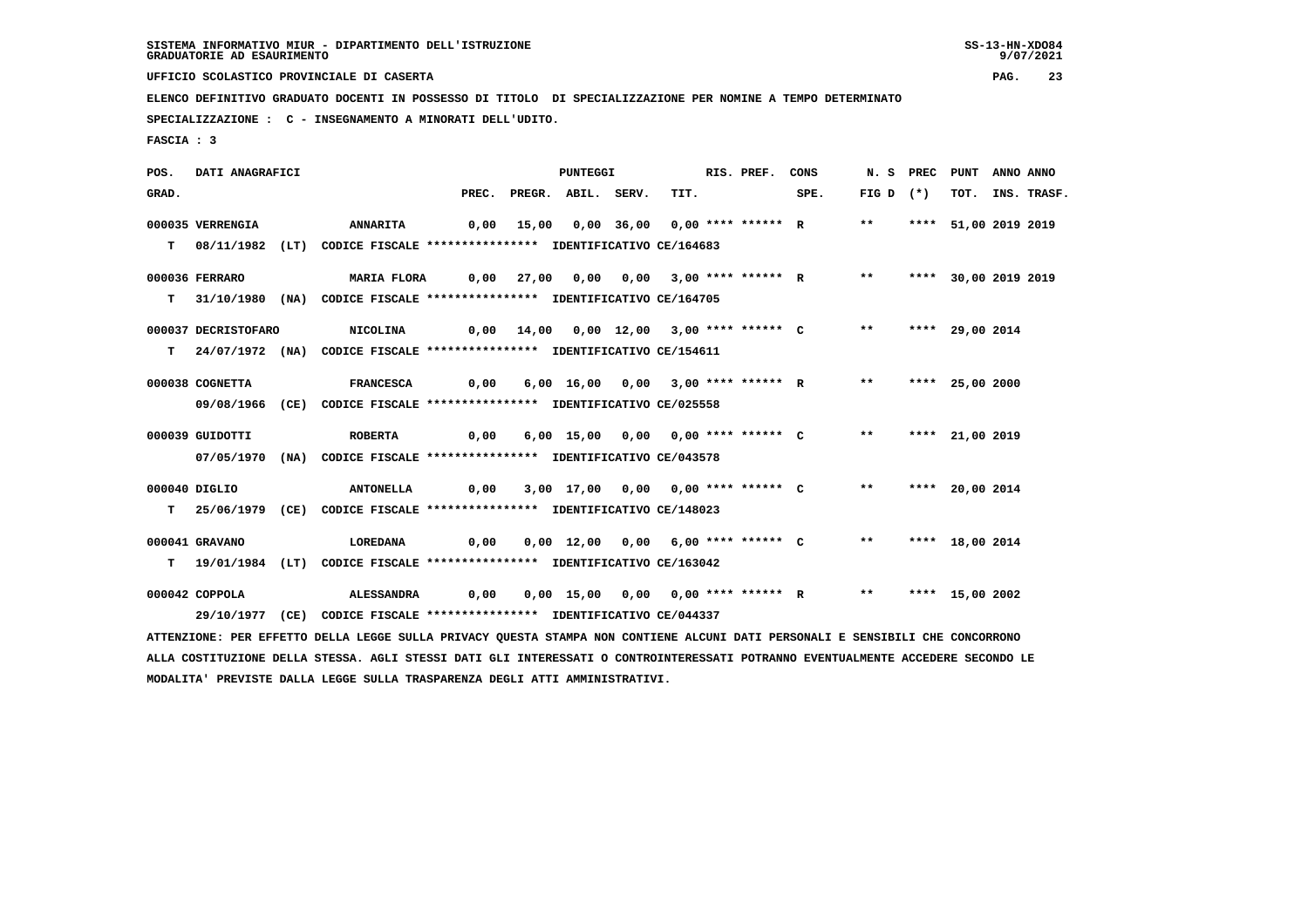|                 | GRADUATORIE AD ESAURIMENTO | SISTEMA INFORMATIVO MIUR - DIPARTIMENTO DELL'ISTRUZIONE                                                     |       |        |          |                          |      |                      |      |       |        |                 |           | $SS-13-HN-XDO84$<br>9/07/2021 |
|-----------------|----------------------------|-------------------------------------------------------------------------------------------------------------|-------|--------|----------|--------------------------|------|----------------------|------|-------|--------|-----------------|-----------|-------------------------------|
|                 |                            | UFFICIO SCOLASTICO PROVINCIALE DI CASERTA                                                                   |       |        |          |                          |      |                      |      |       |        |                 | PAG.      | 24                            |
|                 |                            | ELENCO DEFINITIVO GRADUATO DOCENTI IN POSSESSO DI TITOLO DI SPECIALIZZAZIONE PER NOMINE A TEMPO DETERMINATO |       |        |          |                          |      |                      |      |       |        |                 |           |                               |
|                 |                            | SPECIALIZZAZIONE : C - INSEGNAMENTO A MINORATI DELL'UDITO.                                                  |       |        |          |                          |      |                      |      |       |        |                 |           |                               |
| FASCIA : 3      |                            |                                                                                                             |       |        |          |                          |      |                      |      |       |        |                 |           |                               |
| POS.            | DATI ANAGRAFICI            |                                                                                                             |       |        | PUNTEGGI |                          |      | RIS. PREF.           | CONS | N. S  | PREC   | PUNT            | ANNO ANNO |                               |
| GRAD.           |                            |                                                                                                             | PREC. | PREGR. | ABIL.    | SERV.                    | TIT. |                      | SPE. | FIG D | $(* )$ | TOT.            |           | INS. TRASF.                   |
|                 | 000043 SORRENTINO          | MICHELINA                                                                                                   | 0.00  | 0,00   | 13,00    | 0,00                     |      | $0.00$ **** ****** R |      | $***$ | ****   | 13,00 2014      |           |                               |
|                 | 10/03/1974<br>(CE)         | CODICE FISCALE *****************                                                                            |       |        |          | IDENTIFICATIVO CE/154652 |      |                      |      |       |        |                 |           |                               |
| 000044 SCIROCCO |                            | <b>ANTONIAROSA</b>                                                                                          | 0,00  | 13,00  | 0,00     | 0,00                     |      | $0.00$ **** ****** C |      | $***$ | ****   | 13,00 2019 2019 |           |                               |

 **T 10/09/1982 (CE) CODICE FISCALE \*\*\*\*\*\*\*\*\*\*\*\*\*\*\*\* IDENTIFICATIVO CE/164760**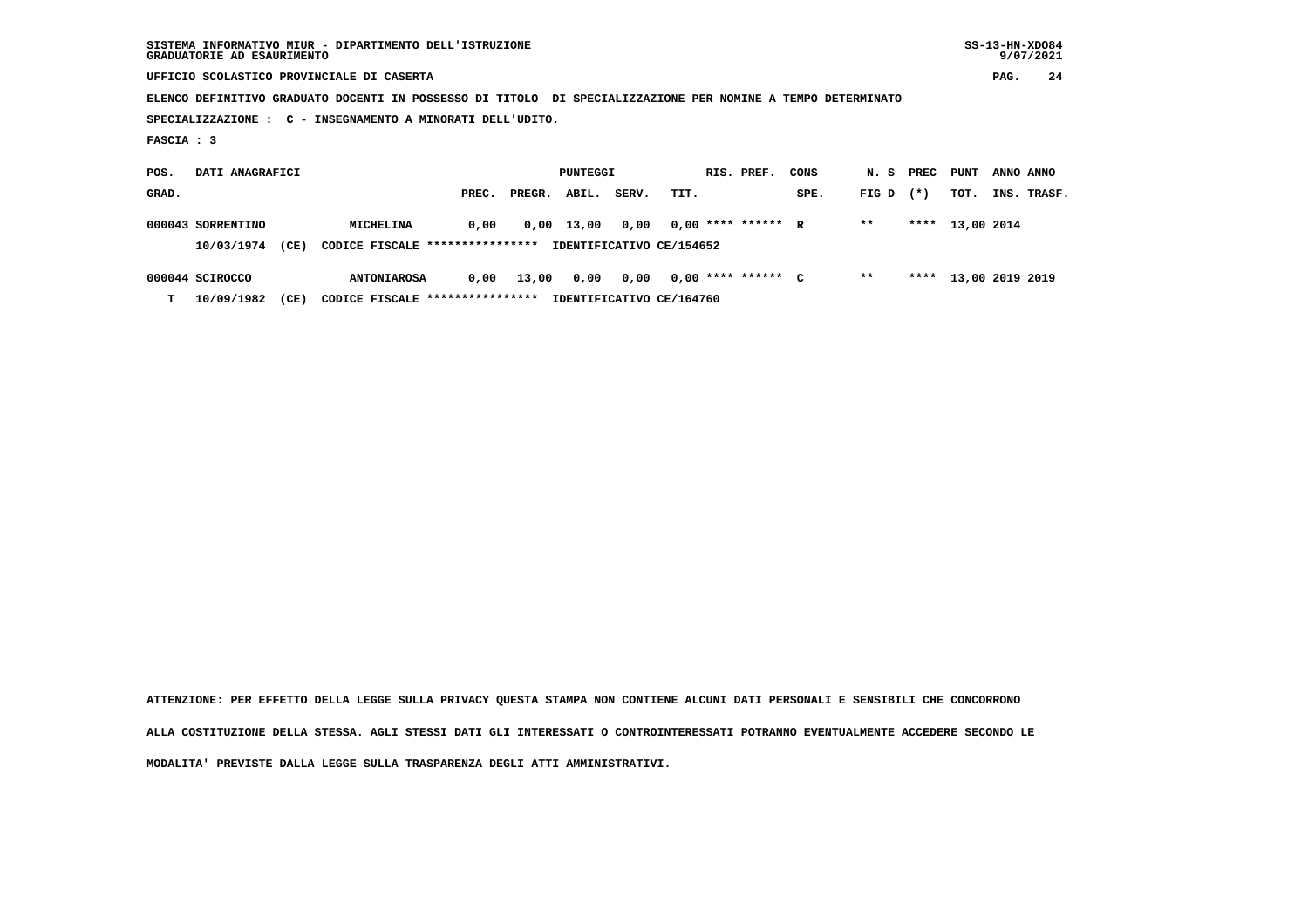9/07/2021

 **UFFICIO SCOLASTICO PROVINCIALE DI CASERTA PAG. 25**

 **ELENCO DEFINITIVO GRADUATO DOCENTI IN POSSESSO DI TITOLO DI SPECIALIZZAZIONE PER NOMINE A TEMPO DETERMINATO**

 **SPECIALIZZAZIONE : E - INSEGNAMENTO A INDIRIZZO DIFFERENZIATO MONTESSORI.**

 **MODALITA' PREVISTE DALLA LEGGE SULLA TRASPARENZA DEGLI ATTI AMMINISTRATIVI.**

 **FASCIA : 3**

 **POS. DATI ANAGRAFICI PUNTEGGI RIS. PREF. CONS N. S PREC PUNT ANNO ANNO**GRAD. PREC. PREGR. ABIL. SERV. TIT. SPE. FIG D (\*) TOT. INS. TRASF.  **000001 CIRILLO CARMELA 0,00 150,00 15,00 60,00 0,00 \*\*\*\* \*\*\*\*\*\* A \*\* \*\*\*\* 225,00 2002 24/01/1975 (CE) CODICE FISCALE \*\*\*\*\*\*\*\*\*\*\*\*\*\*\*\* IDENTIFICATIVO CE/043953 000002 MELILLO ROSA 0,00 146,00 15,00 58,00 0,00 \*\*\*\* \*\*\*\*\*\* A \*\* \*\*\*\* 219,00 2000 19/05/1969 (CE) CODICE FISCALE \*\*\*\*\*\*\*\*\*\*\*\*\*\*\*\* IDENTIFICATIVO CE/022001 000003 AILANO ANNA MARIA 0,00 142,00 16,00 60,00 0,00 \*\*\*\* \*\*\*\*\*\* A \*\* \*\*\*\* 218,00 2000 28/01/1958 (CE) CODICE FISCALE \*\*\*\*\*\*\*\*\*\*\*\*\*\*\*\* IDENTIFICATIVO CE/020002 000004 MONE ELISA ROSA 0,00 138,00 15,00 60,00 0,00 \*\*\*\* \*\*\*\*\*\* A \*\* \*\*\*\* 213,00 2000 10/02/1970 (CE) CODICE FISCALE \*\*\*\*\*\*\*\*\*\*\*\*\*\*\*\* IDENTIFICATIVO CE/023407 000005 GIONTI ANNA 0,00 120,00 14,00 60,00 9,00 \*\*\*\* \*\*\*\*\*\* A \*\* \*\*\*\* 203,00 2019 2019 31/08/1974 (NA) CODICE FISCALE \*\*\*\*\*\*\*\*\*\*\*\*\*\*\*\* IDENTIFICATIVO CE/164817 000006 LATINO LUCIA 0,00 125,00 15,00 60,00 1,00 \*\*\*\* \*\*\*\*\*\* A \*\* \*\*\*\* 201,00 2019 2019 23/01/1971 (CE) CODICE FISCALE \*\*\*\*\*\*\*\*\*\*\*\*\*\*\*\* IDENTIFICATIVO CE/164648 000007 MUNNO ANTONIETTA 0,00 133,00 12,00 52,00 3,00 \*\*\*\* \*\*\*\*\*\* A \*\* \*\*\*\* 200,00 2002 08/07/1966 (CE) CODICE FISCALE \*\*\*\*\*\*\*\*\*\*\*\*\*\*\*\* IDENTIFICATIVO CE/020370 000008 DE ROSA VITTORIA 0,00 125,00 16,00 52,00 0,00 \*\*\*\* \*\*\*\*\*\* A \*\* X \*\*\*\* 193,00 2007 2007 29/02/1964 (CE) CODICE FISCALE \*\*\*\*\*\*\*\*\*\*\*\*\*\*\*\* IDENTIFICATIVO CE/056315 ATTENZIONE: PER EFFETTO DELLA LEGGE SULLA PRIVACY QUESTA STAMPA NON CONTIENE ALCUNI DATI PERSONALI E SENSIBILI CHE CONCORRONO ALLA COSTITUZIONE DELLA STESSA. AGLI STESSI DATI GLI INTERESSATI O CONTROINTERESSATI POTRANNO EVENTUALMENTE ACCEDERE SECONDO LE**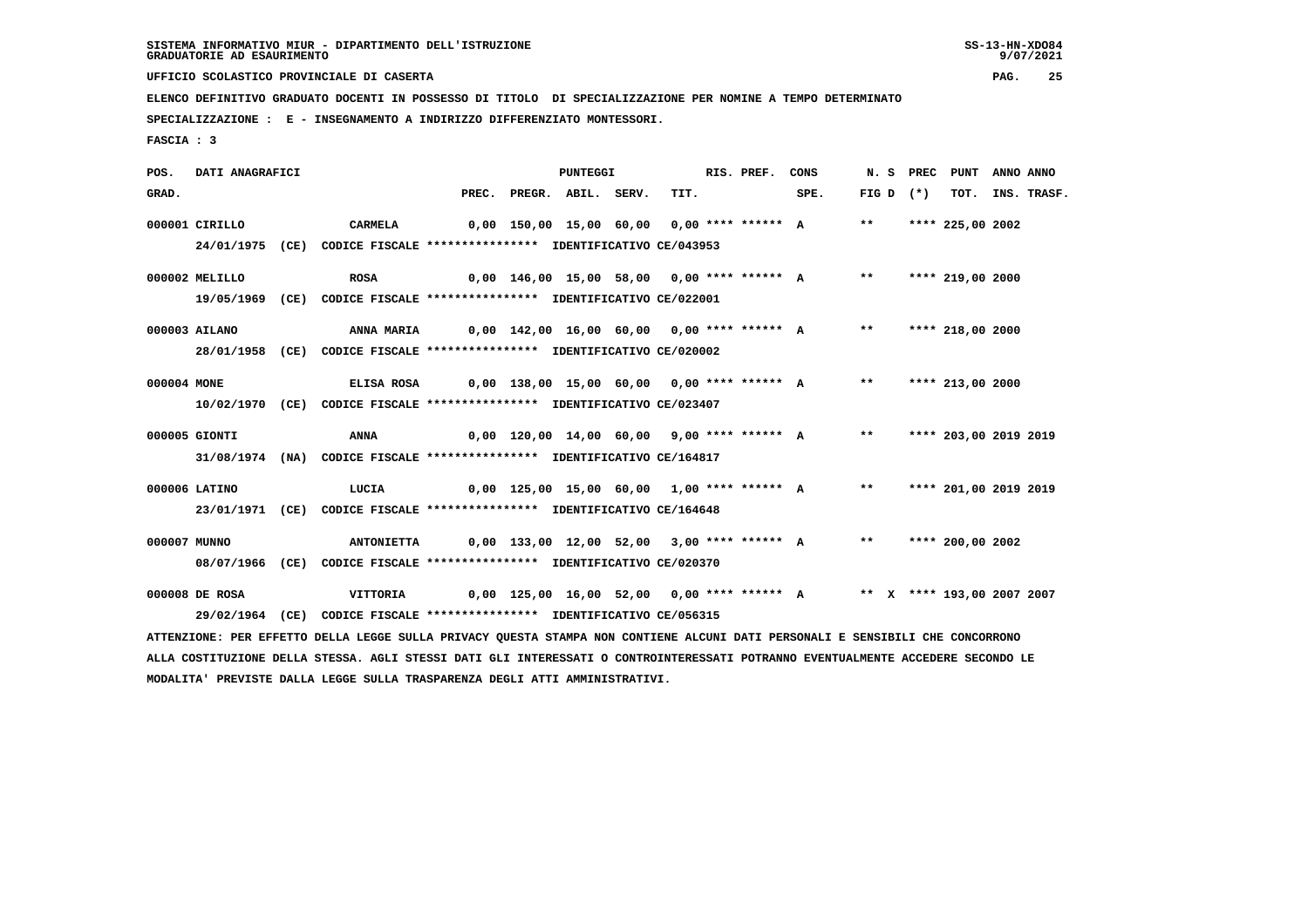9/07/2021

 **UFFICIO SCOLASTICO PROVINCIALE DI CASERTA PAG. 26**

 **ELENCO DEFINITIVO GRADUATO DOCENTI IN POSSESSO DI TITOLO DI SPECIALIZZAZIONE PER NOMINE A TEMPO DETERMINATO**

 **SPECIALIZZAZIONE : E - INSEGNAMENTO A INDIRIZZO DIFFERENZIATO MONTESSORI.**

 **FASCIA : 3**

 **POS. DATI ANAGRAFICI PUNTEGGI RIS. PREF. CONS N. S PREC PUNT ANNO ANNO**GRAD. PREC. PREGR. ABIL. SERV. TIT. SPE. FIG D (\*) TOT. INS. TRASF.  **000009 PAOLELLA TOMMASINA 0,00 121,00 17,00 44,00 9,00 \*\*\*\* \*\*\*\*\*\* A \*\* \*\*\*\* 191,00 2019 2019 30/08/1960 (CE) CODICE FISCALE \*\*\*\*\*\*\*\*\*\*\*\*\*\*\*\* IDENTIFICATIVO CE/164903 000010 TORONE ANNA MARIA 0,00 131,00 12,00 38,00 0,00 \*\*\*\* \*\*\*\*\*\* A \*\* \*\*\*\* 181,00 2000 23/09/1969 (BN) CODICE FISCALE \*\*\*\*\*\*\*\*\*\*\*\*\*\*\*\* IDENTIFICATIVO CE/025745 000011 SIMONE ANNA 0,00 102,00 17,00 60,00 0,00 \*\*\*\* \*\*\*\*\*\* A \*\* \*\*\*\* 179,00 2007 01/12/1972 (CE) CODICE FISCALE \*\*\*\*\*\*\*\*\*\*\*\*\*\*\*\* IDENTIFICATIVO CE/056436 000012 PERFETTO IMMACOLATA 0,00 132,00 0,00 43,00 0,00 \*\*\*\* \*\*\*\*\*\* A \*\* \*\*\*\* 175,00 2007 20/12/1963 (CE) CODICE FISCALE \*\*\*\*\*\*\*\*\*\*\*\*\*\*\*\* IDENTIFICATIVO CE/055895 000013 CICCARELLI PASQUALINA 0,00 104,00 14,00 26,00 3,00 \*\*\*\* \*\*\*\*\*\* A \*\* \*\*\*\* 147,00 2000 12/03/1968 (CE) CODICE FISCALE \*\*\*\*\*\*\*\*\*\*\*\*\*\*\*\* IDENTIFICATIVO CE/023520 000014 MARTINO FILOMENA 0,00 70,00 16,00 60,00 0,00 \*\*\*\* \*\*\*\*\*\* A \*\* \*\*\*\* 146,00 2019 2019 23/12/1979 (NA) CODICE FISCALE \*\*\*\*\*\*\*\*\*\*\*\*\*\*\*\* IDENTIFICATIVO CE/164722 000015 PASCARELLA ROSA 0,00 98,00 15,00 30,00 0,00 \*\*\*\* \*\*\*\*\*\* A \*\* \*\*\*\* 143,00 2000 27/01/1966 (CE) CODICE FISCALE \*\*\*\*\*\*\*\*\*\*\*\*\*\*\*\* IDENTIFICATIVO CE/021183 000016 MIRAGLIA GIUSEPPINA 0,00 69,00 0,00 60,00 3,00 \*\*\*\* \*\*\*\*\*\* A \*\* \*\*\*\* 132,00 2019 2019 T 24/09/1970 (CE) CODICE FISCALE \*\*\*\*\*\*\*\*\*\*\*\*\*\*\*\* IDENTIFICATIVO CE/164799 ATTENZIONE: PER EFFETTO DELLA LEGGE SULLA PRIVACY QUESTA STAMPA NON CONTIENE ALCUNI DATI PERSONALI E SENSIBILI CHE CONCORRONO ALLA COSTITUZIONE DELLA STESSA. AGLI STESSI DATI GLI INTERESSATI O CONTROINTERESSATI POTRANNO EVENTUALMENTE ACCEDERE SECONDO LE MODALITA' PREVISTE DALLA LEGGE SULLA TRASPARENZA DEGLI ATTI AMMINISTRATIVI.**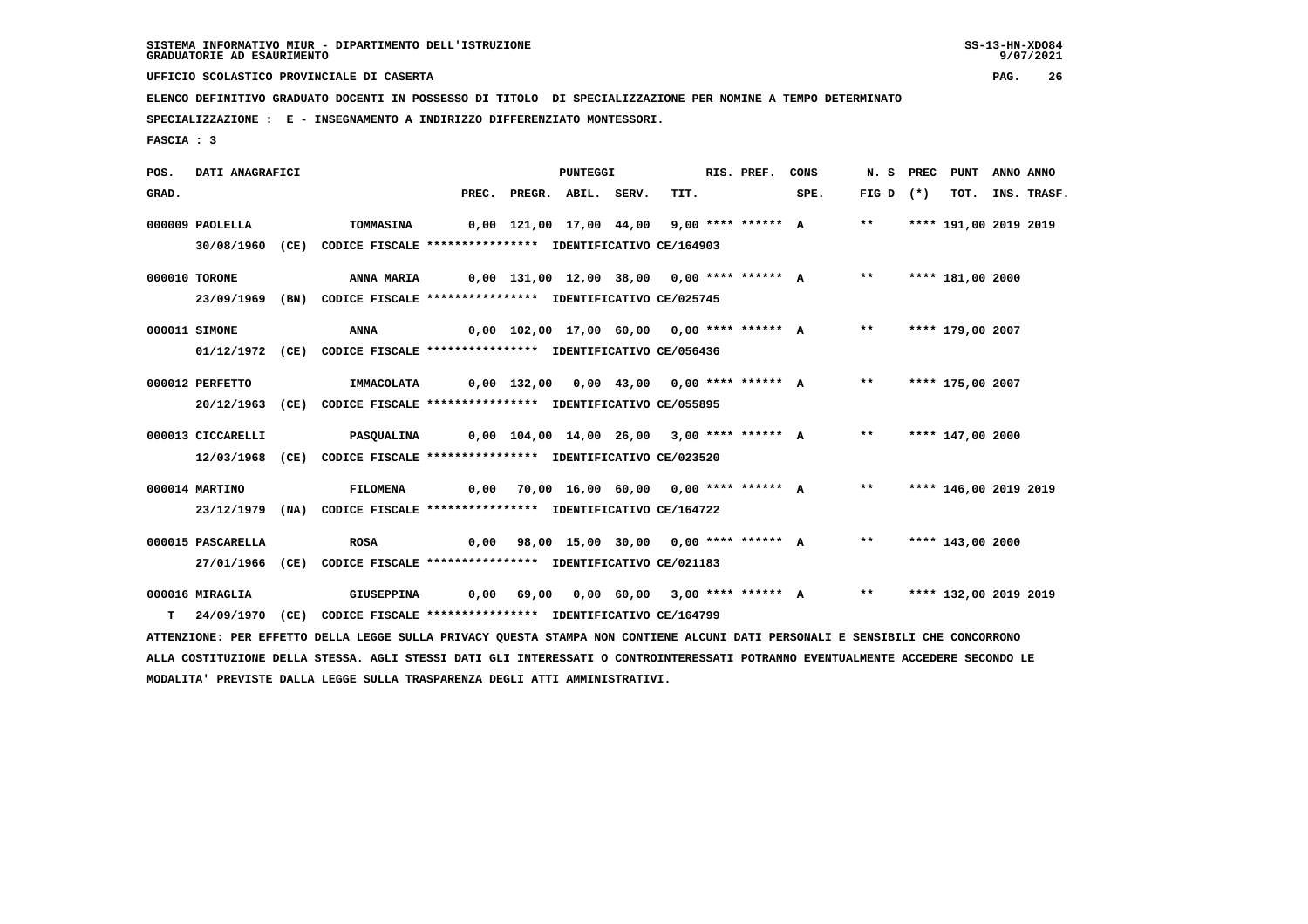9/07/2021

 **UFFICIO SCOLASTICO PROVINCIALE DI CASERTA PAG. 27**

 **ELENCO DEFINITIVO GRADUATO DOCENTI IN POSSESSO DI TITOLO DI SPECIALIZZAZIONE PER NOMINE A TEMPO DETERMINATO**

 **SPECIALIZZAZIONE : E - INSEGNAMENTO A INDIRIZZO DIFFERENZIATO MONTESSORI.**

 **FASCIA : 3**

 **POS. DATI ANAGRAFICI PUNTEGGI RIS. PREF. CONS N. S PREC PUNT ANNO ANNO**GRAD. PREC. PREGR. ABIL. SERV. TIT. SPE. FIG D (\*) TOT. INS. TRASF.  **000017 GRIMALDI GIUSEPPINA 0,00 102,00 15,00 14,00 0,00 \*\*\*\* \*\*\*\*\*\* A \*\* \*\*\*\* 131,00 2002 04/03/1966 (NA) CODICE FISCALE \*\*\*\*\*\*\*\*\*\*\*\*\*\*\*\* IDENTIFICATIVO CE/044645 000018 GAGLIONE CATERINA 0,00 66,00 18,00 44,00 0,00 \*\*\*\* \*\*\*\*\*\* A \*\* \*\*\*\* 128,00 2011 2011 21/03/1974 (CE) CODICE FISCALE \*\*\*\*\*\*\*\*\*\*\*\*\*\*\*\* IDENTIFICATIVO CE/140074 000019 DEL PRETE MARIA LUISA 0,00 48,00 15,00 60,00 0,00 \*\*\*\* \*\*\*\*\*\* A \*\* \*\*\*\* 123,00 2019 2019 29/10/1967 (NA) CODICE FISCALE \*\*\*\*\*\*\*\*\*\*\*\*\*\*\*\* IDENTIFICATIVO CE/164822 000020 AMOROSO MADDALENA 0,00 104,00 16,00 2,00 0,00 \*\*\*\* \*\*\*\*\*\* A \*\* \*\*\*\* 122,00 2000 16/07/1967 (CE) CODICE FISCALE \*\*\*\*\*\*\*\*\*\*\*\*\*\*\*\* IDENTIFICATIVO CE/020448 000021 CIRILLO PASQUALINA 0,00 77,00 15,00 0,00 3,00 \*\*\*\* \*\*\*\*\*\* A \*\* \*\*\*\* 95,00 2000 27/10/1964 (CE) CODICE FISCALE \*\*\*\*\*\*\*\*\*\*\*\*\*\*\*\* IDENTIFICATIVO CE/024099 000022 VINCIGUERRA GIUSEPPINA 0,00 56,00 15,00 16,00 3,00 \*\*\*\* \*\*\*\*\*\* A \*\* \*\*\*\* 90,00 2014 2014 09/12/1969 (CE) CODICE FISCALE \*\*\*\*\*\*\*\*\*\*\*\*\*\*\*\* IDENTIFICATIVO CE/145323 000023 VALERIANI MARIA GIUSEPP 0,00 36,00 11,00 36,00 3,00 \*\*\*\* \*\*\*\*\*\* A \*\* \*\*\*\* 86,00 2014 T 12/02/1968 (EE) CODICE FISCALE \*\*\*\*\*\*\*\*\*\*\*\*\*\*\*\* IDENTIFICATIVO CE/146595 000024 VITALE MICHELINA 0,00 55,00 14,00 0,00 0,00 \*\*\*\* \*\*\*\*\*\* A \*\* \*\*\*\* 69,00 2000 06/01/1969 (CE) CODICE FISCALE \*\*\*\*\*\*\*\*\*\*\*\*\*\*\*\* IDENTIFICATIVO CE/023753 ATTENZIONE: PER EFFETTO DELLA LEGGE SULLA PRIVACY QUESTA STAMPA NON CONTIENE ALCUNI DATI PERSONALI E SENSIBILI CHE CONCORRONO ALLA COSTITUZIONE DELLA STESSA. AGLI STESSI DATI GLI INTERESSATI O CONTROINTERESSATI POTRANNO EVENTUALMENTE ACCEDERE SECONDO LE**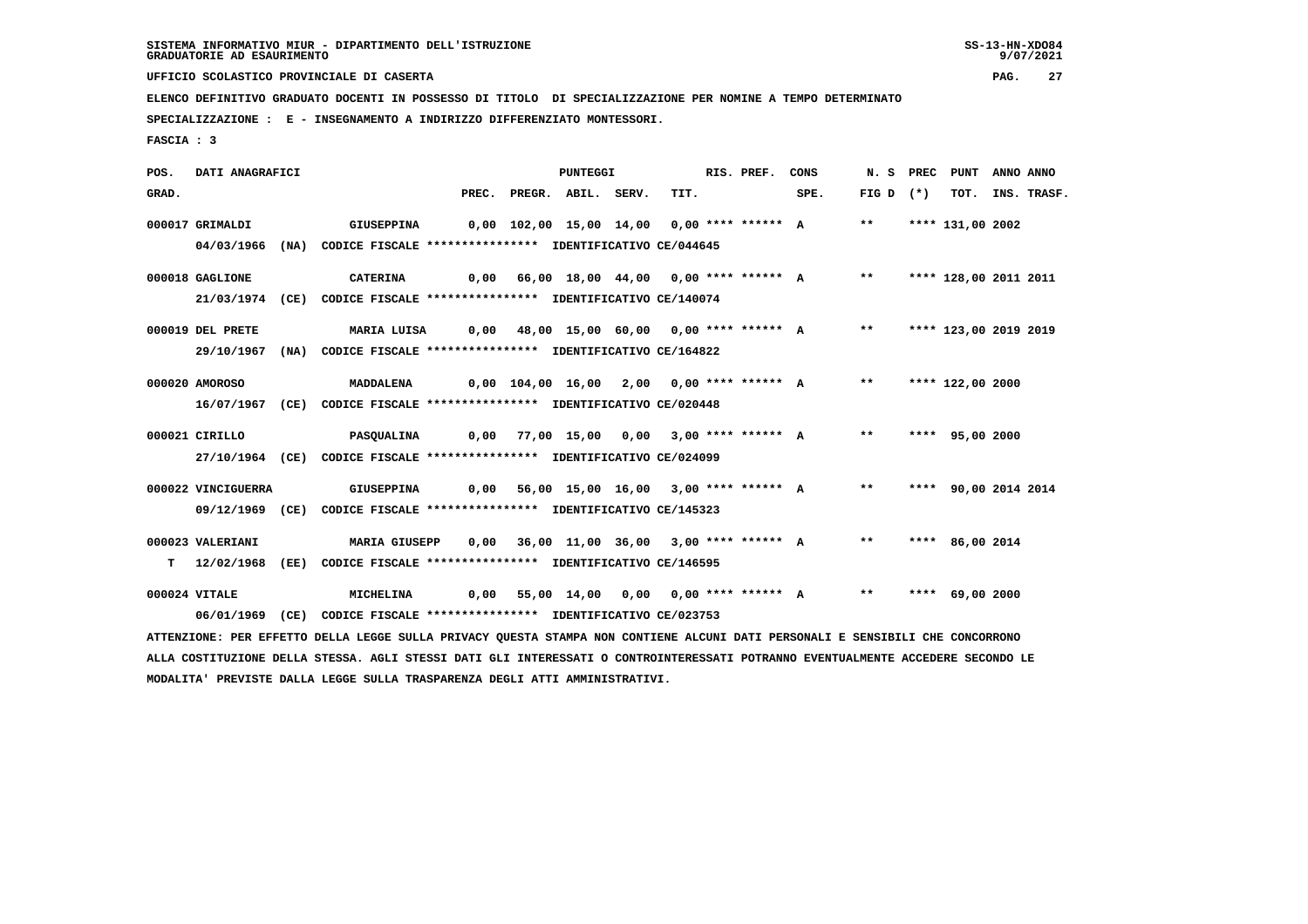9/07/2021

 **UFFICIO SCOLASTICO PROVINCIALE DI CASERTA PAG. 28**

 **ELENCO DEFINITIVO GRADUATO DOCENTI IN POSSESSO DI TITOLO DI SPECIALIZZAZIONE PER NOMINE A TEMPO DETERMINATO**

 **SPECIALIZZAZIONE : E - INSEGNAMENTO A INDIRIZZO DIFFERENZIATO MONTESSORI.**

 **MODALITA' PREVISTE DALLA LEGGE SULLA TRASPARENZA DEGLI ATTI AMMINISTRATIVI.**

 **FASCIA : 3**

 **POS. DATI ANAGRAFICI PUNTEGGI RIS. PREF. CONS N. S PREC PUNT ANNO ANNO**GRAD. PREC. PREGR. ABIL. SERV. TIT. SPE. FIG D (\*) TOT. INS. TRASF.  **000025 FONTANA OLGA 0,00 13,00 0,00 54,00 0,00 \*\*\*\* \*\*\*\*\*\* A \*\* \*\*\*\* 67,00 2019 2019 T 15/07/1968 (CE) CODICE FISCALE \*\*\*\*\*\*\*\*\*\*\*\*\*\*\*\* IDENTIFICATIVO CE/164754 000026 BATTISEGOLA ORNELLA 0,00 2,00 15,00 26,00 9,00 \*\*\*\* \*\*\*\*\*\* A \*\* \*\*\*\* 52,00 2019 15/07/1966 (CE) CODICE FISCALE \*\*\*\*\*\*\*\*\*\*\*\*\*\*\*\* IDENTIFICATIVO CE/045133 000027 PARILLO GIOVANNA 0,00 29,00 15,00 0,00 0,00 \*\*\*\* \*\*\*\*\*\* A \*\* \*\*\*\* 44,00 2000 12/03/1964 (CE) CODICE FISCALE \*\*\*\*\*\*\*\*\*\*\*\*\*\*\*\* IDENTIFICATIVO CE/025119 000028 PETRELLA FILOMENA 0,00 22,00 16,00 0,00 6,00 \*\*\*\* \*\*\*\*\*\* A \*\* \*\*\*\* 44,00 2019 2019 27/04/1967 (CE) CODICE FISCALE \*\*\*\*\*\*\*\*\*\*\*\*\*\*\*\* IDENTIFICATIVO CE/164978 000029 PIZZORUSSO ANNA 0,00 24,00 16,00 0,00 0,00 \*\*\*\* \*\*\*\*\*\* A \*\* \*\*\*\* 40,00 2002 27/02/1961 (CE) CODICE FISCALE \*\*\*\*\*\*\*\*\*\*\*\*\*\*\*\* IDENTIFICATIVO CE/046614 000030 VENTRONE SILVIA 0,00 26,00 13,00 0,00 0,00 \*\*\*\* \*\*\*\*\*\* A \*\* \*\*\*\* 39,00 2002 06/03/1968 (CE) CODICE FISCALE \*\*\*\*\*\*\*\*\*\*\*\*\*\*\*\* IDENTIFICATIVO CE/045477 000031 PALUMBO MARIA LUISA 0,00 8,00 15,00 14,00 0,00 \*\*\*\* \*\*\*\*\*\* A \*\* \*\*\*\* 37,00 2011 2011 11/12/1965 (CE) CODICE FISCALE \*\*\*\*\*\*\*\*\*\*\*\*\*\*\*\* IDENTIFICATIVO CE/140171 000032 BARTOLOMEO TERESA 0,00 18,00 15,00 0,00 0,00 \*\*\*\* \*\*\*\*\*\* A \*\* \*\*\*\* 33,00 2002 2002 27/06/1963 (EE) CODICE FISCALE \*\*\*\*\*\*\*\*\*\*\*\*\*\*\*\* IDENTIFICATIVO CE/045205 ATTENZIONE: PER EFFETTO DELLA LEGGE SULLA PRIVACY QUESTA STAMPA NON CONTIENE ALCUNI DATI PERSONALI E SENSIBILI CHE CONCORRONO ALLA COSTITUZIONE DELLA STESSA. AGLI STESSI DATI GLI INTERESSATI O CONTROINTERESSATI POTRANNO EVENTUALMENTE ACCEDERE SECONDO LE**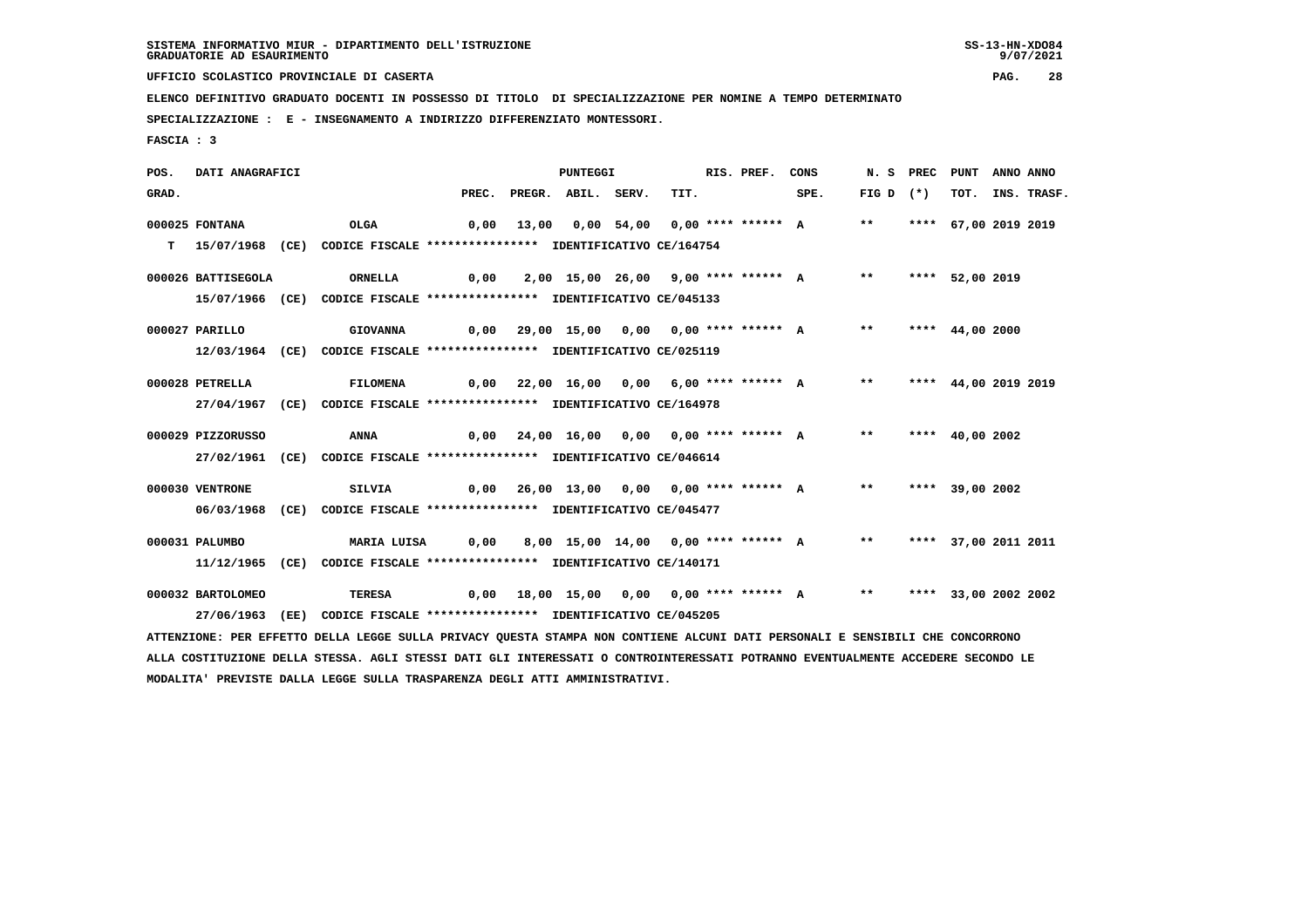9/07/2021

 **UFFICIO SCOLASTICO PROVINCIALE DI CASERTA PAG. 29**

 **ELENCO DEFINITIVO GRADUATO DOCENTI IN POSSESSO DI TITOLO DI SPECIALIZZAZIONE PER NOMINE A TEMPO DETERMINATO**

 **SPECIALIZZAZIONE : E - INSEGNAMENTO A INDIRIZZO DIFFERENZIATO MONTESSORI.**

 **MODALITA' PREVISTE DALLA LEGGE SULLA TRASPARENZA DEGLI ATTI AMMINISTRATIVI.**

 **FASCIA : 3**

 **POS. DATI ANAGRAFICI PUNTEGGI RIS. PREF. CONS N. S PREC PUNT ANNO ANNO**GRAD. PREC. PREGR. ABIL. SERV. TIT. SPE. FIG D (\*) TOT. INS. TRASF.  **000033 MASSARO LUISA 0,00 0,00 11,00 22,00 0,00 \*\*\*\* \*\*\*\*\*\* A \*\* \*\*\*\* 33,00 2014 15/12/1968 (CE) CODICE FISCALE \*\*\*\*\*\*\*\*\*\*\*\*\*\*\*\* IDENTIFICATIVO CE/154557 000034 SGUEGLIA MARIAROSARIA 0,00 17,00 15,00 0,00 0,00 \*\*\*\* \*\*\*\*\*\* A \*\* \*\*\*\* 32,00 2000 21/02/1962 (CE) CODICE FISCALE \*\*\*\*\*\*\*\*\*\*\*\*\*\*\*\* IDENTIFICATIVO CE/022381 000035 NEGRO MARIA 0,00 13,00 11,00 0,00 7,00 \*\*\*\* \*\*\*\*\*\* A \*\* \*\*\*\* 31,00 2014 T 03/01/1969 (CE) CODICE FISCALE \*\*\*\*\*\*\*\*\*\*\*\*\*\*\*\* IDENTIFICATIVO CE/147872 000036 SPARAGO ADDOLORATA 0,00 15,00 15,00 0,00 0,00 \*\*\*\* \*\*\*\*\*\* A \*\* \*\*\*\* 30,00 2019 09/02/1958 (CE) CODICE FISCALE \*\*\*\*\*\*\*\*\*\*\*\*\*\*\*\* IDENTIFICATIVO CE/020491 000037 PINTO CARLA 0,00 6,00 15,00 8,00 0,00 \*\*\*\* \*\*\*\*\*\* A \*\* \*\*\*\* 29,00 2000 05/06/1965 (CE) CODICE FISCALE \*\*\*\*\*\*\*\*\*\*\*\*\*\*\*\* IDENTIFICATIVO CE/020708 000038 RUSSO ANNUNZIATA 0,00 12,00 14,00 0,00 3,00 \*\*\*\* \*\*\*\*\*\* A \*\* \*\*\*\* 29,00 2011 2011 01/01/1972 (CE) CODICE FISCALE \*\*\*\*\*\*\*\*\*\*\*\*\*\*\*\* IDENTIFICATIVO CE/140129 000039 IZZO FILOMENA 0,00 0,00 15,00 12,00 0,00 \*\*\*\* \*\*\*\*\*\* A \*\* \*\*\*\* 27,00 2000 03/03/1967 (CE) CODICE FISCALE \*\*\*\*\*\*\*\*\*\*\*\*\*\*\*\* IDENTIFICATIVO CE/023233 000040 GUGLIELMO ANGELA 0,00 9,00 17,00 0,00 0,00 \*\*\*\* \*\*\*\*\*\* A \*\* \*\*\*\* 26,00 2002 24/03/1961 (CE) CODICE FISCALE \*\*\*\*\*\*\*\*\*\*\*\*\*\*\*\* IDENTIFICATIVO CE/043584 ATTENZIONE: PER EFFETTO DELLA LEGGE SULLA PRIVACY QUESTA STAMPA NON CONTIENE ALCUNI DATI PERSONALI E SENSIBILI CHE CONCORRONO ALLA COSTITUZIONE DELLA STESSA. AGLI STESSI DATI GLI INTERESSATI O CONTROINTERESSATI POTRANNO EVENTUALMENTE ACCEDERE SECONDO LE**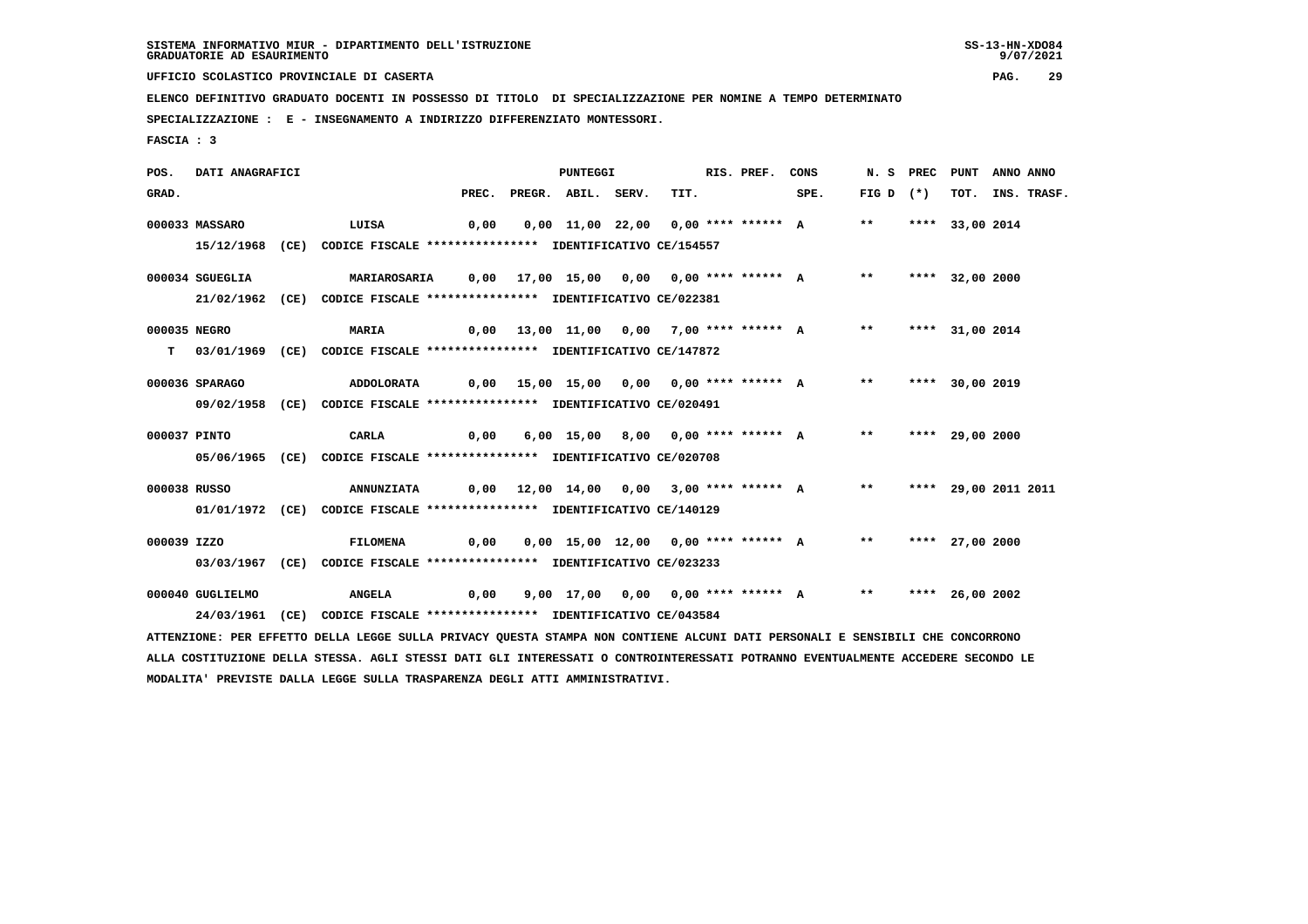9/07/2021

 **UFFICIO SCOLASTICO PROVINCIALE DI CASERTA PAG. 30**

 **ELENCO DEFINITIVO GRADUATO DOCENTI IN POSSESSO DI TITOLO DI SPECIALIZZAZIONE PER NOMINE A TEMPO DETERMINATO**

 **SPECIALIZZAZIONE : E - INSEGNAMENTO A INDIRIZZO DIFFERENZIATO MONTESSORI.**

 **FASCIA : 3**

 **POS. DATI ANAGRAFICI PUNTEGGI RIS. PREF. CONS N. S PREC PUNT ANNO ANNO**GRAD. PREC. PREGR. ABIL. SERV. TIT. SPE. FIG D (\*) TOT. INS. TRASF.  **000041 TAVOLETTA ROSA 0,00 9,00 17,00 0,00 0,00 \*\*\*\* \*\*\*\*\*\* A \*\* \*\*\*\* 26,00 2007 2007 27/09/1958 (CE) CODICE FISCALE \*\*\*\*\*\*\*\*\*\*\*\*\*\*\*\* IDENTIFICATIVO CE/057231 000042 PASQUARIELLO ANNA MARIA 0,00 12,00 14,00 0,00 0,00 \*\*\*\* \*\*\*\*\*\* A \*\* \*\*\*\* 26,00 2019 22/09/1955 (CE) CODICE FISCALE \*\*\*\*\*\*\*\*\*\*\*\*\*\*\*\* IDENTIFICATIVO CE/044822 000043 VIGLIOTTI PASQUALINA 0,00 9,00 16,00 0,00 0,00 \*\*\*\* \*\*\*\*\*\* A \*\* \*\*\*\* 25,00 2007 2007 15/09/1955 (CE) CODICE FISCALE \*\*\*\*\*\*\*\*\*\*\*\*\*\*\*\* IDENTIFICATIVO CE/055982 000044 RAUCCI MATTIA 0,00 10,00 14,00 0,00 0,00 \*\*\*\* \*\*\*\*\*\* A \*\* \*\*\*\* 24,00 2002 11/05/1959 (CE) CODICE FISCALE \*\*\*\*\*\*\*\*\*\*\*\*\*\*\*\* IDENTIFICATIVO CE/046459 000045 DI IESO GABRIELLA 0,00 6,00 15,00 0,00 3,00 \*\*\*\* \*\*\*\*\*\* A \*\* \*\*\*\* 24,00 2019 16/05/1962 (PA) CODICE FISCALE \*\*\*\*\*\*\*\*\*\*\*\*\*\*\*\* IDENTIFICATIVO CE/026568 000046 SANZONE MONIA 0,00 3,00 16,00 0,00 3,00 \*\*\*\* \*\*\*\*\*\* A \*\* \*\*\*\* 22,00 2019 23/08/1974 (NA) CODICE FISCALE \*\*\*\*\*\*\*\*\*\*\*\*\*\*\*\* IDENTIFICATIVO CE/044218 000047 MINCIONE TERESA 0,00 6,00 15,00 0,00 0,00 \*\*\*\* \*\*\*\*\*\* A \*\* \*\*\*\* 21,00 2000 19/10/1959 (CE) CODICE FISCALE \*\*\*\*\*\*\*\*\*\*\*\*\*\*\*\* IDENTIFICATIVO CE/020826 000048 D'ANGELO MARIA ANTONIE 0,00 3,00 15,00 0,00 0,00 \*\*\*\* \*\*\*\*\*\* A \*\* \*\*\*\* 18,00 2014 09/06/1962 (CE) CODICE FISCALE \*\*\*\*\*\*\*\*\*\*\*\*\*\*\*\* IDENTIFICATIVO CE/026081 ATTENZIONE: PER EFFETTO DELLA LEGGE SULLA PRIVACY QUESTA STAMPA NON CONTIENE ALCUNI DATI PERSONALI E SENSIBILI CHE CONCORRONO ALLA COSTITUZIONE DELLA STESSA. AGLI STESSI DATI GLI INTERESSATI O CONTROINTERESSATI POTRANNO EVENTUALMENTE ACCEDERE SECONDO LE**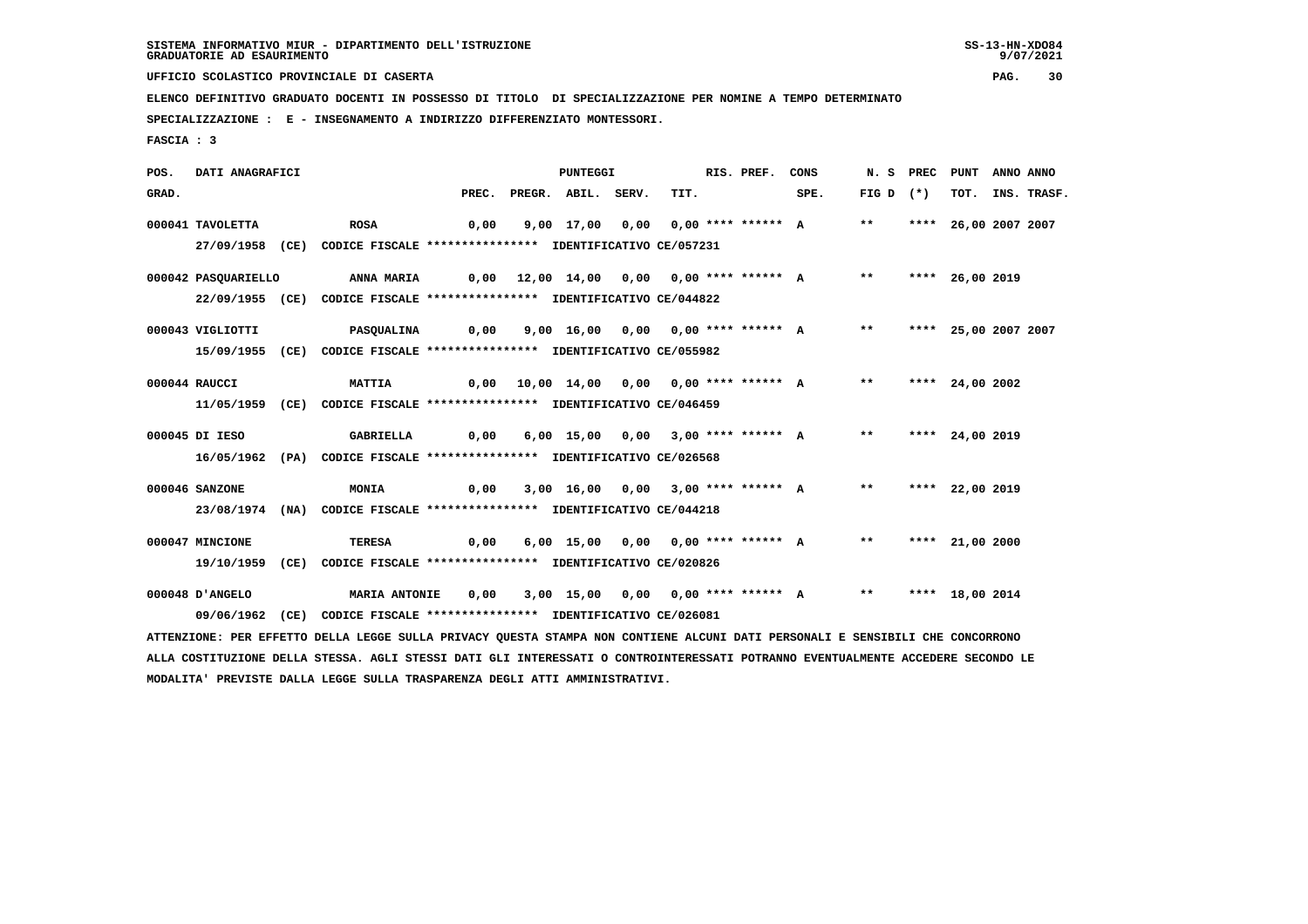9/07/2021

 **UFFICIO SCOLASTICO PROVINCIALE DI CASERTA PAG. 31**

 **ELENCO DEFINITIVO GRADUATO DOCENTI IN POSSESSO DI TITOLO DI SPECIALIZZAZIONE PER NOMINE A TEMPO DETERMINATO**

 **SPECIALIZZAZIONE : E - INSEGNAMENTO A INDIRIZZO DIFFERENZIATO MONTESSORI.**

 **FASCIA : 3**

 **POS. DATI ANAGRAFICI PUNTEGGI RIS. PREF. CONS N. S PREC PUNT ANNO ANNO**GRAD. PREC. PREGR. ABIL. SERV. TIT. SPE. FIG D (\*) TOT. INS. TRASF.  **000049 MEROLA ANGELA 0,00 3,00 15,00 0,00 0,00 \*\*\*\* \*\*\*\*\*\* A \*\* \*\*\*\* 18,00 2019 2019 01/02/1963 (CE) CODICE FISCALE \*\*\*\*\*\*\*\*\*\*\*\*\*\*\*\* IDENTIFICATIVO CE/164859 000050 BASILE LUCIANA 0,00 3,00 15,00 0,00 0,00 \*\*\*\* \*\*\*\*\*\* A \*\* \*\*\*\* 18,00 2019 21/05/1967 (NA) CODICE FISCALE \*\*\*\*\*\*\*\*\*\*\*\*\*\*\*\* IDENTIFICATIVO CE/022985 000051 COSTANZO BENEDETTA 0,00 0,00 17,00 0,00 0,00 \*\*\*\* \*\*\*\*\*\* A \*\* \*\*\*\* 17,00 2007 27/07/1968 (CE) CODICE FISCALE \*\*\*\*\*\*\*\*\*\*\*\*\*\*\*\* IDENTIFICATIVO CE/044959 000052 MORRONE ROSA 0,00 0,00 11,00 0,00 6,00 \*\*\*\* \*\*\*\*\*\* A \*\* \*\*\*\* 17,00 2014 T 25/04/1973 (CE) CODICE FISCALE \*\*\*\*\*\*\*\*\*\*\*\*\*\*\*\* IDENTIFICATIVO CE/149649 000053 ACCONCIA MARIA 0,00 6,00 11,00 0,00 0,00 \*\*\*\* \*\*\*\*\*\* A \*\* \*\*\*\* 17,00 2014 T 26/07/1975 (CE) CODICE FISCALE \*\*\*\*\*\*\*\*\*\*\*\*\*\*\*\* IDENTIFICATIVO CE/154464 000054 CAMPOMAGGIORE MICHELINA 0,00 11,00 0,00 6,00 0,00 \*\*\*\* \*\*\*\*\*\* A \*\* \*\*\*\* 17,00 2014 T 21/06/1964 (CE) CODICE FISCALE \*\*\*\*\*\*\*\*\*\*\*\*\*\*\*\* IDENTIFICATIVO CE/152618 000055 SCHETTINO MARIA 0,00 0,00 15,00 0,00 0,00 \*\*\*\* \*\*\*\*\*\* A \*\* \*\*\*\* 15,00 2014 2005 31/05/1967 (CE) CODICE FISCALE \*\*\*\*\*\*\*\*\*\*\*\*\*\*\*\* IDENTIFICATIVO CE/053526 000056 PALMIERI PAOLA 0,00 15,00 0,00 0,00 0,00 \*\*\*\* \*\*\*\*\*\* A \*\* \*\*\*\* 15,00 2014 T 21/02/1971 (CE) CODICE FISCALE \*\*\*\*\*\*\*\*\*\*\*\*\*\*\*\* IDENTIFICATIVO CE/154681 ATTENZIONE: PER EFFETTO DELLA LEGGE SULLA PRIVACY QUESTA STAMPA NON CONTIENE ALCUNI DATI PERSONALI E SENSIBILI CHE CONCORRONO ALLA COSTITUZIONE DELLA STESSA. AGLI STESSI DATI GLI INTERESSATI O CONTROINTERESSATI POTRANNO EVENTUALMENTE ACCEDERE SECONDO LE MODALITA' PREVISTE DALLA LEGGE SULLA TRASPARENZA DEGLI ATTI AMMINISTRATIVI.**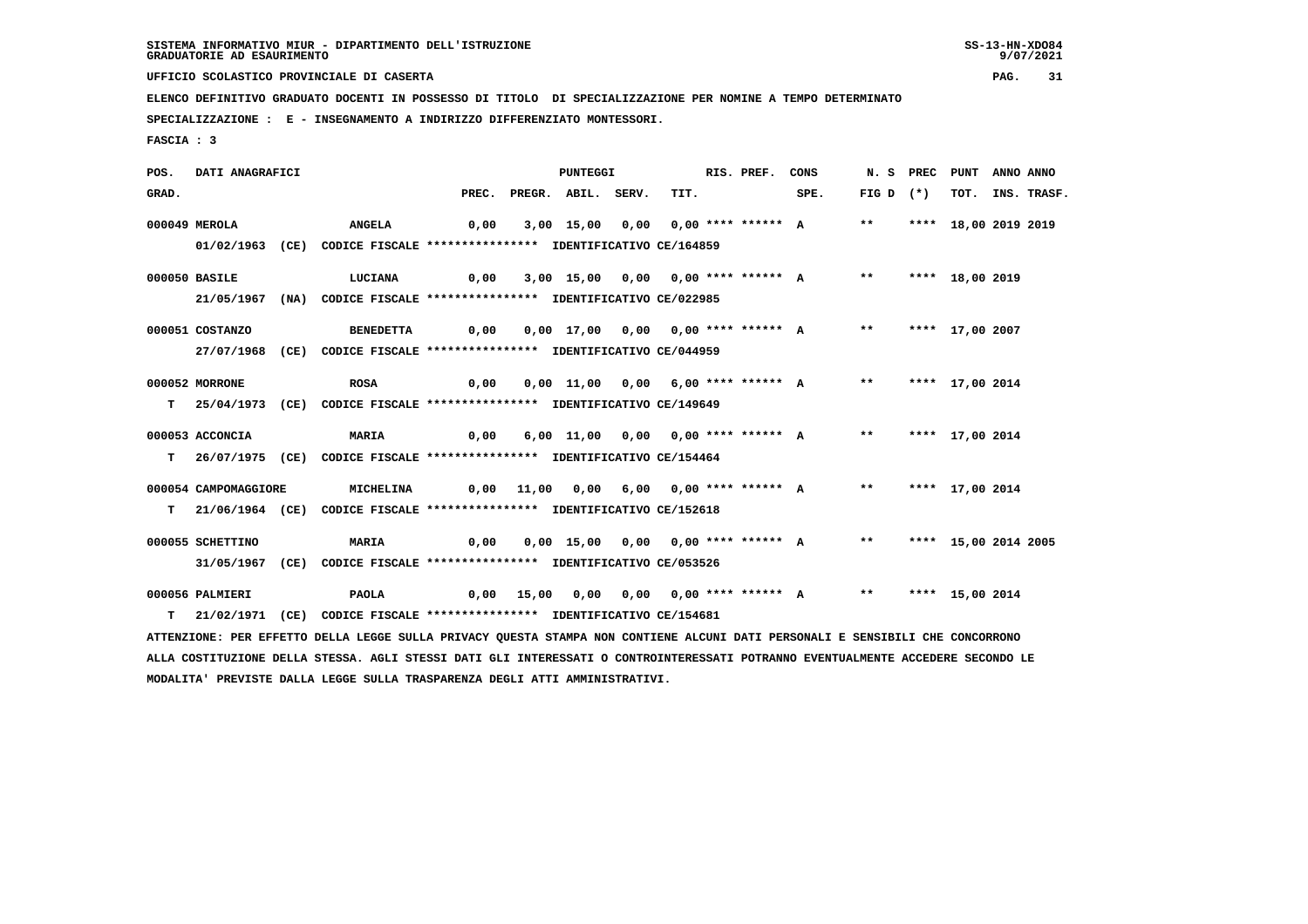**UFFICIO SCOLASTICO PROVINCIALE DI CASERTA PAG. 32**

 **ELENCO DEFINITIVO GRADUATO DOCENTI IN POSSESSO DI TITOLO DI SPECIALIZZAZIONE PER NOMINE A TEMPO DETERMINATO**

 **SPECIALIZZAZIONE : E - INSEGNAMENTO A INDIRIZZO DIFFERENZIATO MONTESSORI.**

 **FASCIA : 3**

| POS.  | DATI ANAGRAFICI  |      |                                                               |       | <b>PUNTEGGI</b>                      |      | RIS. PREF. | CONS |       | N. S PREC PUNT |                 | ANNO ANNO |             |
|-------|------------------|------|---------------------------------------------------------------|-------|--------------------------------------|------|------------|------|-------|----------------|-----------------|-----------|-------------|
| GRAD. |                  |      |                                                               | PREC. | PREGR. ABIL. SERV.                   | TIT. |            | SPE. |       | FIG D $(*)$    | TOT.            |           | INS. TRASF. |
|       | 000057 TARTARONE |      | <b>TIZIANA</b>                                                | 0,00  | 0,00 11,00 0,00 3,00 **** ****** A   |      |            |      | $* *$ |                | **** 14,00 2014 |           |             |
|       | 03/03/1966       | (CE) | CODICE FISCALE **************** IDENTIFICATIVO CE/148902      |       |                                      |      |            |      |       |                |                 |           |             |
|       | 000058 SAVINO    |      | <b>FRANCA</b>                                                 | 0,00  | 0,00 11,00 0,00 3,00 **** ****** A   |      |            |      | $***$ |                | **** 14,00 2014 |           |             |
| т     | 12/09/1973       |      | (CE) CODICE FISCALE **************** IDENTIFICATIVO CE/155327 |       |                                      |      |            |      |       |                |                 |           |             |
|       | 000059 VISCUSI   |      | <b>ANTONIETTA</b>                                             | 0,00  | 0,00 13,00 0,00 0,00 **** ****** A   |      |            |      | $* *$ |                | **** 13,00 2000 |           |             |
|       | 11/07/1965       | (BN) | CODICE FISCALE **************** IDENTIFICATIVO CE/023745      |       |                                      |      |            |      |       |                |                 |           |             |
|       | 000060 VISCUSI   |      | <b>GIUSEPPINA</b>                                             | 0,00  | 0,00 13,00 0,00 0,00 **** ****** A   |      |            |      | $***$ |                | **** 13,00 2002 |           |             |
|       | 13/01/1959       | (BN) | CODICE FISCALE **************** IDENTIFICATIVO CE/042795      |       |                                      |      |            |      |       |                |                 |           |             |
|       | 000061 ZARRILLO  |      | <b>MARIA</b>                                                  | 0,00  | $0,00$ 13,00 0,00 0,00 **** ****** A |      |            |      | $***$ |                | **** 13,00 2014 |           |             |
|       | $T = 18/03/1973$ | (CE) | CODICE FISCALE **************** IDENTIFICATIVO CE/147332      |       |                                      |      |            |      |       |                |                 |           |             |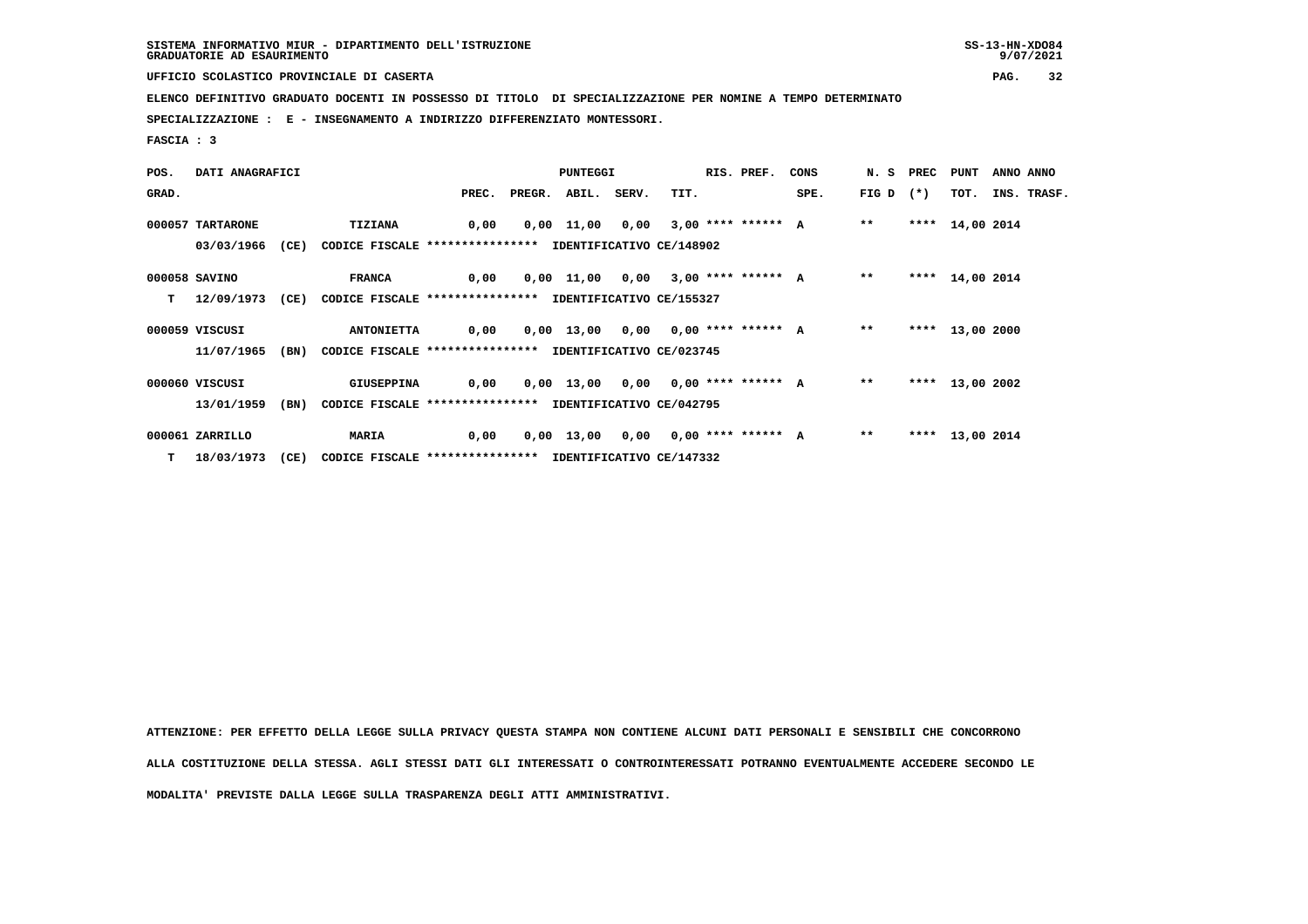| SISTEMA INFORMATIVO MIUR - DIPARTIMENTO DELL'ISTRUZIONE<br>GRADUATORIE AD ESAURIMENTO                       |                   |       |        |            |       |      |  |                    |      |       | $SS-13-HN-XDO84$<br>9/07/2021 |            |           |             |
|-------------------------------------------------------------------------------------------------------------|-------------------|-------|--------|------------|-------|------|--|--------------------|------|-------|-------------------------------|------------|-----------|-------------|
| UFFICIO SCOLASTICO PROVINCIALE DI CASERTA                                                                   |                   |       |        |            |       |      |  |                    |      |       |                               |            | PAG.      | 33          |
| ELENCO DEFINITIVO GRADUATO DOCENTI IN POSSESSO DI TITOLO DI SPECIALIZZAZIONE PER NOMINE A TEMPO DETERMINATO |                   |       |        |            |       |      |  |                    |      |       |                               |            |           |             |
| SPECIALIZZAZIONE : E - INSEGNAMENTO A INDIRIZZO DIFFERENZIATO MONTESSORI.                                   |                   |       |        |            |       |      |  |                    |      |       |                               |            |           |             |
| FASCIA : 3                                                                                                  |                   |       |        |            |       |      |  |                    |      |       |                               |            |           |             |
| DATI ANAGRAFICI<br>POS.                                                                                     |                   |       |        | PUNTEGGI   |       |      |  | RIS. PREF.         | CONS | N. S  | PREC                          | PUNT       | ANNO ANNO |             |
| GRAD.                                                                                                       |                   | PREC. | PREGR. | ABIL.      | SERV. | TIT. |  |                    | SPE. | FIG D | $(* )$                        | TOT.       |           | INS. TRASF. |
| 000062 MASTROIANNI                                                                                          | <b>ANTONIETTA</b> | 0,00  |        | 0,00 17,00 | 0,00  |      |  | $0.00$ **** ****** | C    | $* *$ | ****                          | 17,00 2002 |           |             |

 **12/11/1963 (CE) CODICE FISCALE \*\*\*\*\*\*\*\*\*\*\*\*\*\*\*\* IDENTIFICATIVO CE/045407**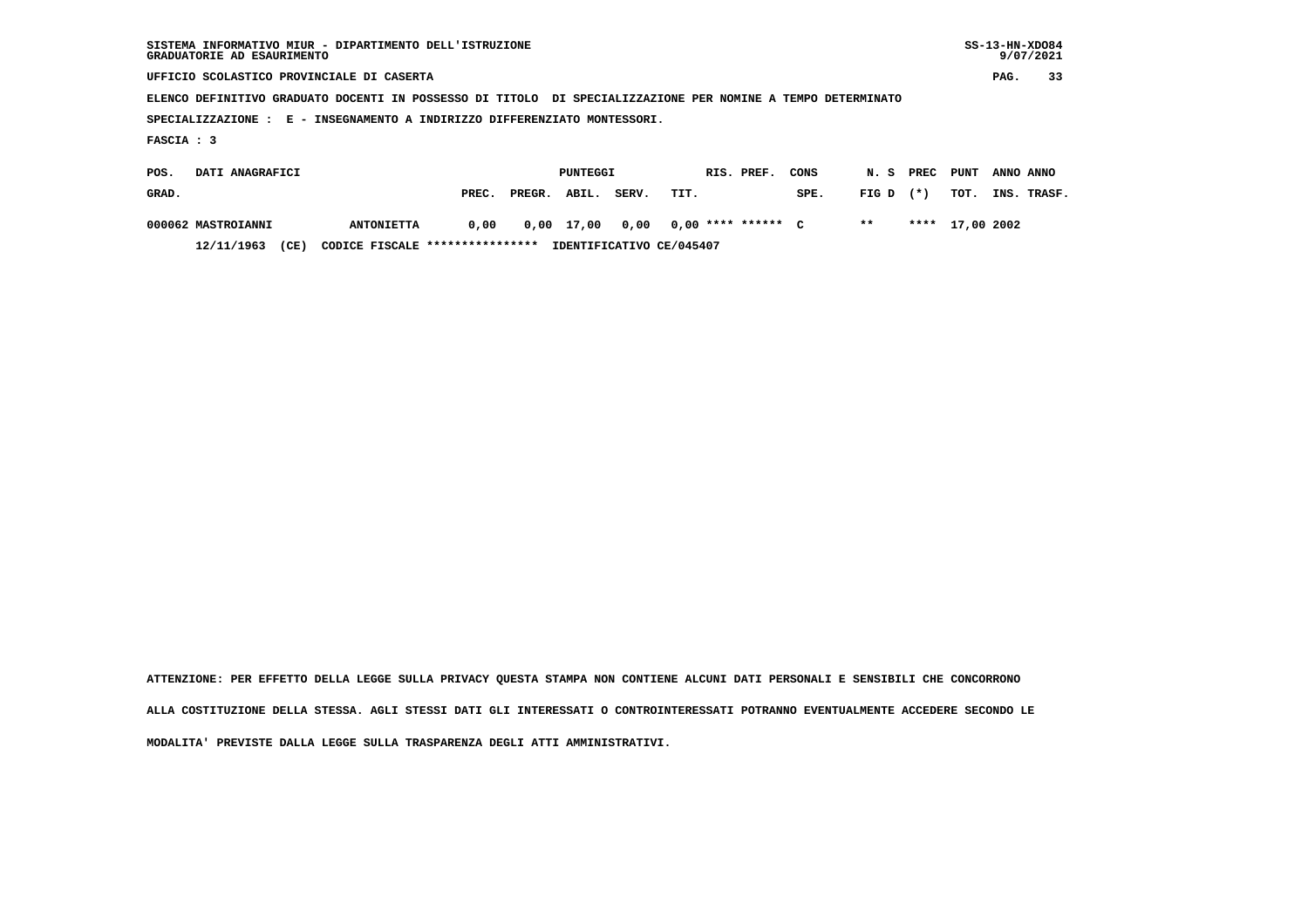9/07/2021

 **UFFICIO SCOLASTICO PROVINCIALE DI CASERTA PAG. 34**

 **ELENCO DEFINITIVO GRADUATO DOCENTI IN POSSESSO DI TITOLO DI SPECIALIZZAZIONE PER NOMINE A TEMPO DETERMINATO**

 **SPECIALIZZAZIONE : F - INSEGNAMENTO AD ALTRO INDIRIZZO DIFFERENZIATO.**

 **FASCIA : 3**

 **POS. DATI ANAGRAFICI PUNTEGGI RIS. PREF. CONS N. S PREC PUNT ANNO ANNO**GRAD. PREC. PREGR. ABIL. SERV. TIT. SPE. FIG D (\*) TOT. INS. TRASF.  **000001 IAVARONE NICOLINA 0,00 150,00 15,00 60,00 0,00 \*\*\*\* \*\*\*\*\*\* A \*\* \*\*\*\* 225,00 2004 2004 24/04/1963 (CE) CODICE FISCALE \*\*\*\*\*\*\*\*\*\*\*\*\*\*\*\* IDENTIFICATIVO CE/049872 000002 MELILLO ROSA 0,00 146,00 15,00 58,00 0,00 \*\*\*\* \*\*\*\*\*\* A \*\* \*\*\*\* 219,00 2000 19/05/1969 (CE) CODICE FISCALE \*\*\*\*\*\*\*\*\*\*\*\*\*\*\*\* IDENTIFICATIVO CE/022001 000003 MESSURI MARIA ROSA 0,00 141,00 15,00 60,00 3,00 \*\*\*\* \*\*\*\*\*\* A \*\* \*\*\*\* 219,00 2000 06/04/1968 (CE) CODICE FISCALE \*\*\*\*\*\*\*\*\*\*\*\*\*\*\*\* IDENTIFICATIVO CE/023813 000004 DI ROSA MARIA SAVERIA 0,00 138,00 15,00 60,00 6,00 \*\*\*\* \*\*\*\*\*\* A \*\* \*\*\*\* 219,00 2007 2007 16/08/1970 (CE) CODICE FISCALE \*\*\*\*\*\*\*\*\*\*\*\*\*\*\*\* IDENTIFICATIVO CE/057080 000005 AILANO ANNA MARIA 0,00 142,00 16,00 60,00 0,00 \*\*\*\* \*\*\*\*\*\* A \*\* \*\*\*\* 218,00 2000 28/01/1958 (CE) CODICE FISCALE \*\*\*\*\*\*\*\*\*\*\*\*\*\*\*\* IDENTIFICATIVO CE/020002 000006 MONE ELISA ROSA 0,00 138,00 15,00 60,00 0,00 \*\*\*\* \*\*\*\*\*\* A \*\* \*\*\*\* 213,00 2000 10/02/1970 (CE) CODICE FISCALE \*\*\*\*\*\*\*\*\*\*\*\*\*\*\*\* IDENTIFICATIVO CE/023407 000007 DE ANGELIS RITA 0,00 134,00 15,00 60,00 0,00 \*\*\*\* \*\*\*\*\*\* A \*\* \*\*\*\* 209,00 2000 07/02/1970 (CE) CODICE FISCALE \*\*\*\*\*\*\*\*\*\*\*\*\*\*\*\* IDENTIFICATIVO CE/026534 000008 GIONTI ANNA 0,00 120,00 14,00 60,00 9,00 \*\*\*\* \*\*\*\*\*\* A \*\* \*\*\*\* 203,00 2019 2019 31/08/1974 (NA) CODICE FISCALE \*\*\*\*\*\*\*\*\*\*\*\*\*\*\*\* IDENTIFICATIVO CE/164817 ATTENZIONE: PER EFFETTO DELLA LEGGE SULLA PRIVACY QUESTA STAMPA NON CONTIENE ALCUNI DATI PERSONALI E SENSIBILI CHE CONCORRONO**

 **ALLA COSTITUZIONE DELLA STESSA. AGLI STESSI DATI GLI INTERESSATI O CONTROINTERESSATI POTRANNO EVENTUALMENTE ACCEDERE SECONDO LE MODALITA' PREVISTE DALLA LEGGE SULLA TRASPARENZA DEGLI ATTI AMMINISTRATIVI.**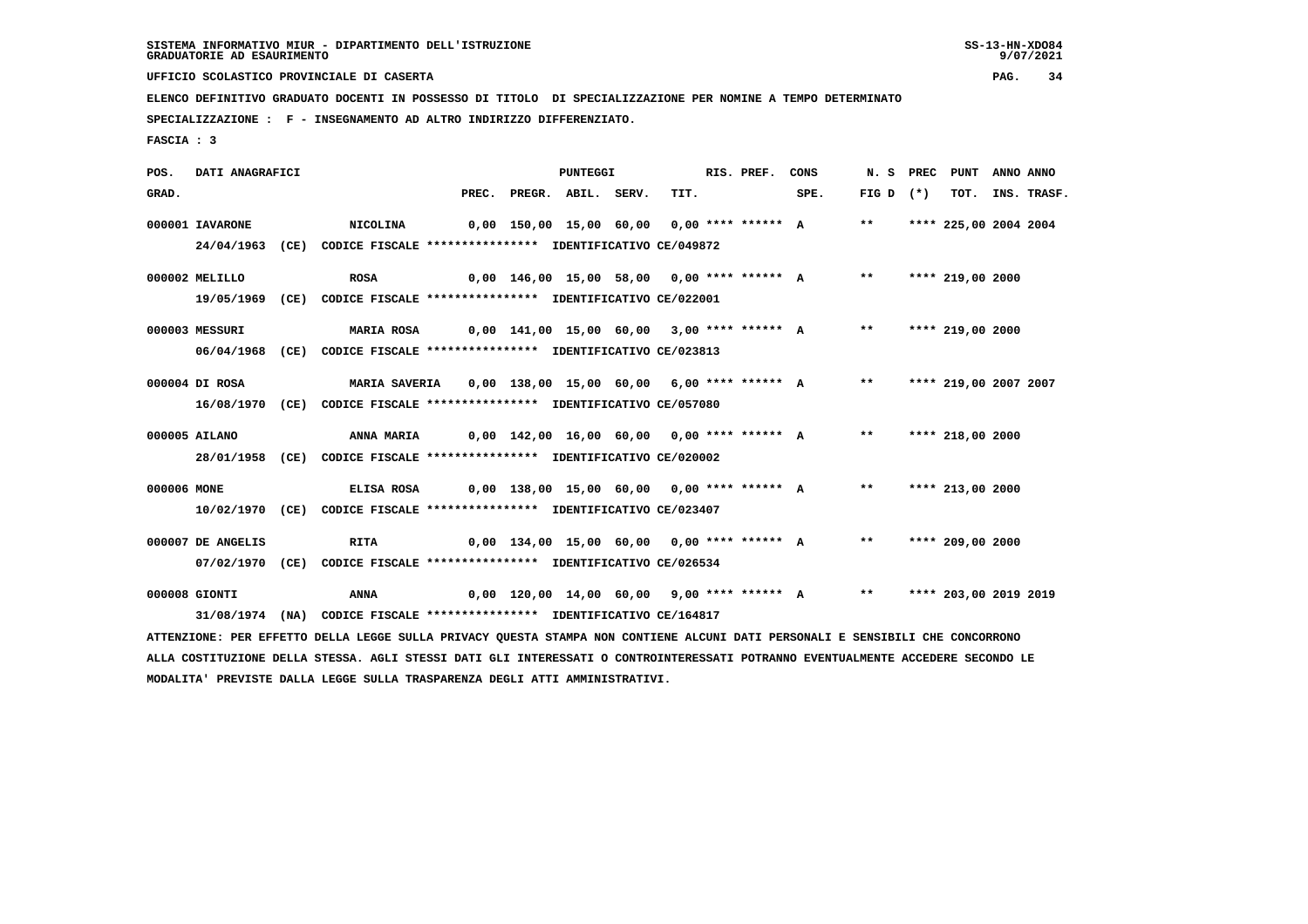9/07/2021

 **UFFICIO SCOLASTICO PROVINCIALE DI CASERTA PAG. 35**

 **ELENCO DEFINITIVO GRADUATO DOCENTI IN POSSESSO DI TITOLO DI SPECIALIZZAZIONE PER NOMINE A TEMPO DETERMINATO**

 **SPECIALIZZAZIONE : F - INSEGNAMENTO AD ALTRO INDIRIZZO DIFFERENZIATO.**

 **FASCIA : 3**

 **POS. DATI ANAGRAFICI PUNTEGGI RIS. PREF. CONS N. S PREC PUNT ANNO ANNO**GRAD. PREC. PREGR. ABIL. SERV. TIT. SPE. FIG D (\*) TOT. INS. TRASF.  **000009 MUNNO ANTONIETTA 0,00 133,00 12,00 52,00 3,00 \*\*\*\* \*\*\*\*\*\* A \*\* \*\*\*\* 200,00 2002 08/07/1966 (CE) CODICE FISCALE \*\*\*\*\*\*\*\*\*\*\*\*\*\*\*\* IDENTIFICATIVO CE/020370 000010 NEGRO ANGELA 0,00 132,00 14,00 47,00 6,00 \*\*\*\* \*\*\*\*\*\* A \*\* X \*\*\*\* 199,00 2000 27/05/1962 (CE) CODICE FISCALE \*\*\*\*\*\*\*\*\*\*\*\*\*\*\*\* IDENTIFICATIVO CE/025703 000011 MUSONE VINCENZA 0,00 117,00 14,00 60,00 3,00 \*\*\*\* \*\*\*\*\*\* A \*\* \*\*\*\* 194,00 2019 2019 20/02/1967 (CE) CODICE FISCALE \*\*\*\*\*\*\*\*\*\*\*\*\*\*\*\* IDENTIFICATIVO CE/164898 000012 DE ROSA VITTORIA 0,00 125,00 16,00 52,00 0,00 \*\*\*\* \*\*\*\*\*\* A \*\* X \*\*\*\* 193,00 2007 2007 29/02/1964 (CE) CODICE FISCALE \*\*\*\*\*\*\*\*\*\*\*\*\*\*\*\* IDENTIFICATIVO CE/056315 000013 CAPASSO ANNA 0,00 132,00 0,00 60,00 0,00 \*\*\*\* \*\*\*\*\*\* A \*\* \*\*\*\* 192,00 2014 T 24/04/1965 (NA) CODICE FISCALE \*\*\*\*\*\*\*\*\*\*\*\*\*\*\*\* IDENTIFICATIVO CE/150561 000014 PAOLELLA TOMMASINA 0,00 121,00 17,00 44,00 9,00 \*\*\*\* \*\*\*\*\*\* A \*\* \*\*\*\* 191,00 2019 2019 30/08/1960 (CE) CODICE FISCALE \*\*\*\*\*\*\*\*\*\*\*\*\*\*\*\* IDENTIFICATIVO CE/164903 000015 DI CATERINO SONIA 0,00 127,00 15,00 48,00 0,00 \*\*\*\* \*\*\*\*\*\* A \*\* \*\*\*\* 190,00 2000 21/03/1966 (CE) CODICE FISCALE \*\*\*\*\*\*\*\*\*\*\*\*\*\*\*\* IDENTIFICATIVO CE/021980 000016 TORONE ANNA MARIA 0,00 131,00 12,00 38,00 0,00 \*\*\*\* \*\*\*\*\*\* A \*\* \*\*\*\* 181,00 2000 23/09/1969 (BN) CODICE FISCALE \*\*\*\*\*\*\*\*\*\*\*\*\*\*\*\* IDENTIFICATIVO CE/025745 ATTENZIONE: PER EFFETTO DELLA LEGGE SULLA PRIVACY QUESTA STAMPA NON CONTIENE ALCUNI DATI PERSONALI E SENSIBILI CHE CONCORRONO ALLA COSTITUZIONE DELLA STESSA. AGLI STESSI DATI GLI INTERESSATI O CONTROINTERESSATI POTRANNO EVENTUALMENTE ACCEDERE SECONDO LE**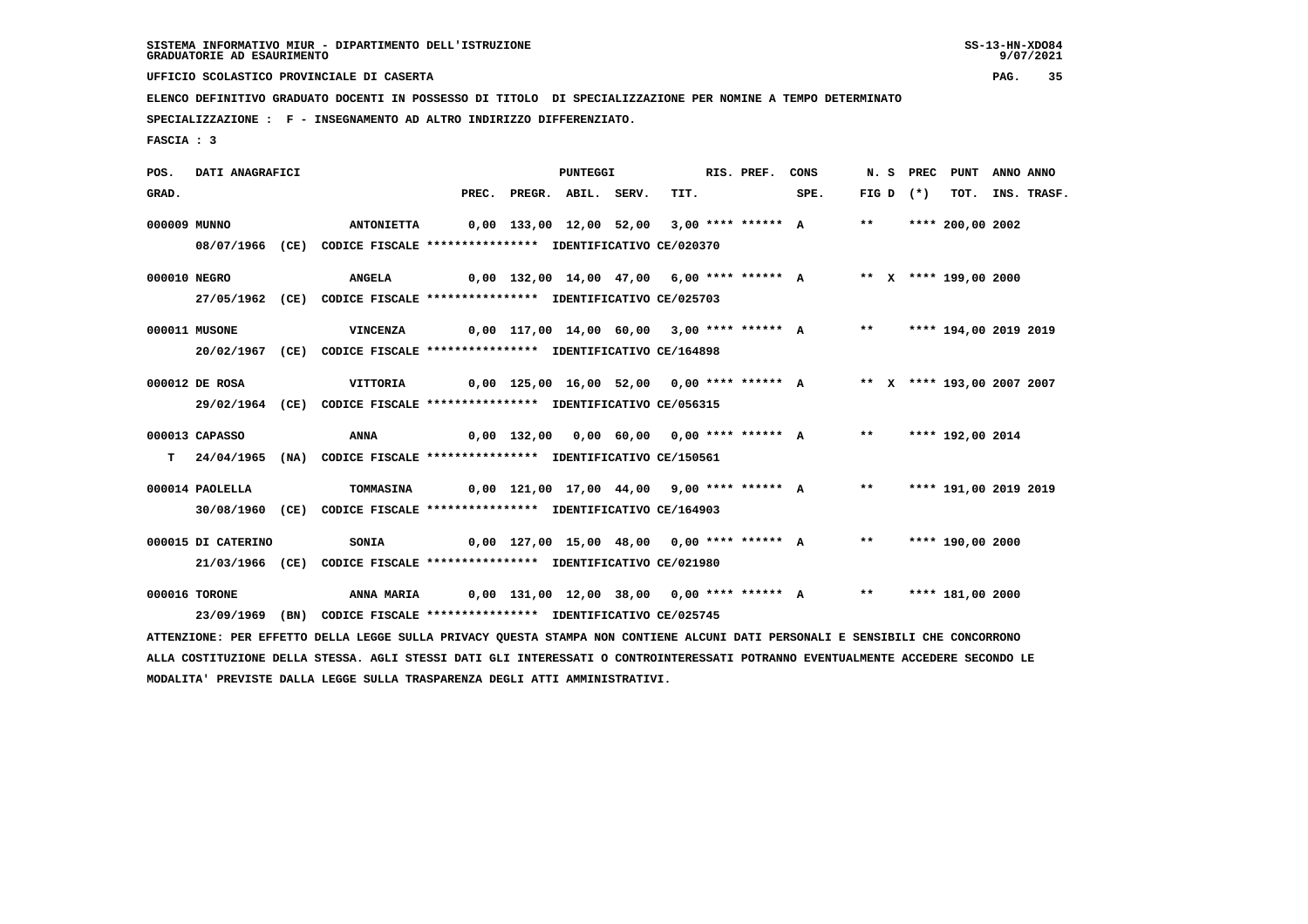9/07/2021

 **UFFICIO SCOLASTICO PROVINCIALE DI CASERTA PAG. 36**

 **ELENCO DEFINITIVO GRADUATO DOCENTI IN POSSESSO DI TITOLO DI SPECIALIZZAZIONE PER NOMINE A TEMPO DETERMINATO**

 **SPECIALIZZAZIONE : F - INSEGNAMENTO AD ALTRO INDIRIZZO DIFFERENZIATO.**

 **MODALITA' PREVISTE DALLA LEGGE SULLA TRASPARENZA DEGLI ATTI AMMINISTRATIVI.**

 **FASCIA : 3**

 **POS. DATI ANAGRAFICI PUNTEGGI RIS. PREF. CONS N. S PREC PUNT ANNO ANNO**GRAD. PREC. PREGR. ABIL. SERV. TIT. SPE. FIG D (\*) TOT. INS. TRASF.  **000017 SIMONE ANNA 0,00 102,00 17,00 60,00 0,00 \*\*\*\* \*\*\*\*\*\* A \*\* \*\*\*\* 179,00 2007 01/12/1972 (CE) CODICE FISCALE \*\*\*\*\*\*\*\*\*\*\*\*\*\*\*\* IDENTIFICATIVO CE/056436 000018 BUCCI SILVANA 0,00 107,00 14,00 58,00 0,00 \*\*\*\* \*\*\*\*\*\* A \*\* \*\*\*\* 179,00 2019 2019 03/11/1967 (CE) CODICE FISCALE \*\*\*\*\*\*\*\*\*\*\*\*\*\*\*\* IDENTIFICATIVO CE/164955 000019 RICCIARDI BARBARA 0,00 96,00 15,00 58,00 6,00 \*\*\*\* \*\*\*\*\*\* A \*\* \*\*\*\* 175,00 2019 2019 08/03/1964 (NA) CODICE FISCALE \*\*\*\*\*\*\*\*\*\*\*\*\*\*\*\* IDENTIFICATIVO CE/164669 000020 PAONE MICHELINA 0,00 106,00 14,00 38,00 0,00 \*\*\*\* \*\*\*\*\*\* A \*\* \*\*\*\* 158,00 2000 20/11/1959 (CE) CODICE FISCALE \*\*\*\*\*\*\*\*\*\*\*\*\*\*\*\* IDENTIFICATIVO CE/024373 000021 CARICCHIA LUISA 0,00 108,00 11,00 30,00 0,00 \*\*\*\* \*\*\*\*\*\* A \*\* \*\*\*\* 149,00 2000 31/08/1966 (EE) CODICE FISCALE \*\*\*\*\*\*\*\*\*\*\*\*\*\*\*\* IDENTIFICATIVO CE/024735 000022 CICCARELLI PASQUALINA 0,00 104,00 14,00 26,00 3,00 \*\*\*\* \*\*\*\*\*\* A \*\* \*\*\*\* 147,00 2000 12/03/1968 (CE) CODICE FISCALE \*\*\*\*\*\*\*\*\*\*\*\*\*\*\*\* IDENTIFICATIVO CE/023520 000023 PASCARELLA ROSA 0,00 98,00 15,00 30,00 0,00 \*\*\*\* \*\*\*\*\*\* A \*\* \*\*\*\* 143,00 2000 27/01/1966 (CE) CODICE FISCALE \*\*\*\*\*\*\*\*\*\*\*\*\*\*\*\* IDENTIFICATIVO CE/021183 000024 MIRAGLIA GIUSEPPINA 0,00 69,00 0,00 60,00 3,00 \*\*\*\* \*\*\*\*\*\* A \*\* \*\*\*\* 132,00 2019 2019 T 24/09/1970 (CE) CODICE FISCALE \*\*\*\*\*\*\*\*\*\*\*\*\*\*\*\* IDENTIFICATIVO CE/164799 ATTENZIONE: PER EFFETTO DELLA LEGGE SULLA PRIVACY QUESTA STAMPA NON CONTIENE ALCUNI DATI PERSONALI E SENSIBILI CHE CONCORRONO ALLA COSTITUZIONE DELLA STESSA. AGLI STESSI DATI GLI INTERESSATI O CONTROINTERESSATI POTRANNO EVENTUALMENTE ACCEDERE SECONDO LE**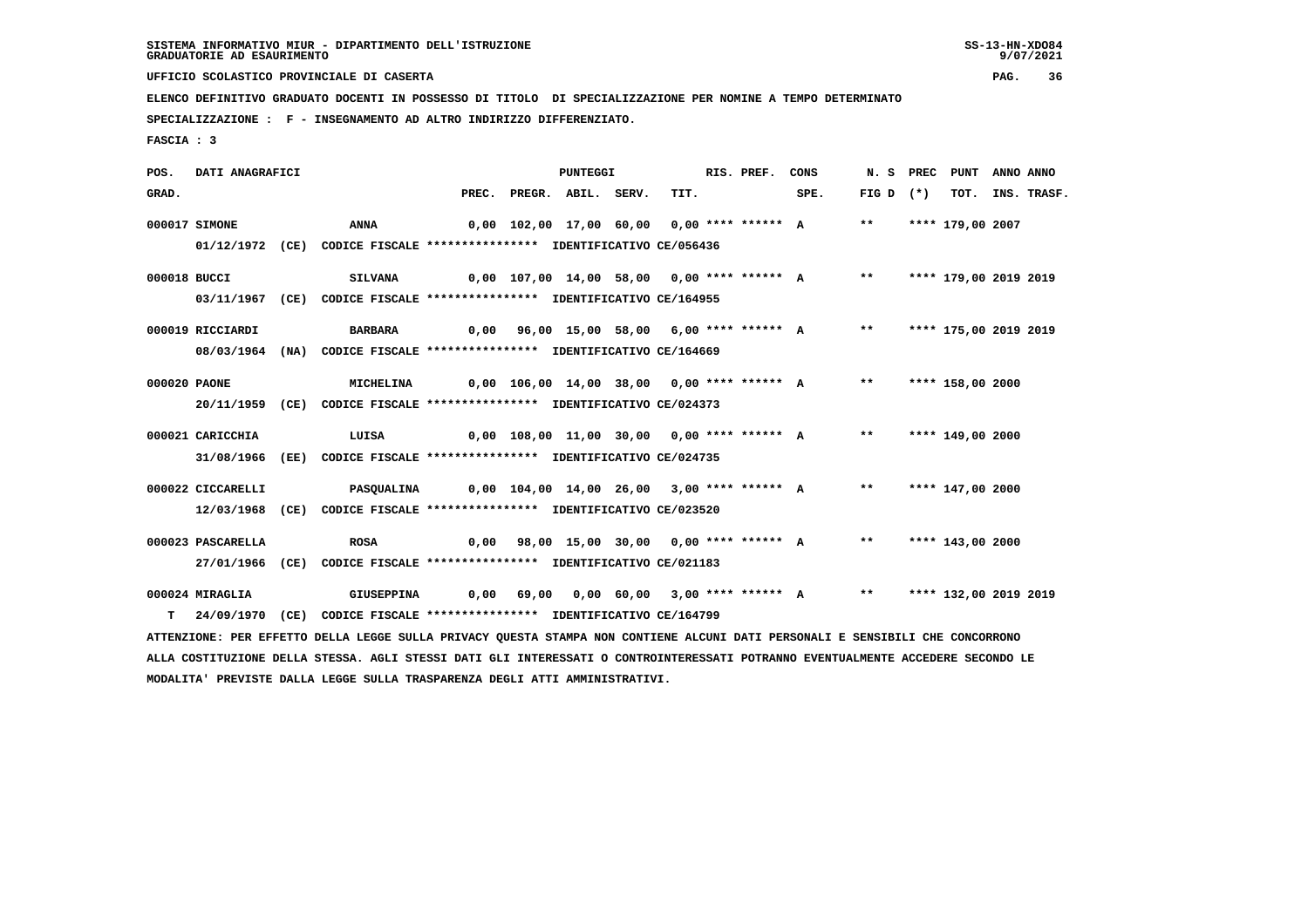9/07/2021

 **UFFICIO SCOLASTICO PROVINCIALE DI CASERTA PAG. 37**

 **ELENCO DEFINITIVO GRADUATO DOCENTI IN POSSESSO DI TITOLO DI SPECIALIZZAZIONE PER NOMINE A TEMPO DETERMINATO**

 **SPECIALIZZAZIONE : F - INSEGNAMENTO AD ALTRO INDIRIZZO DIFFERENZIATO.**

 **FASCIA : 3**

 **POS. DATI ANAGRAFICI PUNTEGGI RIS. PREF. CONS N. S PREC PUNT ANNO ANNO**GRAD. PREC. PREGR. ABIL. SERV. TIT. SPE. FIG D (\*) TOT. INS. TRASF.  **000025 GRIMALDI GIUSEPPINA 0,00 102,00 15,00 14,00 0,00 \*\*\*\* \*\*\*\*\*\* A \*\* \*\*\*\* 131,00 2002 04/03/1966 (NA) CODICE FISCALE \*\*\*\*\*\*\*\*\*\*\*\*\*\*\*\* IDENTIFICATIVO CE/044645 000026 GAGLIONE CATERINA 0,00 66,00 18,00 44,00 0,00 \*\*\*\* \*\*\*\*\*\* A \*\* \*\*\*\* 128,00 2011 2011 21/03/1974 (CE) CODICE FISCALE \*\*\*\*\*\*\*\*\*\*\*\*\*\*\*\* IDENTIFICATIVO CE/140074 000027 DEL PRETE MARIA LUISA 0,00 48,00 15,00 60,00 0,00 \*\*\*\* \*\*\*\*\*\* A \*\* \*\*\*\* 123,00 2019 2019 29/10/1967 (NA) CODICE FISCALE \*\*\*\*\*\*\*\*\*\*\*\*\*\*\*\* IDENTIFICATIVO CE/164822 000028 BORTONE GIACINTA 0,00 84,00 13,00 14,00 0,00 \*\*\*\* \*\*\*\*\*\* A \*\* \*\*\*\* 111,00 2000 11/11/1972 (CE) CODICE FISCALE \*\*\*\*\*\*\*\*\*\*\*\*\*\*\*\* IDENTIFICATIVO CE/027352 000029 PALUMBO MARIA GRAZIA 0,00 76,00 0,00 30,00 0,00 \*\*\*\* \*\*\*\*\*\* A \*\* \*\*\*\* 106,00 2019 2019 T 21/01/1973 (CE) CODICE FISCALE \*\*\*\*\*\*\*\*\*\*\*\*\*\*\*\* IDENTIFICATIVO CE/164793 000030 CIRILLO PASQUALINA 0,00 77,00 15,00 0,00 3,00 \*\*\*\* \*\*\*\*\*\* A \*\* \*\*\*\* 95,00 2000 27/10/1964 (CE) CODICE FISCALE \*\*\*\*\*\*\*\*\*\*\*\*\*\*\*\* IDENTIFICATIVO CE/024099 000031 VINCIGUERRA GIUSEPPINA 0,00 56,00 15,00 16,00 3,00 \*\*\*\* \*\*\*\*\*\* A \*\* \*\*\*\* 90,00 2014 2014 09/12/1969 (CE) CODICE FISCALE \*\*\*\*\*\*\*\*\*\*\*\*\*\*\*\* IDENTIFICATIVO CE/145323 000032 D'ANGELO ADELE 0,00 63,00 14,00 10,00 0,00 \*\*\*\* \*\*\*\*\*\* A \*\* \*\*\*\* 87,00 2007 26/04/1960 (CE) CODICE FISCALE \*\*\*\*\*\*\*\*\*\*\*\*\*\*\*\* IDENTIFICATIVO CE/024544 ATTENZIONE: PER EFFETTO DELLA LEGGE SULLA PRIVACY QUESTA STAMPA NON CONTIENE ALCUNI DATI PERSONALI E SENSIBILI CHE CONCORRONO ALLA COSTITUZIONE DELLA STESSA. AGLI STESSI DATI GLI INTERESSATI O CONTROINTERESSATI POTRANNO EVENTUALMENTE ACCEDERE SECONDO LE MODALITA' PREVISTE DALLA LEGGE SULLA TRASPARENZA DEGLI ATTI AMMINISTRATIVI.**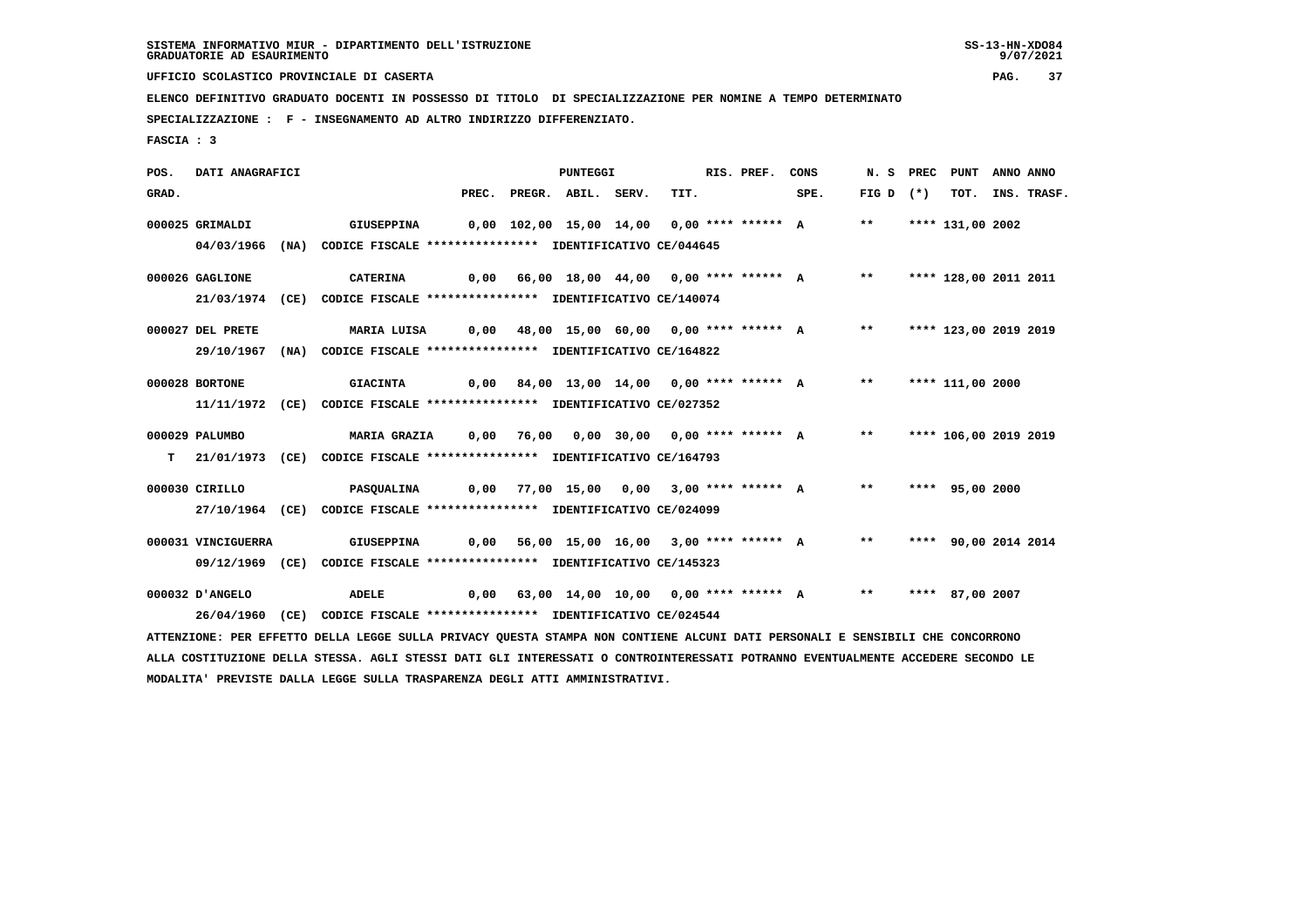9/07/2021

 **UFFICIO SCOLASTICO PROVINCIALE DI CASERTA PAG. 38**

 **ELENCO DEFINITIVO GRADUATO DOCENTI IN POSSESSO DI TITOLO DI SPECIALIZZAZIONE PER NOMINE A TEMPO DETERMINATO**

 **SPECIALIZZAZIONE : F - INSEGNAMENTO AD ALTRO INDIRIZZO DIFFERENZIATO.**

 **FASCIA : 3**

 **POS. DATI ANAGRAFICI PUNTEGGI RIS. PREF. CONS N. S PREC PUNT ANNO ANNO**GRAD. PREC. PREGR. ABIL. SERV. TIT. SPE. FIG D (\*) TOT. INS. TRASF.  **000033 NAPOLITANO ROSA 0,00 62,00 14,00 10,00 0,00 \*\*\*\* \*\*\*\*\*\* A \*\* \*\*\*\* 86,00 2005 2005 05/07/1965 (NA) CODICE FISCALE \*\*\*\*\*\*\*\*\*\*\*\*\*\*\*\* IDENTIFICATIVO CE/053390 000034 DONATIELLO CONCETTA 0,00 38,00 14,00 28,00 0,00 \*\*\*\* \*\*\*\*\*\* A \*\* \*\*\*\* 80,00 2004 2004 05/07/1963 (CE) CODICE FISCALE \*\*\*\*\*\*\*\*\*\*\*\*\*\*\*\* IDENTIFICATIVO CE/049718 000035 VITALE MICHELINA 0,00 55,00 14,00 0,00 0,00 \*\*\*\* \*\*\*\*\*\* A \*\* \*\*\*\* 69,00 2000 06/01/1969 (CE) CODICE FISCALE \*\*\*\*\*\*\*\*\*\*\*\*\*\*\*\* IDENTIFICATIVO CE/023753 000036 PANARELLO GENOVEFFA 0,00 35,00 15,00 12,00 0,00 \*\*\*\* \*\*\*\*\*\* A \*\* X \*\*\*\* 62,00 2002 2002 20/03/1962 (CE) CODICE FISCALE \*\*\*\*\*\*\*\*\*\*\*\*\*\*\*\* IDENTIFICATIVO CE/043710 000037 COLELLA ANNA 0,00 36,00 15,00 0,00 0,00 \*\*\*\* \*\*\*\*\*\* A \*\* \*\*\*\* 51,00 2000 16/07/1959 (CE) CODICE FISCALE \*\*\*\*\*\*\*\*\*\*\*\*\*\*\*\* IDENTIFICATIVO CE/025268 000038 VIOLA MADDALENA 0,00 32,00 16,00 0,00 0,00 \*\*\*\* \*\*\*\*\*\* A \*\* \*\*\*\* 48,00 2000 05/09/1960 (CE) CODICE FISCALE \*\*\*\*\*\*\*\*\*\*\*\*\*\*\*\* IDENTIFICATIVO CE/026638 000039 CRISTIANO ANNUNZIATA 0,00 7,00 15,00 18,00 6,00 \*\*\*\* \*\*\*\*\*\* A \*\* \*\*\*\* 46,00 2000 25/03/1965 (CE) CODICE FISCALE \*\*\*\*\*\*\*\*\*\*\*\*\*\*\*\* IDENTIFICATIVO CE/023381 000040 GOLINO FRANCESCA 0,00 30,00 15,00 0,00 0,00 \*\*\*\* \*\*\*\*\*\* A \*\* \*\*\*\* 45,00 2000 16/04/1964 (CE) CODICE FISCALE \*\*\*\*\*\*\*\*\*\*\*\*\*\*\*\* IDENTIFICATIVO CE/022215**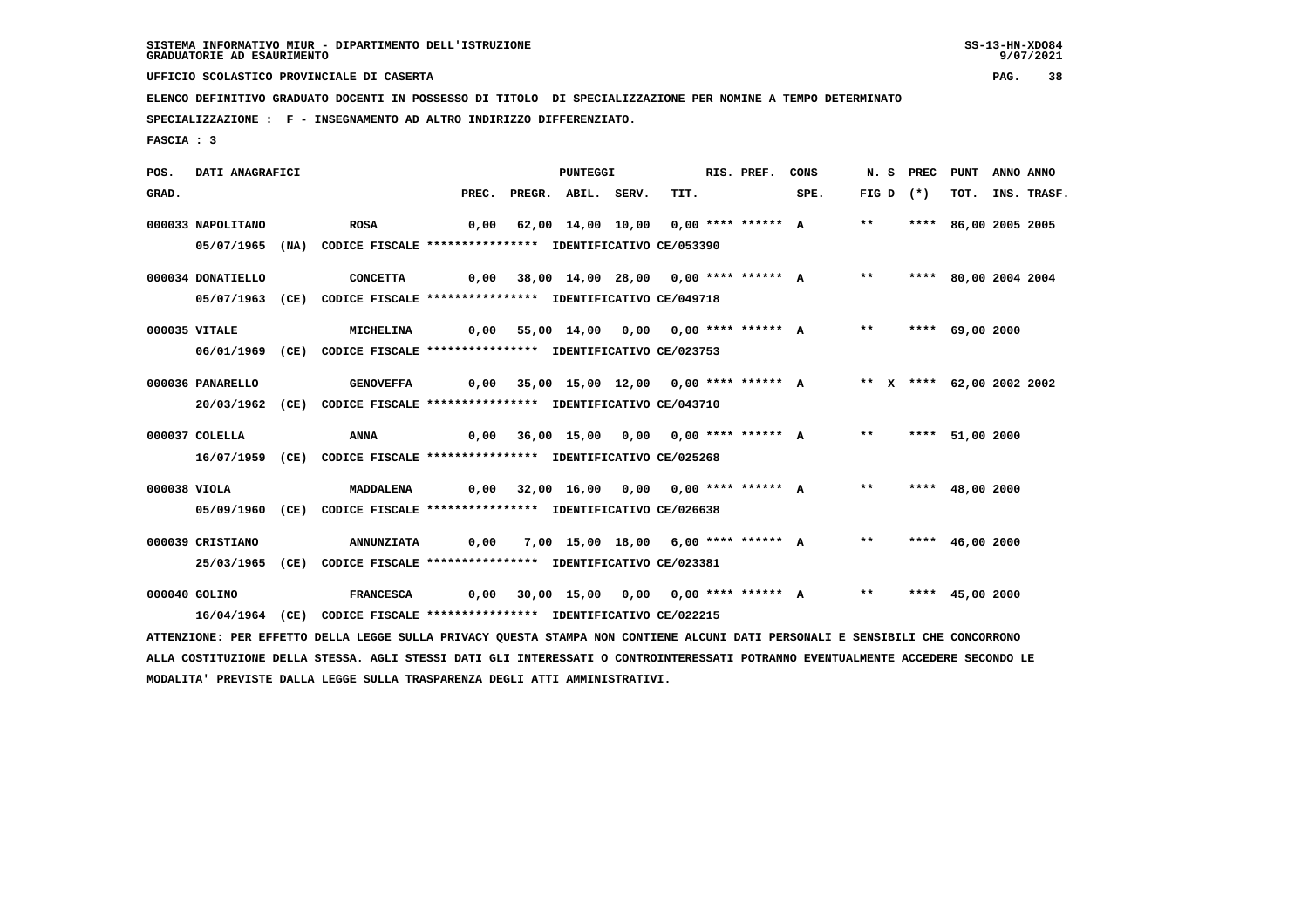9/07/2021

 **UFFICIO SCOLASTICO PROVINCIALE DI CASERTA PAG. 39**

 **ELENCO DEFINITIVO GRADUATO DOCENTI IN POSSESSO DI TITOLO DI SPECIALIZZAZIONE PER NOMINE A TEMPO DETERMINATO**

 **SPECIALIZZAZIONE : F - INSEGNAMENTO AD ALTRO INDIRIZZO DIFFERENZIATO.**

 **MODALITA' PREVISTE DALLA LEGGE SULLA TRASPARENZA DEGLI ATTI AMMINISTRATIVI.**

 **FASCIA : 3**

 **POS. DATI ANAGRAFICI PUNTEGGI RIS. PREF. CONS N. S PREC PUNT ANNO ANNO**GRAD. PREC. PREGR. ABIL. SERV. TIT. SPE. FIG D (\*) TOT. INS. TRASF.  **000041 PARILLO GIOVANNA 0,00 29,00 15,00 0,00 0,00 \*\*\*\* \*\*\*\*\*\* A \*\* \*\*\*\* 44,00 2000 12/03/1964 (CE) CODICE FISCALE \*\*\*\*\*\*\*\*\*\*\*\*\*\*\*\* IDENTIFICATIVO CE/025119 000042 PETRELLA FILOMENA 0,00 22,00 16,00 0,00 6,00 \*\*\*\* \*\*\*\*\*\* A \*\* \*\*\*\* 44,00 2019 2019 27/04/1967 (CE) CODICE FISCALE \*\*\*\*\*\*\*\*\*\*\*\*\*\*\*\* IDENTIFICATIVO CE/164978 000043 PEZZELLA PAOLA MARIA R 0,00 14,00 16,00 12,00 0,00 \*\*\*\* \*\*\*\*\*\* A \*\* \*\*\*\* 42,00 2007 29/11/1964 (CE) CODICE FISCALE \*\*\*\*\*\*\*\*\*\*\*\*\*\*\*\* IDENTIFICATIVO CE/046114 000044 RUSSO MARIA GIOVANN 0,00 6,00 15,00 18,00 0,00 \*\*\*\* \*\*\*\*\*\* A \*\* \*\*\*\* 39,00 2000 11/01/1964 (CE) CODICE FISCALE \*\*\*\*\*\*\*\*\*\*\*\*\*\*\*\* IDENTIFICATIVO CE/027226 000045 CRISPINO ISABELLA 0,00 7,00 0,00 22,00 9,00 \*\*\*\* \*\*\*\*\*\* A \*\* \*\*\*\* 38,00 2014 T 29/11/1962 (NA) CODICE FISCALE \*\*\*\*\*\*\*\*\*\*\*\*\*\*\*\* IDENTIFICATIVO CE/154455 000046 CORVINO PAOLA 0,00 24,00 14,00 0,00 0,00 \*\*\*\* \*\*\*\*\*\* A \*\* \*\*\*\* 38,00 2019 06/08/1959 (CE) CODICE FISCALE \*\*\*\*\*\*\*\*\*\*\*\*\*\*\*\* IDENTIFICATIVO CE/026142 000047 PALUMBO MARIA LUISA 0,00 8,00 15,00 14,00 0,00 \*\*\*\* \*\*\*\*\*\* A \*\* \*\*\*\* 37,00 2011 2011 11/12/1965 (CE) CODICE FISCALE \*\*\*\*\*\*\*\*\*\*\*\*\*\*\*\* IDENTIFICATIVO CE/140171 000048 TAMBURRINO LUCIA 0,00 18,00 15,00 0,00 3,00 \*\*\*\* \*\*\*\*\*\* A \*\* \*\*\*\* 36,00 2002 24/03/1973 (CE) CODICE FISCALE \*\*\*\*\*\*\*\*\*\*\*\*\*\*\*\* IDENTIFICATIVO CE/045465 ATTENZIONE: PER EFFETTO DELLA LEGGE SULLA PRIVACY QUESTA STAMPA NON CONTIENE ALCUNI DATI PERSONALI E SENSIBILI CHE CONCORRONO ALLA COSTITUZIONE DELLA STESSA. AGLI STESSI DATI GLI INTERESSATI O CONTROINTERESSATI POTRANNO EVENTUALMENTE ACCEDERE SECONDO LE**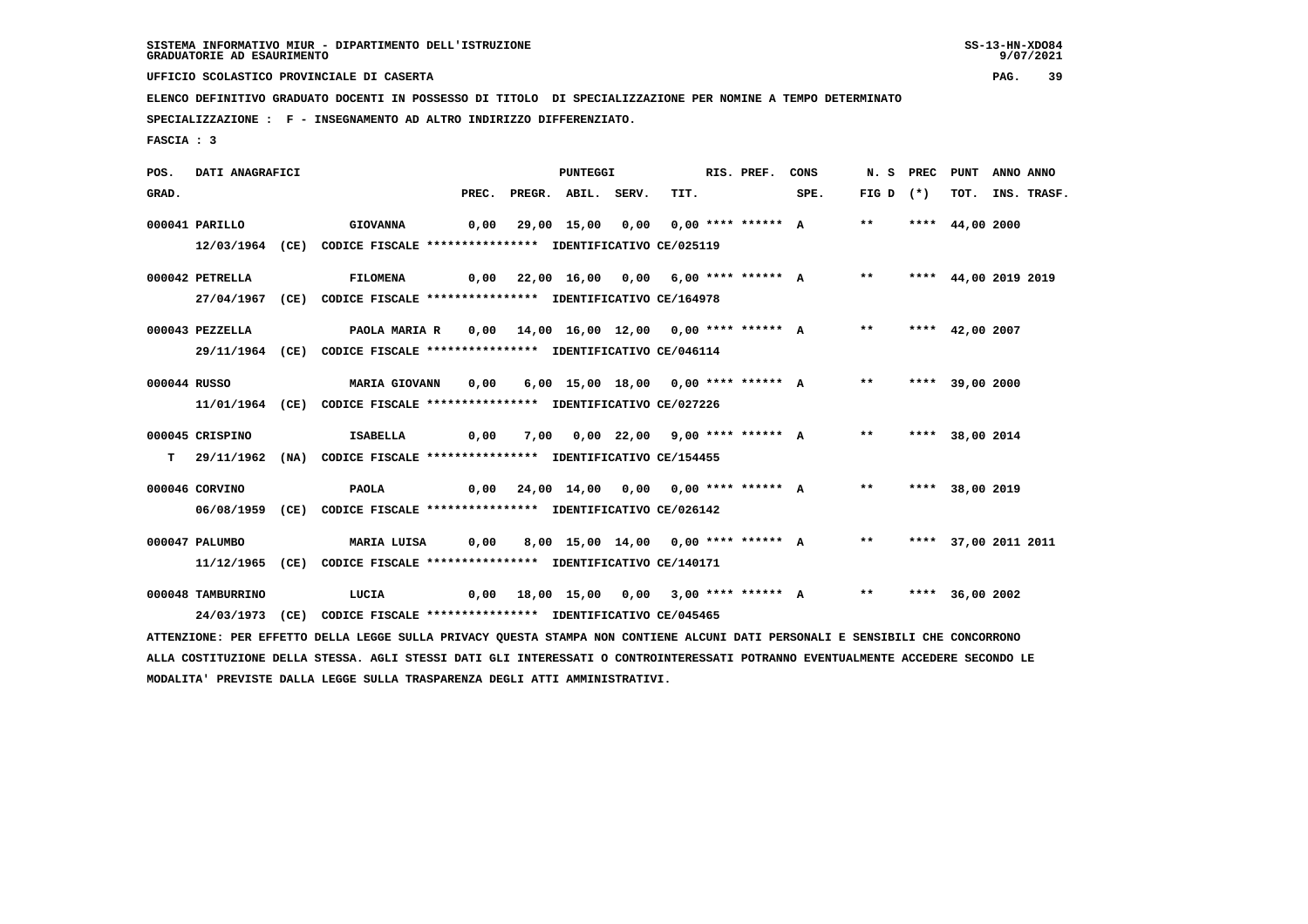9/07/2021

 **UFFICIO SCOLASTICO PROVINCIALE DI CASERTA PAG. 40**

 **ELENCO DEFINITIVO GRADUATO DOCENTI IN POSSESSO DI TITOLO DI SPECIALIZZAZIONE PER NOMINE A TEMPO DETERMINATO**

 **SPECIALIZZAZIONE : F - INSEGNAMENTO AD ALTRO INDIRIZZO DIFFERENZIATO.**

 **MODALITA' PREVISTE DALLA LEGGE SULLA TRASPARENZA DEGLI ATTI AMMINISTRATIVI.**

 **FASCIA : 3**

 **POS. DATI ANAGRAFICI PUNTEGGI RIS. PREF. CONS N. S PREC PUNT ANNO ANNO**GRAD. PREC. PREGR. ABIL. SERV. TIT. SPE. FIG D (\*) TOT. INS. TRASF.  **000049 CAPONE ANNA 0,00 7,00 15,00 14,00 0,00 \*\*\*\* \*\*\*\*\*\* A \*\* X \*\*\*\* 36,00 2019 03/09/1968 (CE) CODICE FISCALE \*\*\*\*\*\*\*\*\*\*\*\*\*\*\*\* IDENTIFICATIVO CE/024144 000050 BARTOLOMEO TERESA 0,00 18,00 15,00 0,00 0,00 \*\*\*\* \*\*\*\*\*\* A \*\* \*\*\*\* 33,00 2002 2002 27/06/1963 (EE) CODICE FISCALE \*\*\*\*\*\*\*\*\*\*\*\*\*\*\*\* IDENTIFICATIVO CE/045205 000051 NEGRO MARIA 0,00 13,00 11,00 0,00 7,00 \*\*\*\* \*\*\*\*\*\* A \*\* \*\*\*\* 31,00 2014 T 03/01/1969 (CE) CODICE FISCALE \*\*\*\*\*\*\*\*\*\*\*\*\*\*\*\* IDENTIFICATIVO CE/147872 000052 SPARAGO ADDOLORATA 0,00 15,00 15,00 0,00 0,00 \*\*\*\* \*\*\*\*\*\* A \*\* \*\*\*\* 30,00 2019 09/02/1958 (CE) CODICE FISCALE \*\*\*\*\*\*\*\*\*\*\*\*\*\*\*\* IDENTIFICATIVO CE/020491 000053 PINTO CARLA 0,00 6,00 15,00 8,00 0,00 \*\*\*\* \*\*\*\*\*\* A \*\* \*\*\*\* 29,00 2000 05/06/1965 (CE) CODICE FISCALE \*\*\*\*\*\*\*\*\*\*\*\*\*\*\*\* IDENTIFICATIVO CE/020708 000054 RUSSO ANNUNZIATA 0,00 12,00 14,00 0,00 3,00 \*\*\*\* \*\*\*\*\*\* A \*\* \*\*\*\* 29,00 2011 2011 01/01/1972 (CE) CODICE FISCALE \*\*\*\*\*\*\*\*\*\*\*\*\*\*\*\* IDENTIFICATIVO CE/140129 000055 IZZO FILOMENA 0,00 0,00 15,00 12,00 0,00 \*\*\*\* \*\*\*\*\*\* A \*\* \*\*\*\* 27,00 2000 03/03/1967 (CE) CODICE FISCALE \*\*\*\*\*\*\*\*\*\*\*\*\*\*\*\* IDENTIFICATIVO CE/023233 000056 GUGLIELMO ANGELA 0,00 9,00 17,00 0,00 0,00 \*\*\*\* \*\*\*\*\*\* A \*\* \*\*\*\* 26,00 2002 24/03/1961 (CE) CODICE FISCALE \*\*\*\*\*\*\*\*\*\*\*\*\*\*\*\* IDENTIFICATIVO CE/043584 ATTENZIONE: PER EFFETTO DELLA LEGGE SULLA PRIVACY QUESTA STAMPA NON CONTIENE ALCUNI DATI PERSONALI E SENSIBILI CHE CONCORRONO ALLA COSTITUZIONE DELLA STESSA. AGLI STESSI DATI GLI INTERESSATI O CONTROINTERESSATI POTRANNO EVENTUALMENTE ACCEDERE SECONDO LE**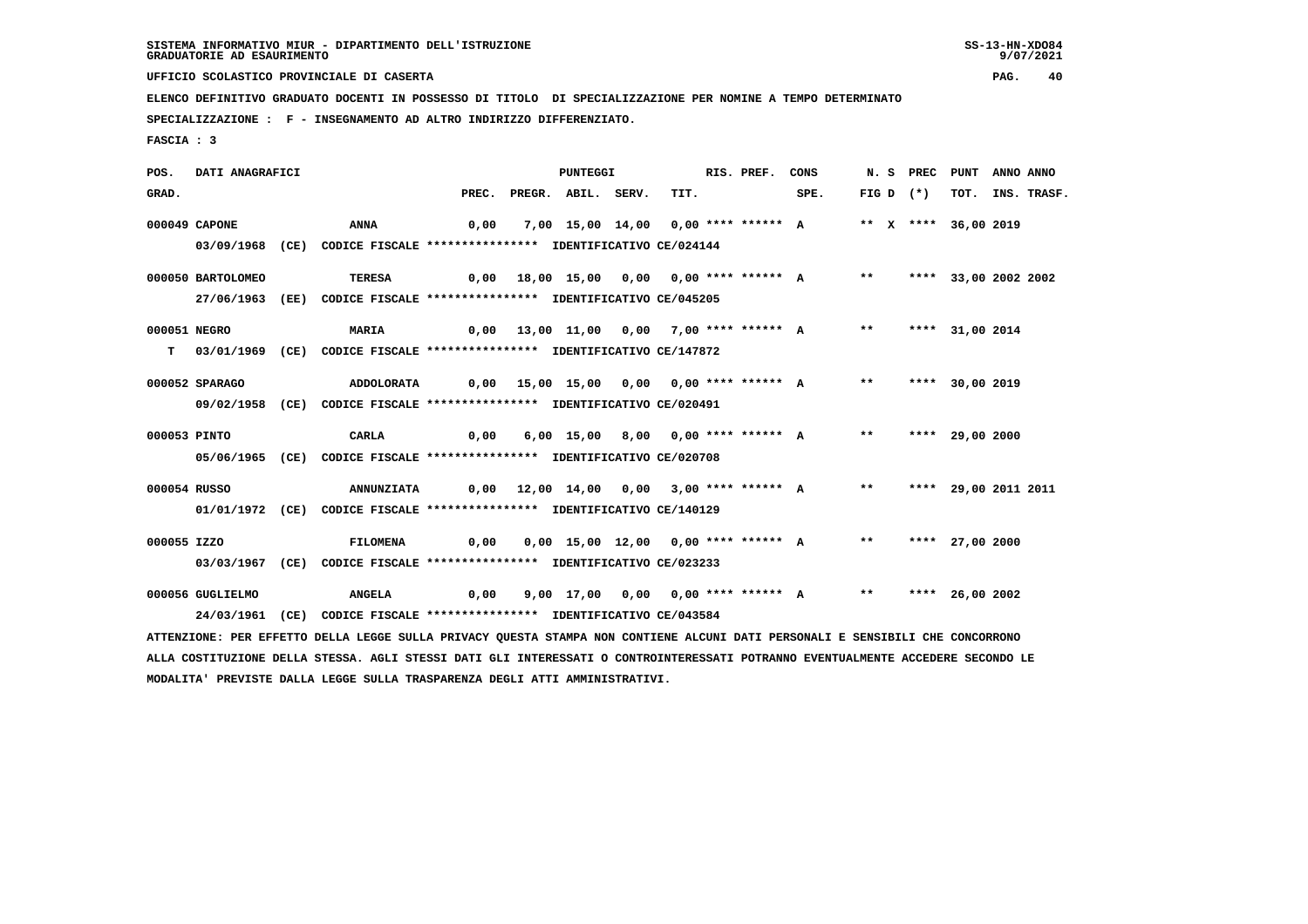9/07/2021

 **UFFICIO SCOLASTICO PROVINCIALE DI CASERTA PAG. 41**

 **ELENCO DEFINITIVO GRADUATO DOCENTI IN POSSESSO DI TITOLO DI SPECIALIZZAZIONE PER NOMINE A TEMPO DETERMINATO**

 **SPECIALIZZAZIONE : F - INSEGNAMENTO AD ALTRO INDIRIZZO DIFFERENZIATO.**

 **FASCIA : 3**

 **POS. DATI ANAGRAFICI PUNTEGGI RIS. PREF. CONS N. S PREC PUNT ANNO ANNO**GRAD. PREC. PREGR. ABIL. SERV. TIT. SPE. FIG D (\*) TOT. INS. TRASF.  **000057 TAVOLETTA ROSA 0,00 9,00 17,00 0,00 0,00 \*\*\*\* \*\*\*\*\*\* A \*\* \*\*\*\* 26,00 2007 2007 27/09/1958 (CE) CODICE FISCALE \*\*\*\*\*\*\*\*\*\*\*\*\*\*\*\* IDENTIFICATIVO CE/057231 000058 GRANATO ANGELA 0,00 9,00 17,00 0,00 0,00 \*\*\*\* \*\*\*\*\*\* A \*\* \*\*\*\* 26,00 2019 26/09/1957 (BA) CODICE FISCALE \*\*\*\*\*\*\*\*\*\*\*\*\*\*\*\* IDENTIFICATIVO CE/025904 000059 PASQUARIELLO ANNA MARIA 0,00 12,00 14,00 0,00 0,00 \*\*\*\* \*\*\*\*\*\* A \*\* \*\*\*\* 26,00 2019 22/09/1955 (CE) CODICE FISCALE \*\*\*\*\*\*\*\*\*\*\*\*\*\*\*\* IDENTIFICATIVO CE/044822 000060 RAUCCI MATTIA 0,00 10,00 14,00 0,00 0,00 \*\*\*\* \*\*\*\*\*\* A \*\* \*\*\*\* 24,00 2002 11/05/1959 (CE) CODICE FISCALE \*\*\*\*\*\*\*\*\*\*\*\*\*\*\*\* IDENTIFICATIVO CE/046459 000061 LOMBARDI LUCIA 0,00 9,00 15,00 0,00 0,00 \*\*\*\* \*\*\*\*\*\* A \*\* \*\*\*\* 24,00 2014 01/05/1971 (CE) CODICE FISCALE \*\*\*\*\*\*\*\*\*\*\*\*\*\*\*\* IDENTIFICATIVO CE/042836 000062 LUCARIELLO ELISABETTA 0,00 4,00 15,00 0,00 3,00 \*\*\*\* \*\*\*\*\*\* A \*\* \*\*\*\* 22,00 2019 2007 17/09/1973 (CE) CODICE FISCALE \*\*\*\*\*\*\*\*\*\*\*\*\*\*\*\* IDENTIFICATIVO CE/057656 000063 CAUTO GIULIA 0,00 6,00 16,00 0,00 0,00 \*\*\*\* \*\*\*\*\*\* A \*\* \*\*\*\* 22,00 2019 24/12/1960 (CE) CODICE FISCALE \*\*\*\*\*\*\*\*\*\*\*\*\*\*\*\* IDENTIFICATIVO CE/026226 000064 SANZONE MONIA 0,00 3,00 16,00 0,00 3,00 \*\*\*\* \*\*\*\*\*\* A \*\* \*\*\*\* 22,00 2019 23/08/1974 (NA) CODICE FISCALE \*\*\*\*\*\*\*\*\*\*\*\*\*\*\*\* IDENTIFICATIVO CE/044218 ATTENZIONE: PER EFFETTO DELLA LEGGE SULLA PRIVACY QUESTA STAMPA NON CONTIENE ALCUNI DATI PERSONALI E SENSIBILI CHE CONCORRONO ALLA COSTITUZIONE DELLA STESSA. AGLI STESSI DATI GLI INTERESSATI O CONTROINTERESSATI POTRANNO EVENTUALMENTE ACCEDERE SECONDO LE**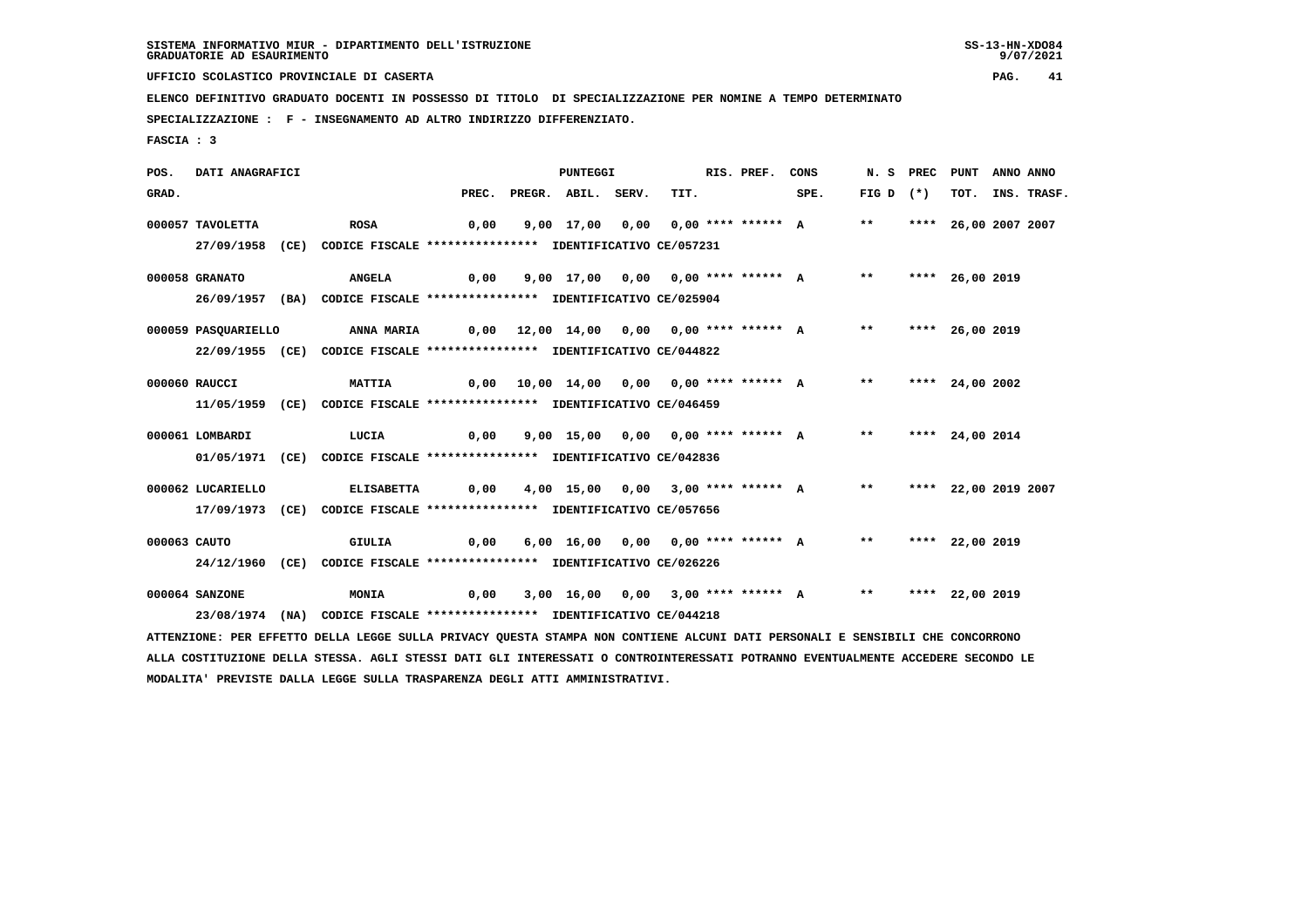9/07/2021

 **UFFICIO SCOLASTICO PROVINCIALE DI CASERTA PAG. 42**

 **ELENCO DEFINITIVO GRADUATO DOCENTI IN POSSESSO DI TITOLO DI SPECIALIZZAZIONE PER NOMINE A TEMPO DETERMINATO**

 **SPECIALIZZAZIONE : F - INSEGNAMENTO AD ALTRO INDIRIZZO DIFFERENZIATO.**

 **FASCIA : 3**

 **POS. DATI ANAGRAFICI PUNTEGGI RIS. PREF. CONS N. S PREC PUNT ANNO ANNO**GRAD. PREC. PREGR. ABIL. SERV. TIT. SPE. FIG D (\*) TOT. INS. TRASF.  **000065 FELICELLI PATRIZIA 0,00 6,00 15,00 0,00 0,00 \*\*\*\* \*\*\*\*\*\* A \*\* \*\*\*\* 21,00 2019 05/11/1966 (CE) CODICE FISCALE \*\*\*\*\*\*\*\*\*\*\*\*\*\*\*\* IDENTIFICATIVO CE/021318 000066 BUCCI MARIA GIOVANN 0,00 6,00 14,00 0,00 0,00 \*\*\*\* \*\*\*\*\*\* A \*\* X \*\*\*\* 20,00 2000 31/10/1959 (CE) CODICE FISCALE \*\*\*\*\*\*\*\*\*\*\*\*\*\*\*\* IDENTIFICATIVO CE/024616 000067 DE ANGELIS MARIA CRISTIN 0,00 6,00 14,00 0,00 0,00 \*\*\*\* \*\*\*\*\*\* A \*\* \*\*\*\* 20,00 2000 30/08/1960 (CE) CODICE FISCALE \*\*\*\*\*\*\*\*\*\*\*\*\*\*\*\* IDENTIFICATIVO CE/025734 000068 COSTANZO PATRIZIA 0,00 0,00 15,00 4,00 0,00 \*\*\*\* \*\*\*\*\*\* A \*\* \*\*\*\* 19,00 2019 23/08/1963 (CE) CODICE FISCALE \*\*\*\*\*\*\*\*\*\*\*\*\*\*\*\* IDENTIFICATIVO CE/025269 000069 D'ANGELO MARIA ANTONIE 0,00 3,00 15,00 0,00 0,00 \*\*\*\* \*\*\*\*\*\* A \*\* \*\*\*\* 18,00 2014 09/06/1962 (CE) CODICE FISCALE \*\*\*\*\*\*\*\*\*\*\*\*\*\*\*\* IDENTIFICATIVO CE/026081 000070 MEROLA ANGELA 0,00 3,00 15,00 0,00 0,00 \*\*\*\* \*\*\*\*\*\* A \*\* \*\*\*\* 18,00 2019 2019 01/02/1963 (CE) CODICE FISCALE \*\*\*\*\*\*\*\*\*\*\*\*\*\*\*\* IDENTIFICATIVO CE/164859 000071 BASILE LUCIANA 0,00 3,00 15,00 0,00 0,00 \*\*\*\* \*\*\*\*\*\* A \*\* \*\*\*\* 18,00 2019 21/05/1967 (NA) CODICE FISCALE \*\*\*\*\*\*\*\*\*\*\*\*\*\*\*\* IDENTIFICATIVO CE/022985 000072 SARNO IOVITA 0,00 4,00 14,00 0,00 0,00 \*\*\*\* \*\*\*\*\*\* A \*\* \*\*\*\* 18,00 2019 09/02/1965 (CE) CODICE FISCALE \*\*\*\*\*\*\*\*\*\*\*\*\*\*\*\* IDENTIFICATIVO CE/021816 ATTENZIONE: PER EFFETTO DELLA LEGGE SULLA PRIVACY QUESTA STAMPA NON CONTIENE ALCUNI DATI PERSONALI E SENSIBILI CHE CONCORRONO ALLA COSTITUZIONE DELLA STESSA. AGLI STESSI DATI GLI INTERESSATI O CONTROINTERESSATI POTRANNO EVENTUALMENTE ACCEDERE SECONDO LE**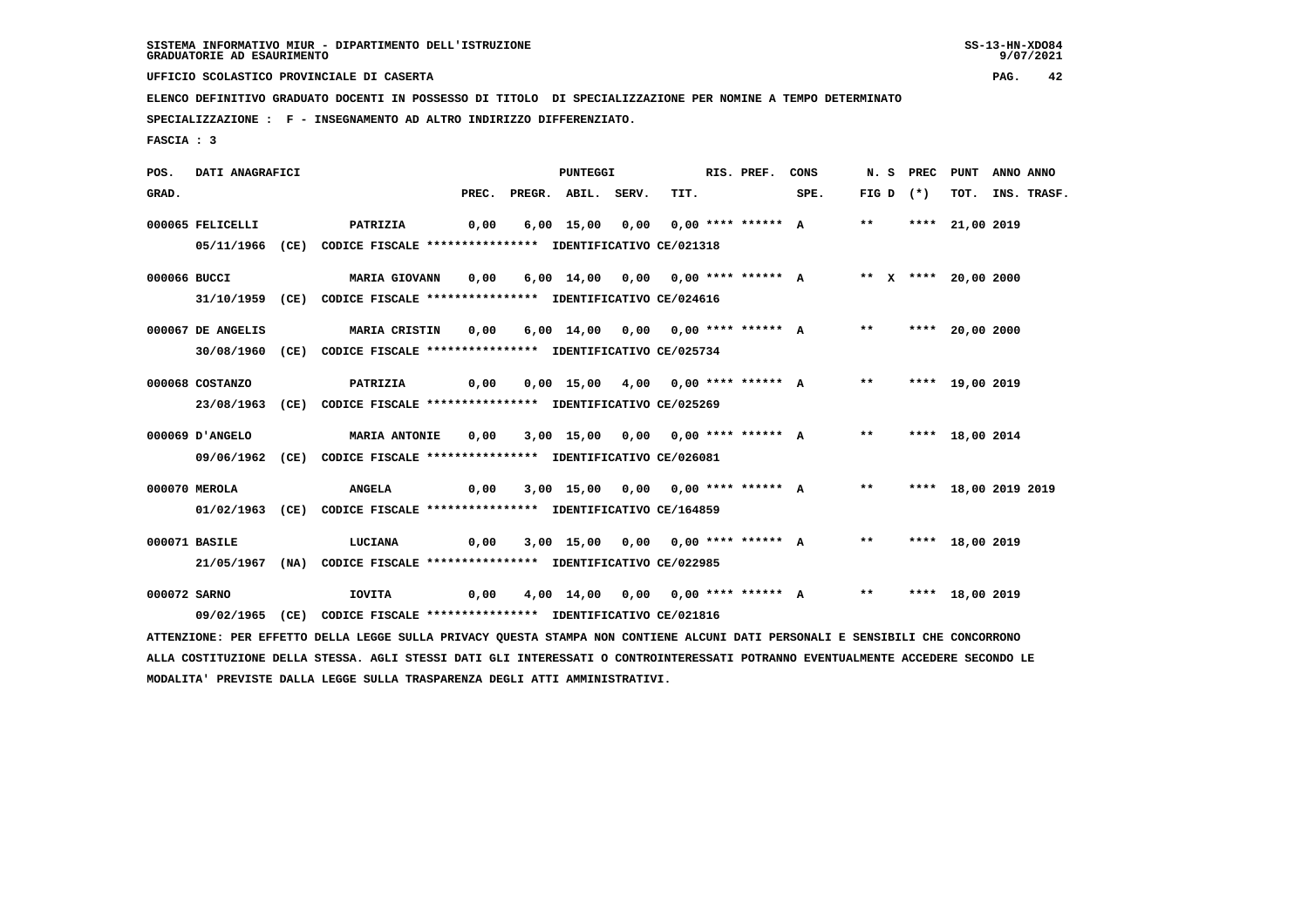9/07/2021

 **UFFICIO SCOLASTICO PROVINCIALE DI CASERTA PAG. 43**

 **ELENCO DEFINITIVO GRADUATO DOCENTI IN POSSESSO DI TITOLO DI SPECIALIZZAZIONE PER NOMINE A TEMPO DETERMINATO**

 **SPECIALIZZAZIONE : F - INSEGNAMENTO AD ALTRO INDIRIZZO DIFFERENZIATO.**

 **FASCIA : 3**

 **POS. DATI ANAGRAFICI PUNTEGGI RIS. PREF. CONS N. S PREC PUNT ANNO ANNO**GRAD. PREC. PREGR. ABIL. SERV. TIT. SPE. FIG D (\*) TOT. INS. TRASF.  **000073 IACOVONE PASQUALINA 0,00 1,00 16,00 0,00 0,00 \*\*\*\* \*\*\*\*\*\* A \*\* \*\*\*\* 17,00 2002 06/11/1966 (IS) CODICE FISCALE \*\*\*\*\*\*\*\*\*\*\*\*\*\*\*\* IDENTIFICATIVO CE/043510 000074 ACCONCIA MARIA 0,00 6,00 11,00 0,00 0,00 \*\*\*\* \*\*\*\*\*\* A \*\* \*\*\*\* 17,00 2014 T 26/07/1975 (CE) CODICE FISCALE \*\*\*\*\*\*\*\*\*\*\*\*\*\*\*\* IDENTIFICATIVO CE/154464 000075 CAMPOMAGGIORE MICHELINA 0,00 11,00 0,00 6,00 0,00 \*\*\*\* \*\*\*\*\*\* A \*\* \*\*\*\* 17,00 2014 T 21/06/1964 (CE) CODICE FISCALE \*\*\*\*\*\*\*\*\*\*\*\*\*\*\*\* IDENTIFICATIVO CE/152618 000076 SCHETTINO MARIA 0,00 0,00 15,00 0,00 0,00 \*\*\*\* \*\*\*\*\*\* A \*\* \*\*\*\* 15,00 2014 2005 31/05/1967 (CE) CODICE FISCALE \*\*\*\*\*\*\*\*\*\*\*\*\*\*\*\* IDENTIFICATIVO CE/053526 000077 PALMIERI PAOLA 0,00 15,00 0,00 0,00 0,00 \*\*\*\* \*\*\*\*\*\* A \*\* \*\*\*\* 15,00 2014 T 21/02/1971 (CE) CODICE FISCALE \*\*\*\*\*\*\*\*\*\*\*\*\*\*\*\* IDENTIFICATIVO CE/154681 000078 GUERRA ANGELA 0,00 3,00 11,00 0,00 0,00 \*\*\*\* \*\*\*\*\*\* A \*\* \*\*\*\* 14,00 2000 07/11/1964 (CE) CODICE FISCALE \*\*\*\*\*\*\*\*\*\*\*\*\*\*\*\* IDENTIFICATIVO CE/021828 000079 SAVINO FRANCA 0,00 0,00 11,00 0,00 3,00 \*\*\*\* \*\*\*\*\*\* A \*\* \*\*\*\* 14,00 2014 T 12/09/1973 (CE) CODICE FISCALE \*\*\*\*\*\*\*\*\*\*\*\*\*\*\*\* IDENTIFICATIVO CE/155327 000080 VISCUSI ANTONIETTA 0,00 0,00 13,00 0,00 0,00 \*\*\*\* \*\*\*\*\*\* A \*\* \*\*\*\* 13,00 2000 11/07/1965 (BN) CODICE FISCALE \*\*\*\*\*\*\*\*\*\*\*\*\*\*\*\* IDENTIFICATIVO CE/023745 ATTENZIONE: PER EFFETTO DELLA LEGGE SULLA PRIVACY QUESTA STAMPA NON CONTIENE ALCUNI DATI PERSONALI E SENSIBILI CHE CONCORRONO ALLA COSTITUZIONE DELLA STESSA. AGLI STESSI DATI GLI INTERESSATI O CONTROINTERESSATI POTRANNO EVENTUALMENTE ACCEDERE SECONDO LE**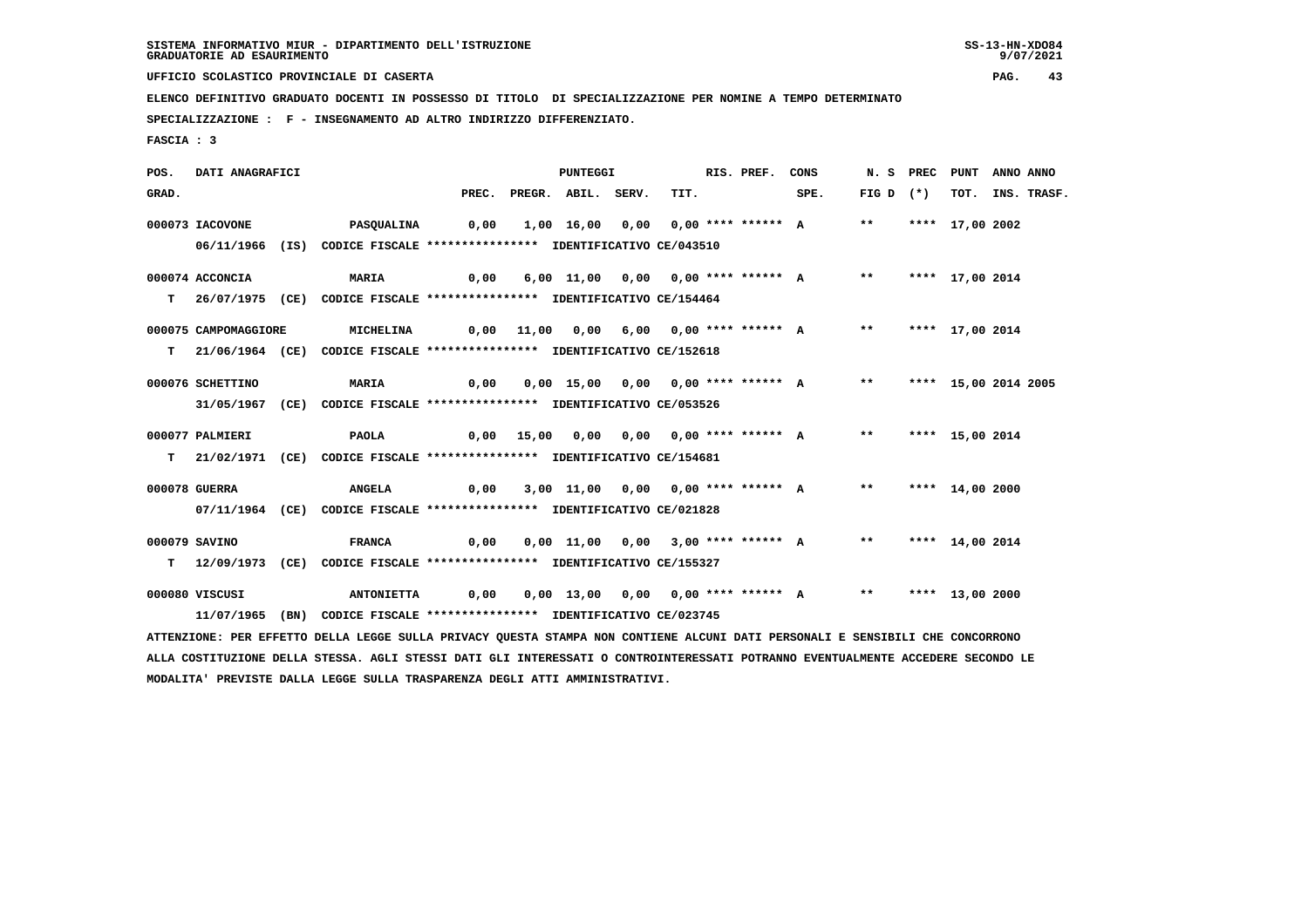| SISTEMA INFORMATIVO MIUR - DIPARTIMENTO DELL'ISTRUZIONE | $SS-13-HN-XDO84$ |
|---------------------------------------------------------|------------------|
| GRADUATORIE AD ESAURIMENTO                              | 9/07/2021        |

 **UFFICIO SCOLASTICO PROVINCIALE DI CASERTA PAG. 44**

 **ELENCO DEFINITIVO GRADUATO DOCENTI IN POSSESSO DI TITOLO DI SPECIALIZZAZIONE PER NOMINE A TEMPO DETERMINATO**

 **SPECIALIZZAZIONE : F - INSEGNAMENTO AD ALTRO INDIRIZZO DIFFERENZIATO.**

 **FASCIA : 3**

| POS.                                                                              | DATI ANAGRAFICI |                   | PUNTEGGI |            |       | RIS. PREF. | CONS                 | N. S | PREC  | PUNT   | ANNO ANNO       |  |             |
|-----------------------------------------------------------------------------------|-----------------|-------------------|----------|------------|-------|------------|----------------------|------|-------|--------|-----------------|--|-------------|
| GRAD.                                                                             |                 | PREC.             | PREGR.   | ABIL.      | SERV. | TIT.       |                      | SPE. | FIG D | $(* )$ | тот.            |  | INS. TRASF. |
|                                                                                   | 000081 VISCUSI  | <b>GIUSEPPINA</b> | 0,00     | 0,00 13,00 | 0.00  |            | $0.00$ **** ****** A |      | $* *$ |        | **** 13,00 2002 |  |             |
| CODICE FISCALE ****************<br>(BN)<br>IDENTIFICATIVO CE/042795<br>13/01/1959 |                 |                   |          |            |       |            |                      |      |       |        |                 |  |             |
|                                                                                   | 000082 CARDELLA | MARIAROSARIA      | 0,00     | 0,00 13,00 | 0.00  |            | $0.00$ **** ****** A |      | $* *$ |        | **** 13,00 2014 |  |             |

 **T 09/08/1969 (NA) CODICE FISCALE \*\*\*\*\*\*\*\*\*\*\*\*\*\*\*\* IDENTIFICATIVO CE/152468**